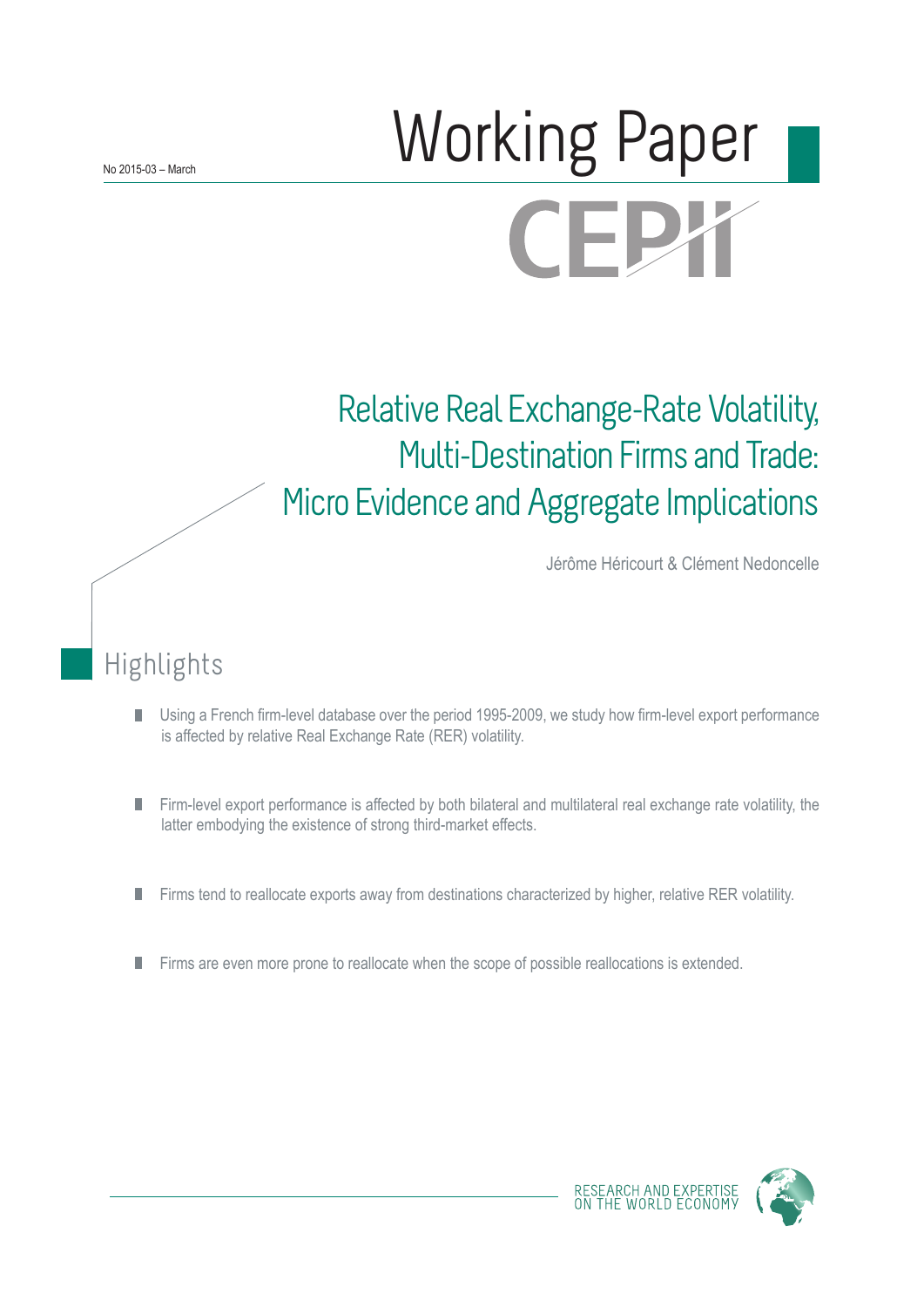## **Abstract**

In this paper, we study how firm-level export performance is affected by Real Exchange Rate (RER) volatility and investigate the way this effect is shaped by firm size and more specifically, the number of destinations. Our empirical analysis relies on a French firm-level database that combines balance-sheet and product-destination-specific export information over the period 1995-2009. More specifically, we show that export performance is affected by both bilateral and multilateral real exchange rate volatility (that is, the weighted volatility of all other destinations served by firms), the latter embodying the existence of third-market effects. Besides, we find that firm size and the number of destinations seem to exacerbate the impacts of both bilateral and multilateral RER volatilities on export performance: firms tend to reallocate exports away from destinations characterized by higher, relative RER volatility, and are even more prone to do so when the scope of possible reallocations is extended. Our results suggest that more destinationdiversified firms are better able to handle exchange rate risks, with significant implications for exports at the macro level: a very simple empirical exercise shows that aggregate exports would have been 6.6% larger if all firms had been able to reallocate exports across sufficiently numerous destinations.

## **Keywords**

Exchange rate volatility, multi-destination exporters, hedging, reallocation.



F14, F31, L25.

#### Working Paper

CEPII (Centre d'Etudes Prospectives et d'Informations Internationales) is a French institute dedicated to producing independent, policyoriented economic research helpful to understand the international economic environment and challenges in the areas of trade policy, competitiveness, macroeconomics, international finance and growth.

CEPII Working Paper Contributing to research in international economics

© CEPII, PARIS, 2015

All rights reserved. Opinions expressed. in this publication are those of the author(s) alone.

Editorial Director: Sébastien Jean

Production: Laure Boivin

No ISSN: 1293-2574

CEPII 113, rue de Grenelle 75007 Paris +33 1 53 68 55 00

www.cepii.fr Press contact: presse@cepii.fr

RESEARCH AND EXPERTISE<br>ON THE WORLD ECONOMY

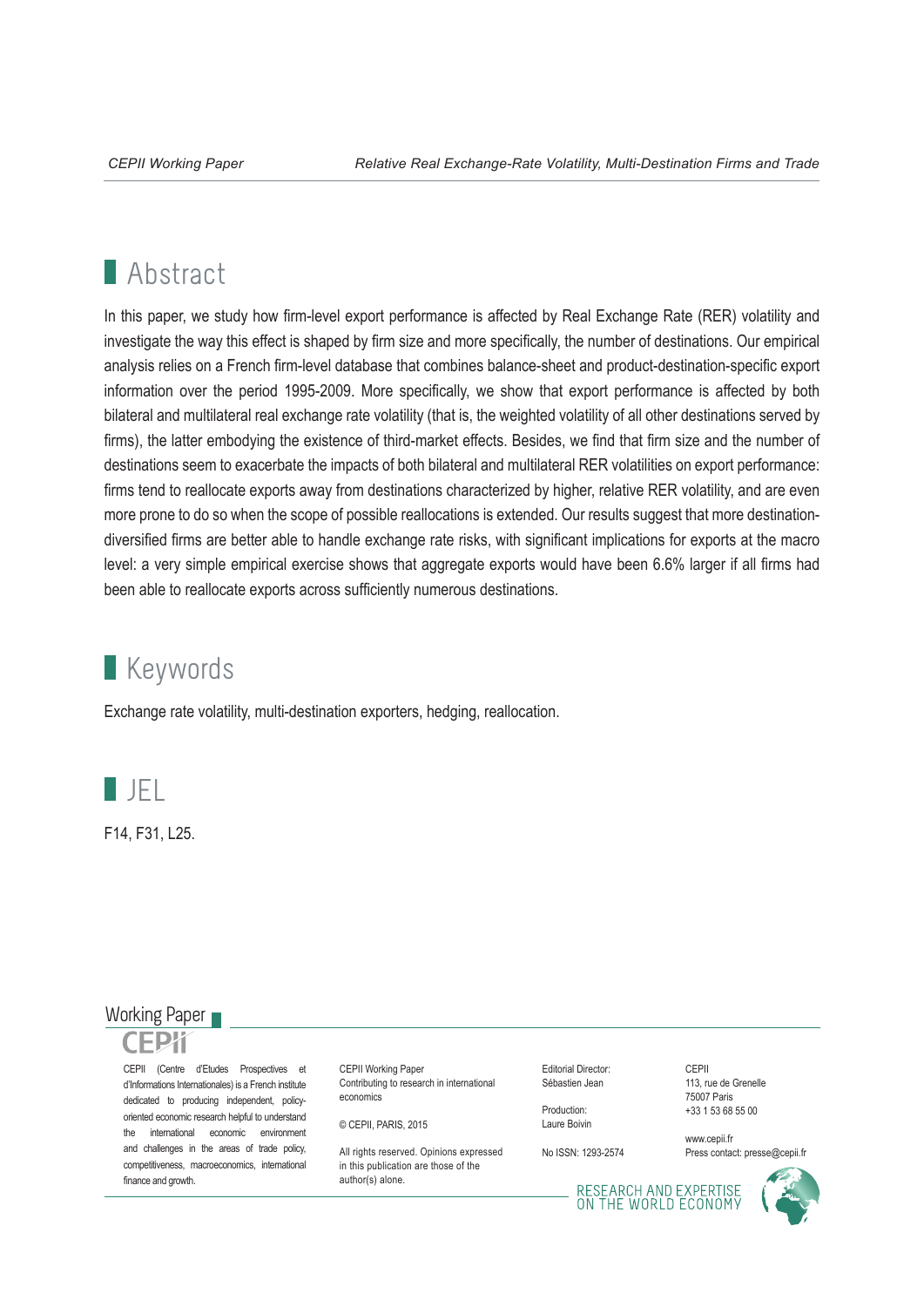### <span id="page-2-0"></span>**Relative Real Exchange-Rate Volatility, Multi-Destination Firms and Trade: Micro Evidence and Aggregate Implications**<sup>1</sup>

Jérôme Héricourt<sup>∗</sup> and Clément Nedoncelle†

<sup>&</sup>lt;sup>1</sup>We are grateful to Anne-Célia Disdier, Sébastien Jean, Florian Mayneris, Mathieu Parenti, Natacha Valla and participants to the 29<sup>th</sup> Congress of the European Economic Association in Toulouse, the 14<sup>th</sup> Doctoral Meetings in International Trade and Finance in Zürich, the 48<sup>th</sup> Conference of the Canadian Economic Association in Vancouver, the 63<sup>rd</sup> Congress of the Association Francaise de Sciences Économiques in Lyon, the 15<sup>th</sup> European Trade Study Group in Birmingham, and to seminars at Le Havre, Lille, Louvain-la-Neuve, Rennes and Paris for helpful comments. Any remaining errors are ours. This research was funded by the French Agence Nationale de la Recherche (ANR) under grant ANR-11-JSH1002 01.

<sup>∗</sup>Corresponding author. Université de Lille - LEM-CNRS (UMR 9221), Université de Bretagne Occidentale-ICI (EA 2652) and CEPII. Email: <jerome.hericourt@univ-lille1.fr>

<sup>†</sup>Université de Lille, LEM-CNRS (UMR 9221); Email: <clement.nedoncelle@gmail.com>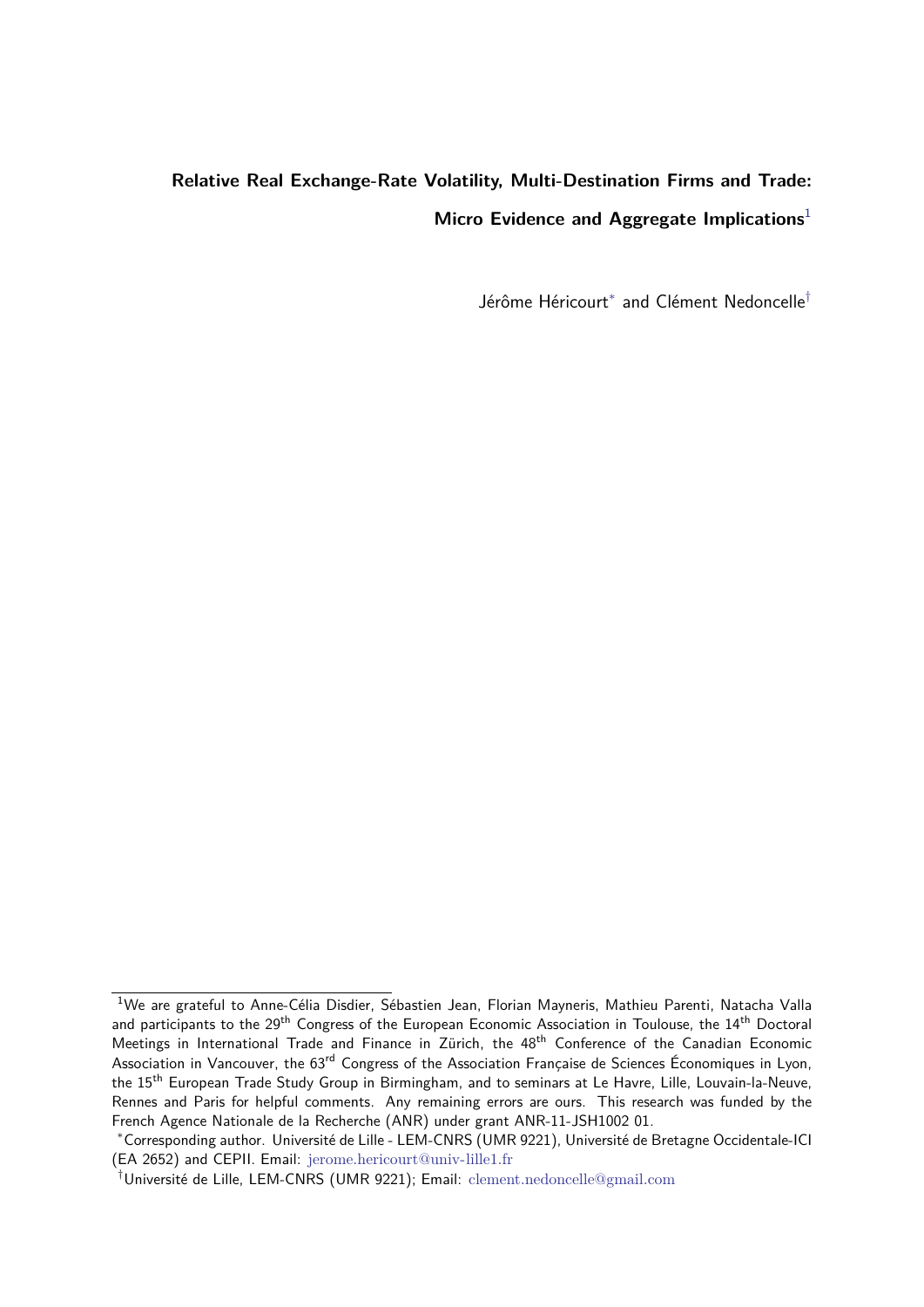#### **1. Introduction**

The increasing volatility of real exchange rates after the fall of Bretton-Woods agreements has been a source of concerns for both policymakers and academics. In a context where firms are risk averse, exchange rate risk increases trade costs and reduces the gains from international trade [\(Ethier,](#page-42-0) [1973\)](#page-42-0). Surprisingly, macroeconomic evidence of the effect of real exchange rate (RER) volatility on trade has however been quite mixed, yielding either small or insignificant effect on aggregate outcomes (see [Greenaway and Kneller,](#page-42-1) [2007](#page-42-1) and [Byrne et al.,](#page-41-0) [2008](#page-41-0) for a survey). A common explanation refers to the existence of hedging instruments for exchange rate risks, which are designed precisely to dampen the effect of exchange rate volatility on trade. However, [Wei](#page-42-2) [\(1999\)](#page-42-2) shows that this explanation is unlikely. Using bilateral trade data for 63 countries over the 1975-1990 period, he finds substantial evidence against the idea that exchange rate volatility is hedged: no effect of exchange rate volatility on trade can be found for country pairs with small potential trade, whereas country pairs with large potential trade exhibit a negative effect of volatility. More recently, a couple of papers provided microfounded evidence than previous macro or sector-level studies were likely flawed by aggregation biases and non-linearities due, for instance, to financial constraints. [Cheung and Sengupta](#page-41-1) [\(2013\)](#page-41-1) simultaneously study the impact of real effective exchange rate variations and volatility on the share of exports-to-sales ratio for a sample of a few thousand Indian non-financial sector firms, and find support for a negative effect of volatility. [Héricourt and Poncet](#page-42-3) [\(2015\)](#page-42-3) confirm a trade-deterring effect of real exchange rate volatility on both (extensive and intensive) margins of trade for Chinese exporters, with a magnifying effect of financial constraints.

Now that the negative impact of exchange rate volatility on exports appears more firmly established on microeconomic grounds, this paper wants to take several steps further by examining how the volatility of exchange rates may induce firms to reallocate exports *across* destinations. Firms exporting to many destinations may indeed want to minimize the overall impact of exchange rate volatility on their profit by reallocating exports to destinations characterized by relatively less volatility. However, it is also well-known that multi-destinations exporting firms are also the most productive and the biggest ones [\(Bernard et al.,](#page-41-2) [2012\)](#page-41-2), with a better ability to hedge their exports against exchange rate fluctuations, so that the overall impact of exchange rate volatility on firms' allocation behavior between markets is not clear. The questions seems even more intriguing in the light of other recent works showing the heteroge-nous response of exporters to the level of RER, according to their size/productivity. [Berman](#page-41-3) [et al.](#page-41-3) [\(2012\)](#page-41-3) provide evidence on French firm-level data of an heterogeneous response of firms to a given change in exchange rate. [Chatterjee et al.](#page-41-4) [\(2013\)](#page-41-4) conducted the same analysis on Brazilian firm-level data and find that following a real exchange rate depreciation, firms increase markups for all products, but this rise in markup declines with firm-product-specific marginal costs of production. Using Chinese firm-level data, [Tang and Zhang](#page-42-4) [\(2012\)](#page-42-4) provide evidence of a fast response of firm exporting behavior after real exchange rate movements. Those papers focus on the impact of the exchange rate level on exporting firms rather than its volatility.

The present paper wants to address the question of the effect of RER volatility on firm exporting performance, focusing on the reallocation behavior of exporting firms *across* destinations and the way firm size may affect this behavior, taking into account third-market effects.<sup>[2](#page-2-0)</sup> In

 $2$ This question of the consequences of diversification of destination markets on firm-level behavior is triggering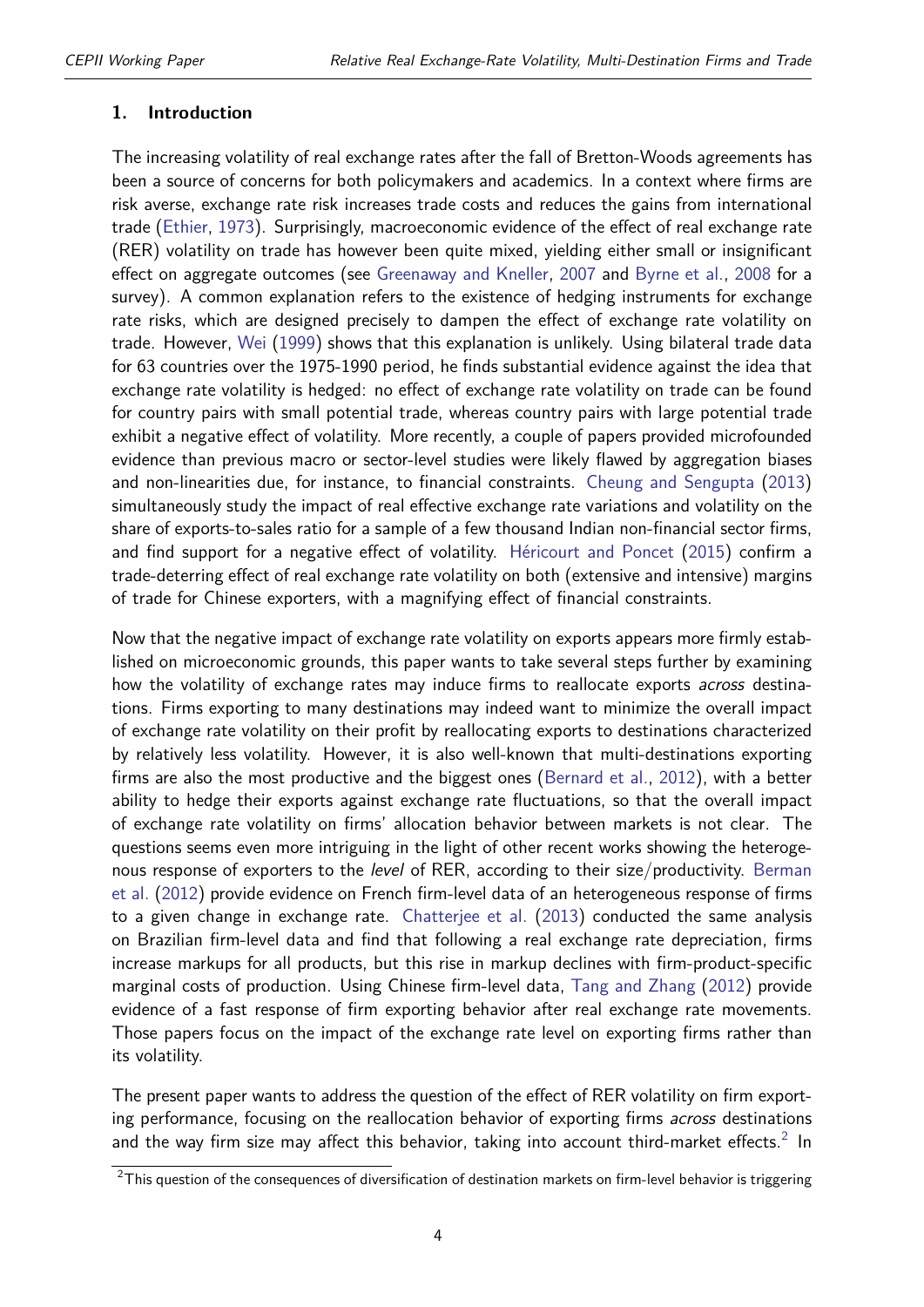a standard firm-level gravity-style model known to be compatible with most of the existing theoretical frameworks, we discriminate between bilateral RER volatility and multilateral RER volatility. The former is the standard RER volatility between the firm's country and the destination country, while the latter is the multilateral RER volatility of all destinations the firm serves but the considered destination. This framework allows us to analyze the reallocation behavior of exporting firms between destinations and how this behavior is affected by relative RER volatility, i.e. by bilateral volatility (i.e. with respect to the considered destination) and multilateral volatility (i.e. with respect to all other destinations). Related to our work is the paper by [Héricourt and Poncet](#page-42-3) [\(2015\)](#page-42-3), with one particular result is that firms with a high number of destinations or products are relatively more sensitive to real exchange rate volatility. Among other things, this paper wants to provide a rationale for this result.

Our empirical analysis relies on a very rich yearly, French firm-level dataset containing both trade data from the French Customs and balance-sheet information over the period 1995- 2009. We assess the impact of our two indicators of RER volatility on various definitions of export performance at the firm level, for both intensive and extensive margin. Therefore, the contribution of this paper is threefold. First, we provide new quantitative evidence of the impact of RER volatility on exports at the firm-level behavior. We find that a 10% increase in bilateral volatility reduces the value exported by 0.3%, and entry to a given export market by 0.15%. Symmetrically, we provide evidence for third-market effects, i.e., the pro-trade effect of multilateral (weighted) RER volatility: bilateral exports and entry all increase with the RER volatility of other destinations - respectively, by  $+1.5\%$  and 0.3% following a 10% increase in multilateral RER volatility. Second, we find that firm size and the number of destinations seem to exacerbate those effects. Ranking firms according to the number of destinations they serve, we find that a 10% increase in bilateral volatility decreases bilateral exports by 0.7% and entry by 0.2% for firms located at the  $90<sup>th</sup>$  percentile of the distribution. Similarly, the trade-promoting effect of multilateral volatility appears also magnified by the number of markets served: a 10% rise in multilateral volatility increases bilateral exports by 2.7% and entry by  $0.5\%$  at the  $90<sup>th</sup>$  percentile.

Those effects are robust to various specifications and robustness checks. In particular, estimations performed on a subsample of firms exporting exclusively outside the Euro Area shows a similar pattern, with slightly smaller effects. Estimates at the firm-destination-product level provide evidence of significant adjustments going through both the average value exported at the destination-product level and the number of products exported. Third, we use the results obtained from the previous estimates to run some simple quantitative exercises and investigate how much exporting to many destinations distorts the response of aggregate trade flows to RER volatility. We find that French aggregate exports would increase by 6.6% if all firms had the same level of destinations diversification than the upper half of the distribution.

Those results provide useful additional insights to the existing literature. From a general

a growing interest of academic literature. Addressing an issue in a sense symmetrical to ours, [Vannoorenberghe](#page-42-5) [et al.](#page-42-5) [\(2014\)](#page-42-5) provided evidence, using Chinese data, against the common belief that diversification of exports across countries may decrease the volatility of exports. They show that small firms behave in a different way than the standard portfolio theory should drive them to, because of their temporary entry on markets they are able to reach. Having a diversified portfolio of destinations may not only allow firms to hedge, but also to enter and exit some markets across time, thus increasing volatility of exports. The explanation the authors put forward may be related to the reallocation behavior of some firms across destinations.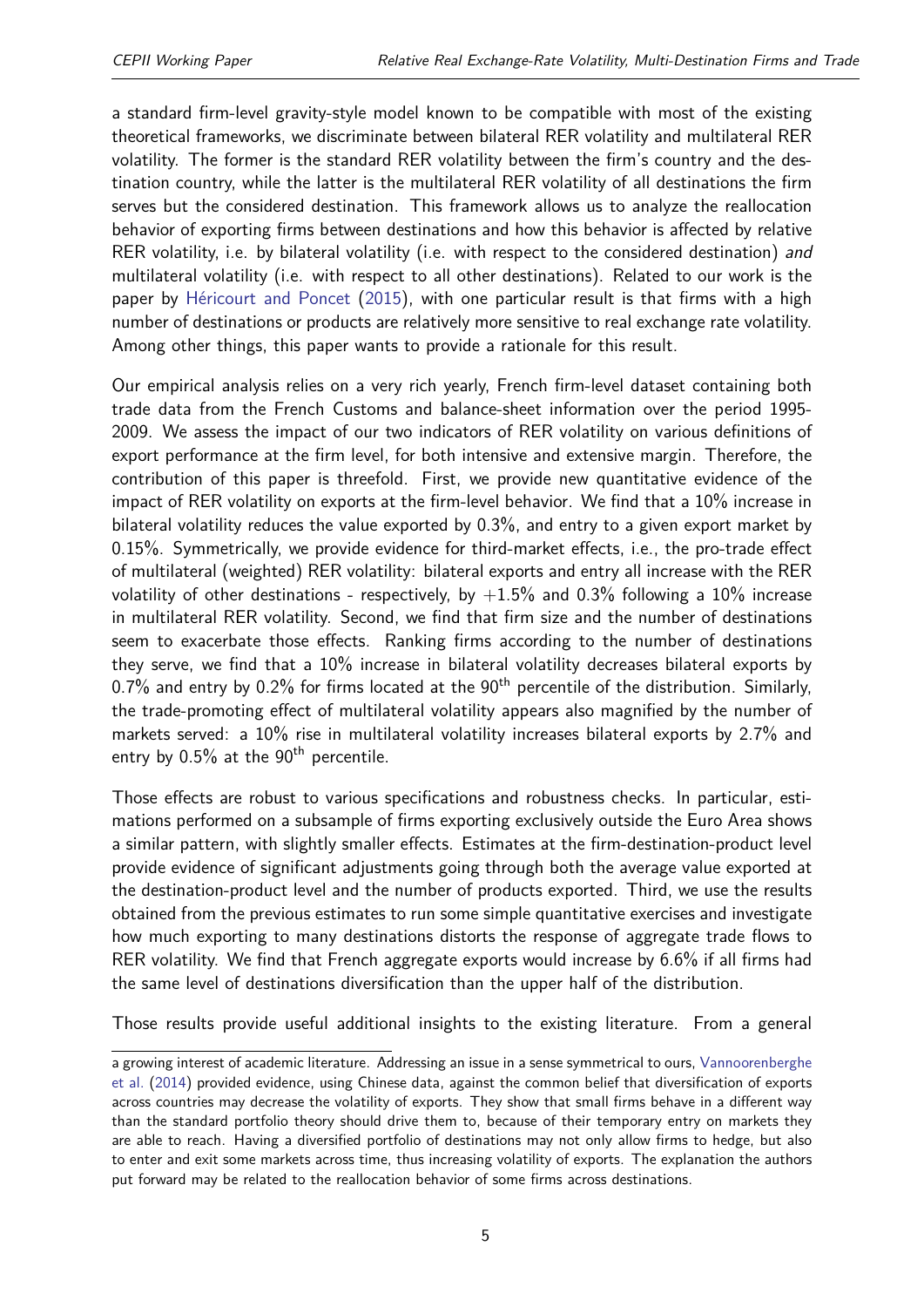perspective, we provide a micro-founded rationale for [Wei](#page-42-2) [\(1999\)](#page-42-2)'s result that there is a negative effect of volatility on trade increasing with potential trade between countries. More precisely, our focus on firm heterogeneity concerning size and the number of destinations served unveils a potential explanation for the micro negative impact of exchange rate volatility. Common wisdom argues that big and/or multi-destination firms tend to be less financially constrained, and therefore, to have better access to hedging instruments, precisely against RER volatility: this would support the idea that exports from those firms should be more immune to exchange rate volatility. Actually, the empirical evidence we provide in this paper supports an opposite pattern: exports from big, multi-destination firms tend to react more to exchange rate volatility. This behavior may be rationalized through the lens of [Markowitz](#page-42-6) [\(1952\)](#page-42-6)'s portfolio theory: for a given level of profitability on each market, firms will tend to reallocate exports away from destinations characterized by higher, relative RER volatility, in order to hold the average risk level of their destinations portfolio constant. A logic consequence is that this behavior should be exacerbated when the number of destinations served increase, i.e. when the scope of possible reallocations is extended. More destination-diversified firms are therefore better able to handle exchange rate risks, with substantial implications for aggregate exports, as suggested by the simple counterfactual exercise we propose.

In the next section, we survey the different theoretical mechanisms underlying our approach, before presenting our database and discussing our general methodology in section [3.](#page-8-0) Section [4](#page-12-0) presents the first set of results of the paper, starting with the intensive margin, then focusing on the extensive margin. Some robustness checks of those results are presented in section [5,](#page-25-0) before turning to a firm-destination-product analysis in section [6.](#page-34-0) Section [7](#page-39-0) investigates the aggregate implications of the firm-level evidence. Section [8](#page-40-0) concludes.

#### <span id="page-5-0"></span>**2. Real Exchange Rate Volatility, Firm Heterogeneity and Exports: Theoretical Background**

**Why should firms react negatively to bilateral RER volatility?** One may think of two different kind of theoretical mechanisms. First, [Bernard et al.](#page-41-5) [\(2011\)](#page-41-5) show that the share of multi-product firms that export, the number of destinations for each product, and the range of products they export to each market all decrease in response to higher variable trade costs - in our case, increased RER volatility. [Berthou and Fontagné](#page-41-6) [\(2013\)](#page-41-6) document the impact of the introduction of the euro on the export decisions of French firms, the number of products exported, and average sales per product. Their results point to a diverse trade creation effect across euro area destinations: exports grew by 13% following the introduction of the euro for firms exporting to destinations characterized by lower monetary policy coordination (that is, higher exchange rate volatility) before 1999, with 20 percent of the effect due to an increase in the number of products exported. By contrast, no effect arises regarding the status of exporter or non exporter. Conversely, they find a negative effect on all three definitions of trade margins for euro area destinations with closer monetary policy coordination before 1999, indicating that the additional competitive pressure more than offset the benefits of zero volatility.

Second, another mechanism that is more focused on the sunk costs of exports (and therefore, especially appropriate for the for the entry of participation decision) may also be at work. On the one hand, export capacity may be considered a type of investment in intangible capital (such as R&D); on the other hand, exchange rate movements give rise to additional sunk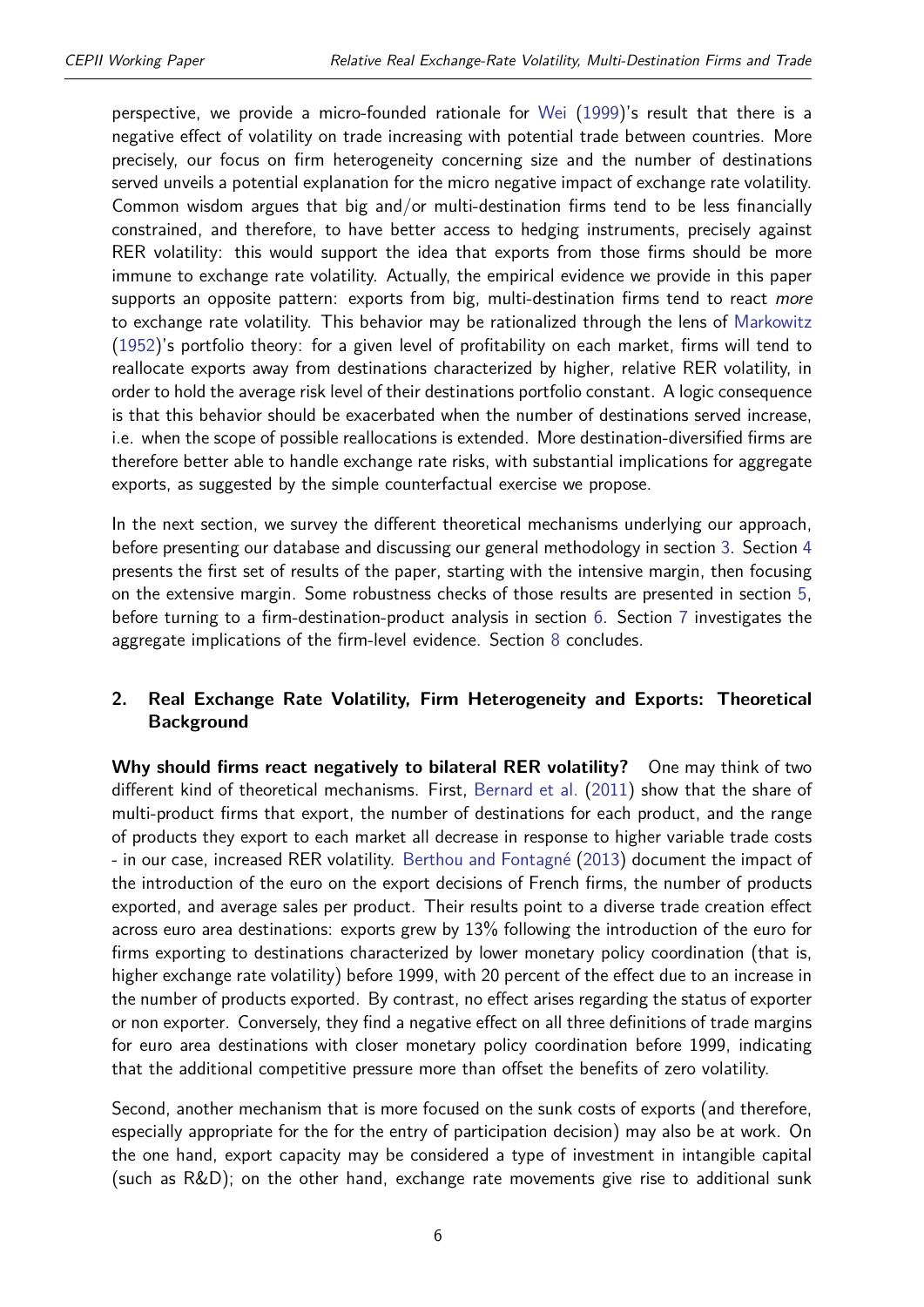costs [\(Greenaway and Kneller,](#page-42-1) [2007\)](#page-42-1). The negative impact of exchange rate volatility on exports can be rationalized through the asymmetry of adjustment costs leading to investment irreversibility. When facing a real depreciation of its own currency, the current earnings of a firm rise. The firm may use this additional income to fund the sunk costs of entering new markets. However, once these investments are made, it is impossible to back out and recover what they cost, even in the case of an abrupt subsequent currency appreciation. Consequently, firms may be even more reluctant to take the chance of engaging in exports to markets characterized by highly volatile exchange rates.

To sum up, there is strong theoretical and empirical evidence that bilateral exports towards a specific destination are hampered by RER volatility of the same destination. But there are also many reasons to think that the RER volatility of the other served export markets will impact bilateral exports to a specific destination.

**RER volatility in general equilibrium** Why should firms also respond to RER volatility in third-markets? Influential papers have provided evidence that bilateral trade flows are affected not only by bilateral trade costs but also by trade costs with respect to third-markets. [Lai and Trefler](#page-42-7) [\(2002\)](#page-42-7) show the importance of correctly specifying general equilibrium price effects in response to varying trade costs, subject to heavy misspecification and evaluation problems. In a similar vein, [Anderson and van Wincoop](#page-41-7) [\(2003\)](#page-41-7) emphasize that trade between two regions is decreasing in their bilateral trade barrier relative to the average barrier of the two regions to trade with all their partners. In other words, "the more resistant to trade with all others a region is, the more it is pushed to trade with a given bilateral partner (p.1)." Therefore, they show that the correctly specified gravity equation should include an appropriate expression for this average trade barrier they term "multilateral resistance". Both papers point toward the necessity of accounting for third-markets effects when conducting (empirical) general equilibrium analysis. Transposed in our specific context, this highlights the need to take into account multilateral exchange rate volatility in all other markets served by the firm when examining bilateral exports towards a specific destination. This leads us to expect a trade-promoting effect of multilateral volatility, implying substitution of destinations at the firm-level.

**How should firm size and number of destinations served impact these relationships between RER volatilities and export performance?** There is a rapidly increasing number of papers that consider the behavior of firms that manufacture and export several products to several destinations. It is widely known that aggregate exports are concentrated in a small number of major players [\(Eaton et al.,](#page-41-8) [2004\)](#page-41-8) and that large exporters are involved in exporting more than one product to several destinations [\(Bernard et al.,](#page-41-5) [2011;](#page-41-5) [Eckel et al.,](#page-42-8) [2011\)](#page-42-8). Therefore, it makes sense that both dimensions (size and number of destinations) will shape exports flows response to changes in RER volatility. But in which direction? One may think that a firm that exports to a large set of destinations will face a larger risk, insofar as this firm is all the more exposed to changes in RER in many countries. On the contrary, a small firm that exports to a restricted set of countries straightforwardly faces a lower total risk. Focusing on the single firm dimension, exports and firm size are supposed to be related because of the number of destinations.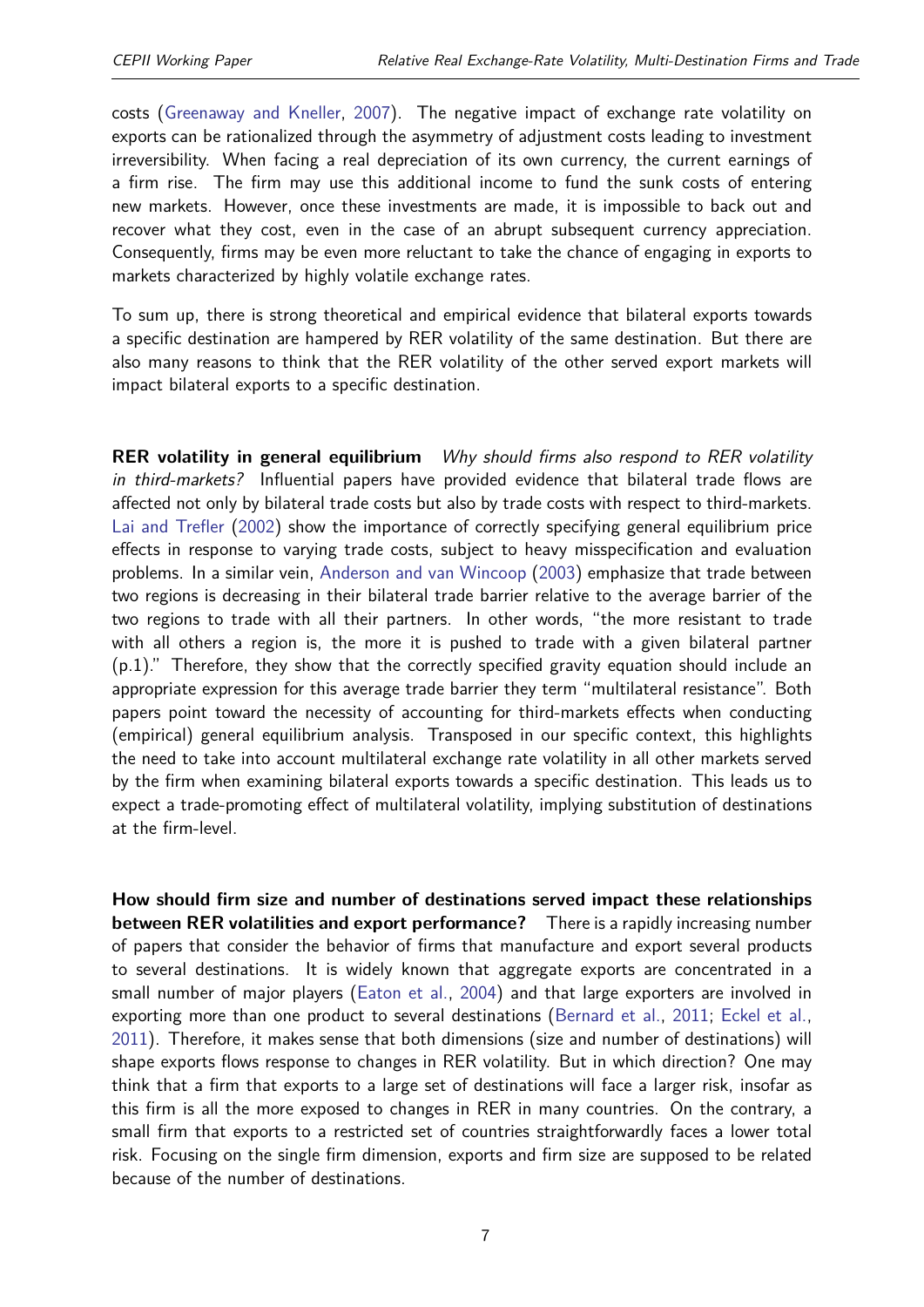However, at firm-destination level, the picture may be quite different. How are firm-destination exports shaped by firm size? Conditional on the number of destinations, there is a trade-off between diversification and optimal reallocation of exports. On the one hand, firms that are big enough to be able to export to a large set of countries may also access financial instruments to hedge the aggregate RER volatility risks, depending on their risk aversion. Evidence consistent with this intuition can be found, among others, in [Ito et al.](#page-42-9) [\(2015\)](#page-42-9). They investigate how firms cope with exchange rate risk using survey data on a sample of a few hundred Japanese firms listed on the Tokyo Stock Exchange. Those firms are very likely to be bigger than other firms, and to have a good access to hedging instruments. Indeed, [Ito](#page-42-9) [et al.](#page-42-9) [\(2015\)](#page-42-9) confirm that these firms combine a variety of tools (choice of invoicing currency, financial and operational hedge, exchange rate pass-through) to reduce the risk associated to exchange rate fluctuations.

Besides, in a world of imperfect financial markets with information asymmetries, a larger firm will have also easier access to external finance since it has more collateral (see e.g. [Beck](#page-41-9) [et al.,](#page-41-9) [2005,](#page-41-9) for cross-country-evidence).<sup>[3](#page-2-0)</sup> On the whole, bigger firms have simultaneously a better access to external finance and to hedging instruments. Therefore, if this effect is at play, there should be a strong positive correlation between firm size and the ability to hedge against volatility: firm size and the number of destinations should *dampen* the impact of RER volatilities on exporting behavior of these firms on a given market.

On the other hand, conclusion may be different if we think the allocation decisions of firms within the frame of the well-known [Markowitz](#page-42-6) [\(1952,](#page-42-6) [1991\)](#page-42-10)'s portfolio theory. In very simple terms, Markowitz's portfolio theory attempts to maximize portfolio expected return for a given amount of portfolio risk, or equivalently minimize risk for a given level of expected return, by carefully allocating the various assets that may or may not enter the portfolio. In our context, it means that, for a given level of profitability related to each destinations, firms will tend to reallocate exports to destinations that are subject to lower relative RER volatility, and this should be increasingly true with the number of destinations served.<sup>[4](#page-2-0)</sup> As previously stated, firm size represents the other side of the same coin: while the number of destinations conditions the scope of the possible reallocations, size, as stated above, mirrors the ability of paying the costs for reallocating exports to relatively less volatile destinations. Therefore, if firms reallocate exports to destinations that are subject to lower RER volatility, this should also be increasingly true with the firm size. In a few words, if big, multi-destination firms reallocate their exports optimally according to portfolio theory, both firm size and the number of destinations should *magnify* the impact of both volatilities on export behavior.

<sup>&</sup>lt;sup>3</sup>Recent papers (see [Chaney,](#page-41-10) [2013,](#page-41-10) for a theoretical approach, and [Berman and Héricourt,](#page-41-11) [2010,](#page-41-11) for empirical evidence, among others) also showed that this link between size and access to finance had direct implications for exporting behavior at the firm-level: bigger firms export more not only because they are more productive, but also because they are less credit-constrained and are consequently able to borrow to face the additional costs of exporting activities.

<sup>&</sup>lt;sup>4</sup>This transposition of the concept of diversification in investing for firms' exporting behavior appears even more straightforward for the decision to export to new markets. Indeed, as stated previously, sunk costs of exports associated with export capacity may be considered a type of investment in intangible capital (such as R&D).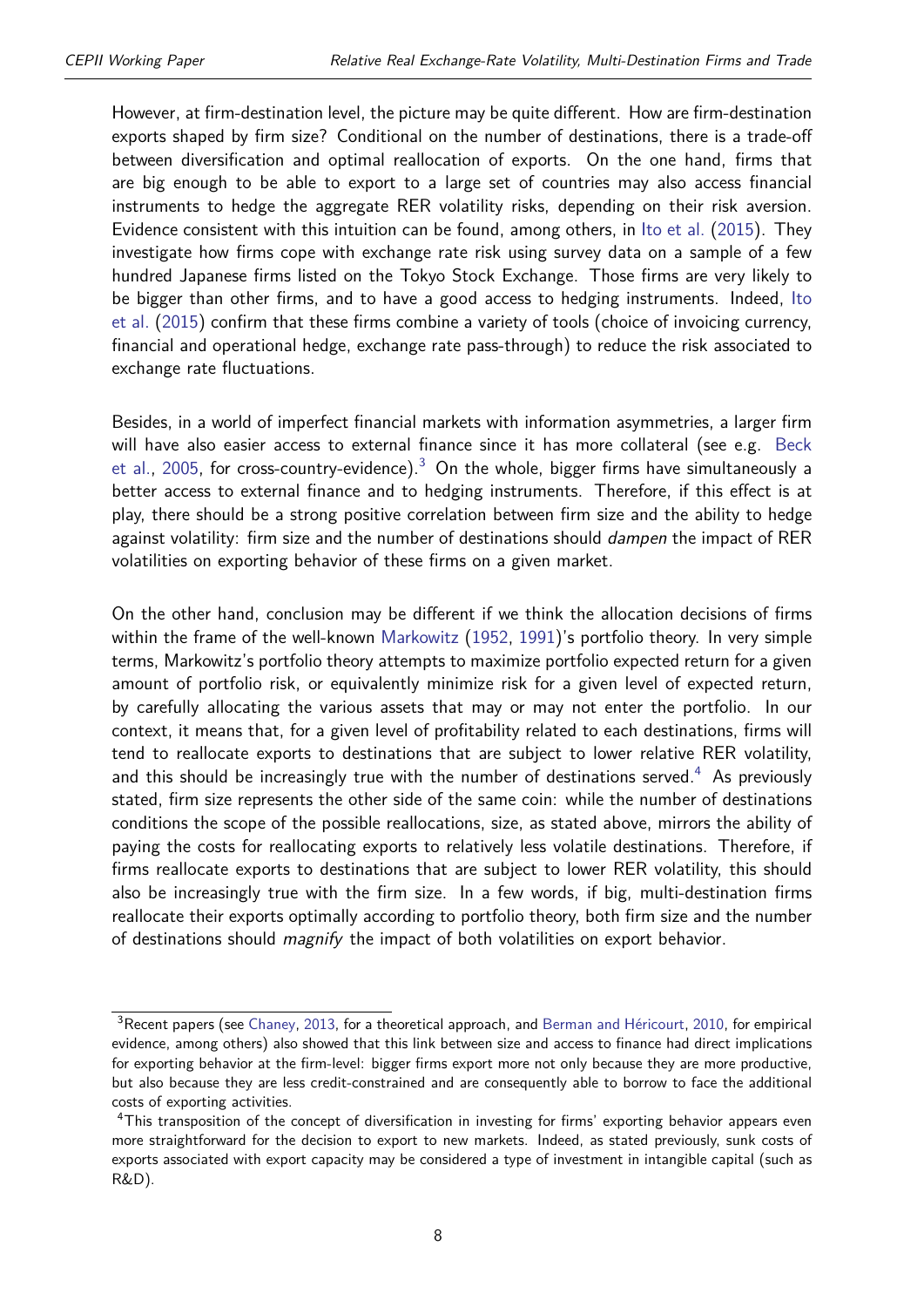**Key testable relationships** Three main relationships can be derived from these various theoretical approaches for export performance that is, both the intensive (export value) and extensive margin (entry).

**Testable Relationship 1:** Export performance decreases with bilateral exchange rate volatility. We therefore expect the link between bilateral volatility, on the one hand, and the exported value and the entry decision, on the other hand, to be negative.

**Testable Relationship 2:** Export performance increases with multilateral exchange rate volatility. We therefore expect the link between multilateral volatility, on the one hand, and the exported value and the entry decision, on the other hand, to be positive.

**Testable Relationship 3:** The sign of the interaction between bilateral and multilateral RER volatilities on the one hand, and firm size/number of destinations on the other hand, cannot be a priori determined. We however expect those relations to be significant.

#### <span id="page-8-0"></span>**3. Data and Empirical Methodology**

#### **3.1. Data**

#### **Real exchange rate volatility**

We compute two types of RER volatilities for a given firm-destination-year observation: a bilateral RER volatility and a multilateral RER volatility. The bilateral real exchange rate volatility, *Bil*\_*volatj,t*, is computed as the yearly standard deviation of monthly log differences in the real exchange rate, which is defined as :

$$
\text{RER}_{j,m,t} = e_{j,m,t} \times \frac{p_{j,t}}{p_{\text{dom},t}}
$$

where  $e_{j,m,t}$  is the nominal exchange rate of the domestic currency with respect to the destination *j*'s currency at the end of month *m* of year *t* and  $p_{j,t}$  is the CPI of country *j* in year *t*. Because we rely on an indirect quotation (that is, one unit of foreign currency equals *e* units of euros), we compute the real exchange rate as the nominal exchange rate of the euro with respect to the partner's currency, multiplied by the partner's consumer price (CPI) level and divided by the domestic CPI. Nominal exchange rate data are monthly average, and come from the IMF's IFS dataset.

Second, multilateral RER volatility is firm-level weighted average of bilateral RER volatilities in all other than *j* destinations *c* served by the firm *i*. In our main results, the weights are the destination's yearly average share in the firm total exports in all destinations served but *j* :

<span id="page-8-1"></span>
$$
Multi\_volat_{ijt} = \sum_{c \neq j} \bar{\omega}_{ic} Bil\_volat_{c,t}
$$

Alternatively, we also compute this multilateral RER volatility with shares computed as the destination's lagged share in the firm total exports in all destinations served but *j* :

$$
Multi\_volat_{ijt} = \sum_{c \neq j} \omega_{ic,t-1} Bil\_volat_{c,t}.
$$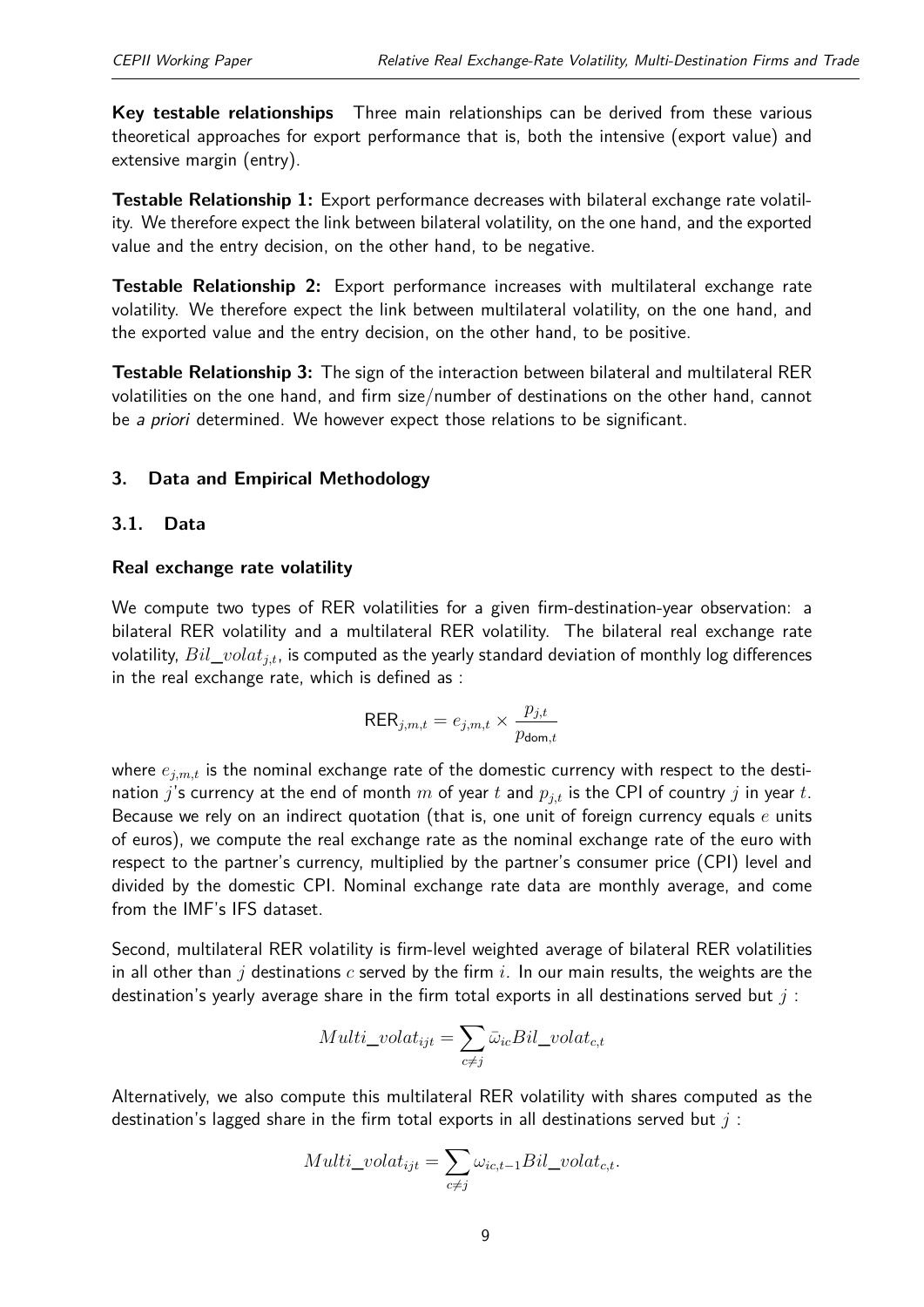Both weighting schemes are designed to tackle endogeneity issues (arising for example from self-selection into specific destinations), compared to a weighting scheme that would rely on time-varying, contemporaneous shares. On that ground, average weights are probably the more robust option. But lagged weights are also interesting, since they authorize time variation and therefore, the allocation (between markets) decisions of the firm to be fuelled in the computation of multilateral volatility. Besides, we show in some robustness exercise (see section 5.1.) that most of our results survive when we use a weighting scheme which is not firm-specific for computing multilateral volatility.

Finally, both bilateral and multilateral volatilities are taken in natural logarithms.

#### **Trade data**

We use firm-level trade data from the French customs over the period 1995-2009. This database reports exports for each firm, by destination and year over our sample period. It reports the volume (in tons) and value (in euros) of exports for each CN8 product (European Union Combined Nomenclature at 8 digits) and destination, for each firm located on the French metropolitan territory. Some shipments are excluded from this data collection. Inside the European Union, firms are required to report their shipments by product and destination country only if their annual trade value exceeds the threshold of 150,000 euros. For exports outside the EU all flows are recorded, unless their value is smaller than 1,000 euros or one ton. Those thresholds only eliminate a very small proportion of total exports.

**Firm-level characteristics** We also use firm-level data contained in the dataset called "BRN" (Bénéfices Réels Normaux), which provides balance-sheet data i.e. value added, total sales, employment, capital stock and other variables. The period for which we have the data is from 1995 to 2009. The BRN database is constructed from reports of French firms to the tax administration, which are transmitted to INSEE (the French Statistical Institute). The BRN dataset contains between 650,000 and 750,000 firms per year over the period (around 60% of the total number of French firms). Importantly, this dataset is composed of both small and large firms, since no threshold applies on the number of employees. A more detailed description of the database is provided by [Eaton et al.](#page-41-8) [\(2004,](#page-41-8) [2011\)](#page-42-11). Depending on the year, these firms represent between 90% and 95% of French exports contained in the customs data. In most estimates, firm size is proxied by the size of the assets. As it is standard in the literature, we restrict the observations to firms belonging to manufacturing which excludes wholesalers. Finally, our identification strategy of multilateral volatility requires that we restrict also the sample to firms exporting to two destinations at least - for single destination exporters, multilateral volatility is by construction restricted to zero. Balance-sheet and customs data can be merged using the firm identifier (SIREN number) and the year. The dataset finally contains between 25,000 and 34,000 exporting firms per year and 137 destinations.

**Macroeconomic variables** The various macroeconomic variables come from the Penn World Tables and the IMF's International Financial Statistics.

#### **3.2. Descriptive statistics**

Summary statistics of key variables are given in Table [1.](#page-10-0) They are consistent with previous evidence about French firms: exporting firms are highly heterogeneous in their performance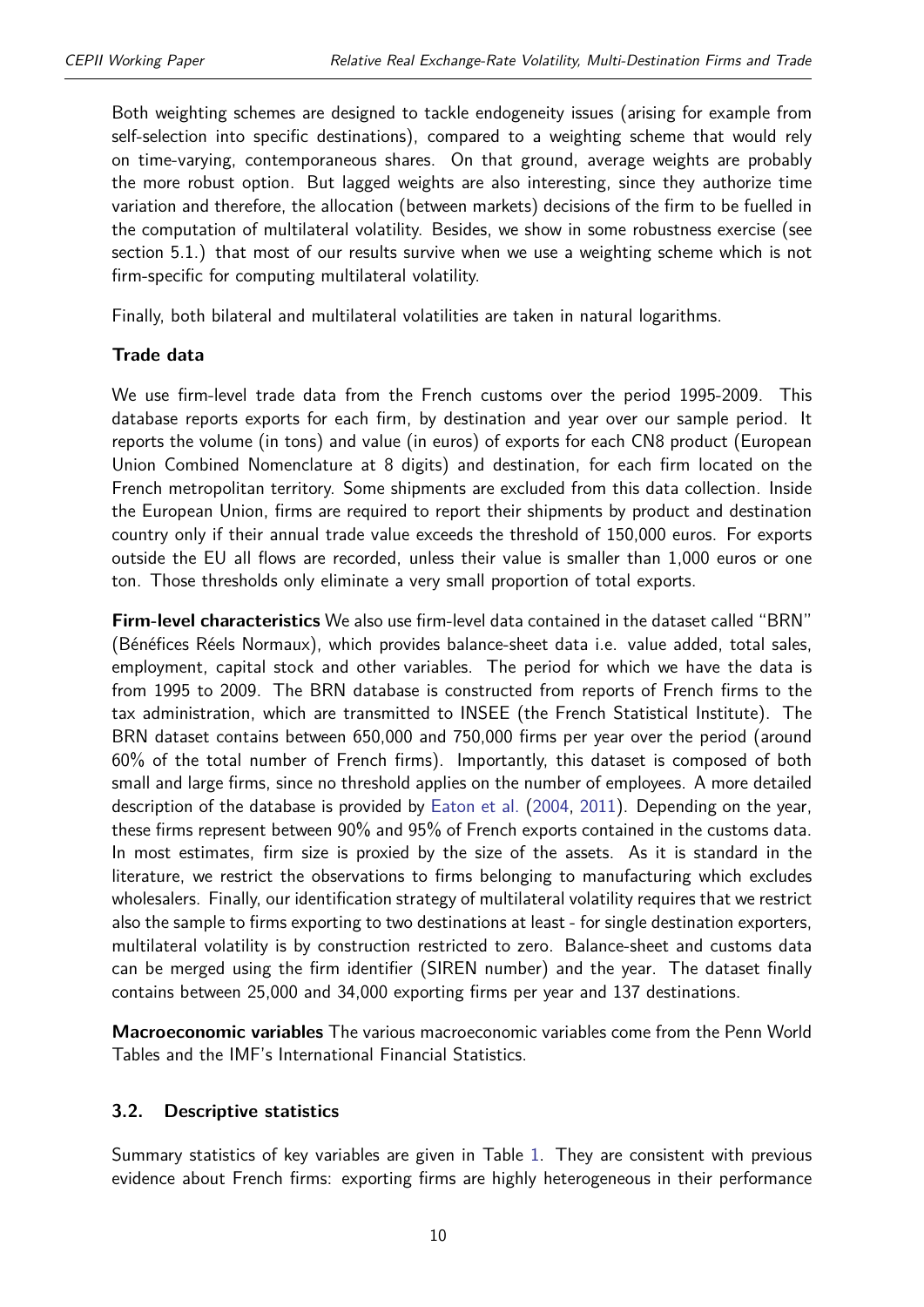and size, implying a large variance in our data set. The average firm-country exported value is below 700,000 thousand euros, whereas the average number of employees and value of assets are also quite small: the average exporter is a small firm, with modest values of exports. The number of destinations served is also limited: around 20 on average, with a median below 14. The two measures of exchange rate volatility are of specific interest for our purpose. One can see that the mean and variance of the firm-level measure of bilateral volatility is 4 to 5 times higher than those of the standard bilateral one. This confirms there is substantial information to be taken from the volatility coming from the third markets served by the firm.

<span id="page-10-0"></span>

| Variable                                      | Mean    | Std. Dev. | Min            | Max       |
|-----------------------------------------------|---------|-----------|----------------|-----------|
| Firm-level variables                          |         |           |                |           |
| Firm Export value (millions of Euros)         | 28.55   | 277.36    | 0.00           | 15,026.34 |
| Firm-country Export value (millions of Euros) | 0.69    | 14.68     | 0.00           | 8,561.12  |
| Multilateral RER Volatility                   | 0.08    | 0.10      | $3.25e-09$     | 1.31      |
| Start Dummy                                   | 0.18    | 0.39      | O              |           |
| Participation Dummy                           | 0.38    | 0.49      | 0              |           |
| Nb. of destinations served                    | 20.88   | 17.85     | $\mathfrak{D}$ | 126       |
| Median Destination                            | 13.77   | 1.31      | 12             | 16        |
| Assets (Thousands of Euros)                   | 197.1   | 5404.     | 0.01           | 1,266,499 |
| Employment (nb. of employees)                 | 343.13  | 3206      | 0              | 298.487   |
| Macro variables                               |         |           |                |           |
| GDP (Billions of US dollars)                  | 1039.18 | 2,121.23  | 0.174          | 13,122.22 |
| Price Index (Real Effective Exchange Rate)    | 0.72    | 0.45      | 7.49e-05       | 3.33      |
| Bilateral RER volatility                      | 0.02    | 0.02      | 0.001          | 1.31      |

| Table $1$ – Summary statistics of the key variables |  |  |  |  |
|-----------------------------------------------------|--|--|--|--|
|-----------------------------------------------------|--|--|--|--|

Notes: The summary statistics are computed on the 3,902,979 firm-country-year observations that make up our final regression sample used in Table [2](#page-13-0) to study the intensive margin. The only exception are the statistics for the start and participation dummies which are computed, respectively, on the 5,079,935 firm-country-year observations used in Table [6,](#page-19-0) and the 8,163, 660 firm-country-year observations used in Table [9.](#page-24-0) Source: authors' computations from BRN, customs and IFS data.

#### **3.3. Empirical strategy**

We start by estimating the following specification:

$$
\begin{aligned}\n\text{ExpertPerf}_{ijt} &= \alpha \text{Bil\_volat}_{jt} + \beta \text{Assets}_{it-1} + \gamma \text{Multi\_volat}_{it} \\
&\quad + \delta \left( \text{Bil\_volat}_{jt} \times \text{Assets}_{it-1} \right) + \tau \left( \text{Multi\_volat}_{it} \times \text{Assets}_{it-1} \right) \\
&\quad + \phi Z_{jt} + \lambda_{ij} + \theta_t + \epsilon_{ijt}\n\end{aligned} \tag{1}
$$

or alternatively, in order to dampen multicollinearity problems due the presence of multiple interactions: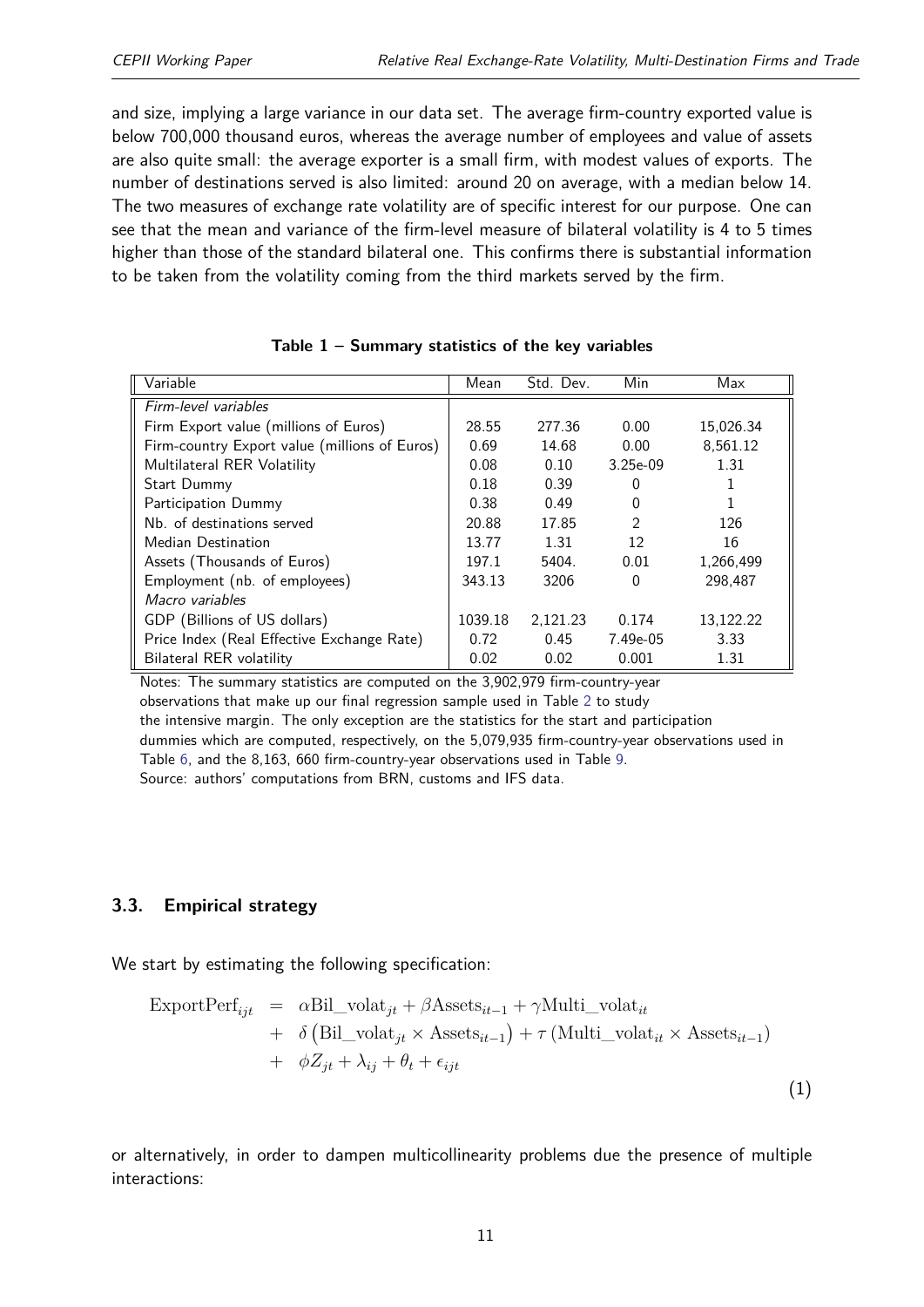(2)

$$
\begin{aligned}\n\text{ExportPerf}_{ijt} &= \alpha \text{Bil\_volat}_{jt} + \beta \text{Assets}_{it-1} + \gamma \text{Multi\_volat}_{ijt} + \kappa \text{Nb\_dest}_{it-1} \\
&\quad + \delta \left( \text{Bil\_volat}_{jt} \times \text{Nb\_dest}_{it-1} \right) + \tau \left( \text{Multi\_volat}_{ijt} \times \text{Nb\_dest}_{it-1} \right) \\
&\quad + \phi Z_{jt} + \lambda_{ij} + \theta_t + \epsilon_{ijt}\n\end{aligned}
$$

where ExportPerf*ijt* is a measure of the export performance of firm *i* for export destination *j* in year *t*. We consider three alternative measure of export performance: the intensive margin of exports is captured with the log of the free-on-board export sales to country *j* in year *t* while the extensive margin is defined by entry and participation. Entry and participation are respectively defined as  $Pr(X_{ijt} > 0 \mid X_{ijt-1} = 0)^5$  $Pr(X_{ijt} > 0 \mid X_{ijt-1} = 0)^5$  and  $Pr(X_{ijt} > 0)$ .

 $Bil\_volat_{jt}$  and  $Multi\_volat_{ijt}$  are, respectively, bilateral and multilateral RER volatility. Note that our empirical strategy presumes the exogeneity of real exchange rate volatility, since it is very unlikely that a firm shock translates into a change in country-level exchange rate variations. This is a very standard assumption in the related empirical literature, made among others by [Berman et al.](#page-41-3) [\(2012\)](#page-41-3), [Cheung and Sengupta](#page-41-1) [\(2013\)](#page-41-1) or [Héricourt and Poncet](#page-42-3) [\(2015\)](#page-42-3).

As a control for the size of the firm, *Assetsit*−<sup>1</sup> represents the logarithm of the assets of firm *i* which we lag one year, normalized by the yearly average assets in the sample (also lagged one year). *Nb\_dest<sub>it−1</sub>* represents the number (in logarithm) of export markets served by the firm, also lagged one year. Our conditioning set *Zjt* consists of destination-year specific variables. In standard models of international trade, exports depend on the destination country's market size and price index. Therefore, *Zjt* includes destination *j*'s GDP and effective RER. Finally, firm-country fixed effects,  $\lambda_{ij}$ , and year dummies,  $\theta_t$ , are also included. <code>Sector(2-digits)-year</code> fixed effects are included alternatively to year dummies in some specifications, in order to control for sector-specific business cycle.

We first focus on the unconditional effect of both bilateral and multilateral RER volatility on export performance, i.e., on a benchmark specification with *δ* and *τ* restricted to 0. Consistent with predictions 1 and 2 from section [2,](#page-5-0) we expect  $\alpha$  to be negative, and  $\gamma$  to be positive. In a second step, we condition the impact of volatility first on size, then on the number of destinations served, by introducing the relevant interaction terms. The key parameters of interest are then *δ* (interactions with bilateral volatility) and *τ* (interactions with multilateral volatility): their signs and levels of significance will tell which of the two opposite potential behaviors (financial hedging or reallocation) mentioned in section [2](#page-5-0) dominates. If the hedging behavior is the prevalent one, both parameters should have a sign opposite to their counterparts on bilateral and multilateral volatility, highlighting a dampening effect. Conversely, if firms exporting to several destinations take advantage on reallocation possibilities, *δ* and *τ* should have the same signs than, respectively, *α* and *β*.

Regressions are performed with the linear within estimator for the intensive margin and the

<sup>&</sup>lt;sup>5</sup>In that set of regressions, our sample consists of a firm-country series of zeros followed by a decision to begin exporting. For a given firm-country, we can have several beginnings. For example, the subsequent export statuses 011001 become . 1 . . 01 in our sample, with . denoting a missing value.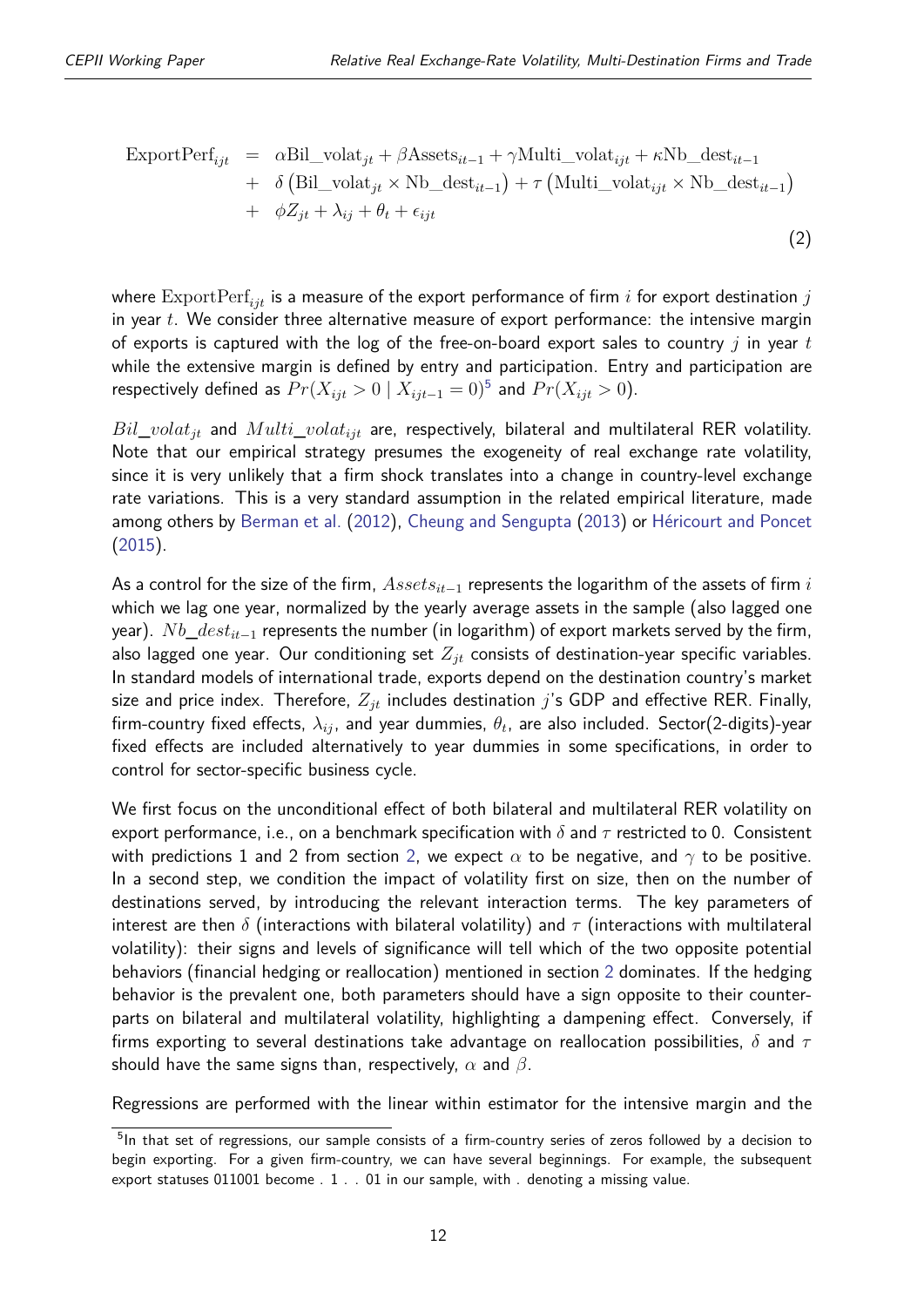linear probability model<sup>[6](#page-2-0)</sup> for the extensive margin. Finally, [Moulton](#page-42-12)  $(1990)$  shows that regressions with more aggregate indicators on the right-hand side could induce a downward bias in the estimation of standard errors. All regressions are thus clustered at the destination-year level using the [Froot](#page-42-13) [\(1989\)](#page-42-13) correction.

#### <span id="page-12-0"></span>**4. Results: Firm-Destination Analysis**

We study the joint effects of both RER volatilities, firm size and number of destinations on the two margins of trade separately: the size of exports per firm for the intensive margin, and the decisions to start exporting (entry) for the extensive margin. For comparison purposes, we will also present results regarding export participation for the latter.

#### **4.1. Intensive margin**

Table [2](#page-13-0) reports the estimation of the impact of bilateral and multilateral volatilities (with average weights) on the value exported by the firm. In columns (1) and (2), we regress the log of the total exports of the firms on the two unconditional volatilities, controlling for the size of the firm (Assets*t*−1) and the two proxies for the destination's market size and price index. Column (1) includes year dummies and firm-country FE, while columns (2) includes both firm-country and sector-year dummies, where a sector is defined at the 2-digit level. Columns (3) includes the interaction between both volatilities and firm size, while column (4) investigates how the impact of both volatilities varies with the number of destinations. Both estimations are performed with year dummies and firm-country fixed effects. We perform the same exercise in columns (5) and (6) in which we drop the yearly dummies and include again the sector-year fixed effect.

Column (1) shows that bilateral exchange rate volatility does impact export performance on average (i.e., the  $\alpha$  parameter of equation [1](#page-8-1) is negative, as expected, and significant), but to a small extent: a 10% increase in bilateral volatility reduces the value exported by 0.3%. Symmetrically, we find a positive effect of the multilateral volatility (the parameter *γ* is positive and significant), that is the weighted sum of all the bilateral volatilities except country *j*, on the firm-level exports towards country *j*: a 10% increase in multilateral volatility raises the bilateral exports to the considered destination by 1.5% on average. We interpret this result as evidence supporting a pro-trade effect of increased RER volatility in other markets served by the firm, that is, a third-market effect as defined by [Anderson and van Wincoop](#page-41-7) [\(2003\)](#page-41-7). The multilateral volatility represents a trade resistance term in our specification.

 $6$ The LPM makes easier the estimation of models with many observations, fixed effects and dummies. Some robustness checks based on the conditional logit model delivered qualitatively identical results. More details on these checks are available upon request.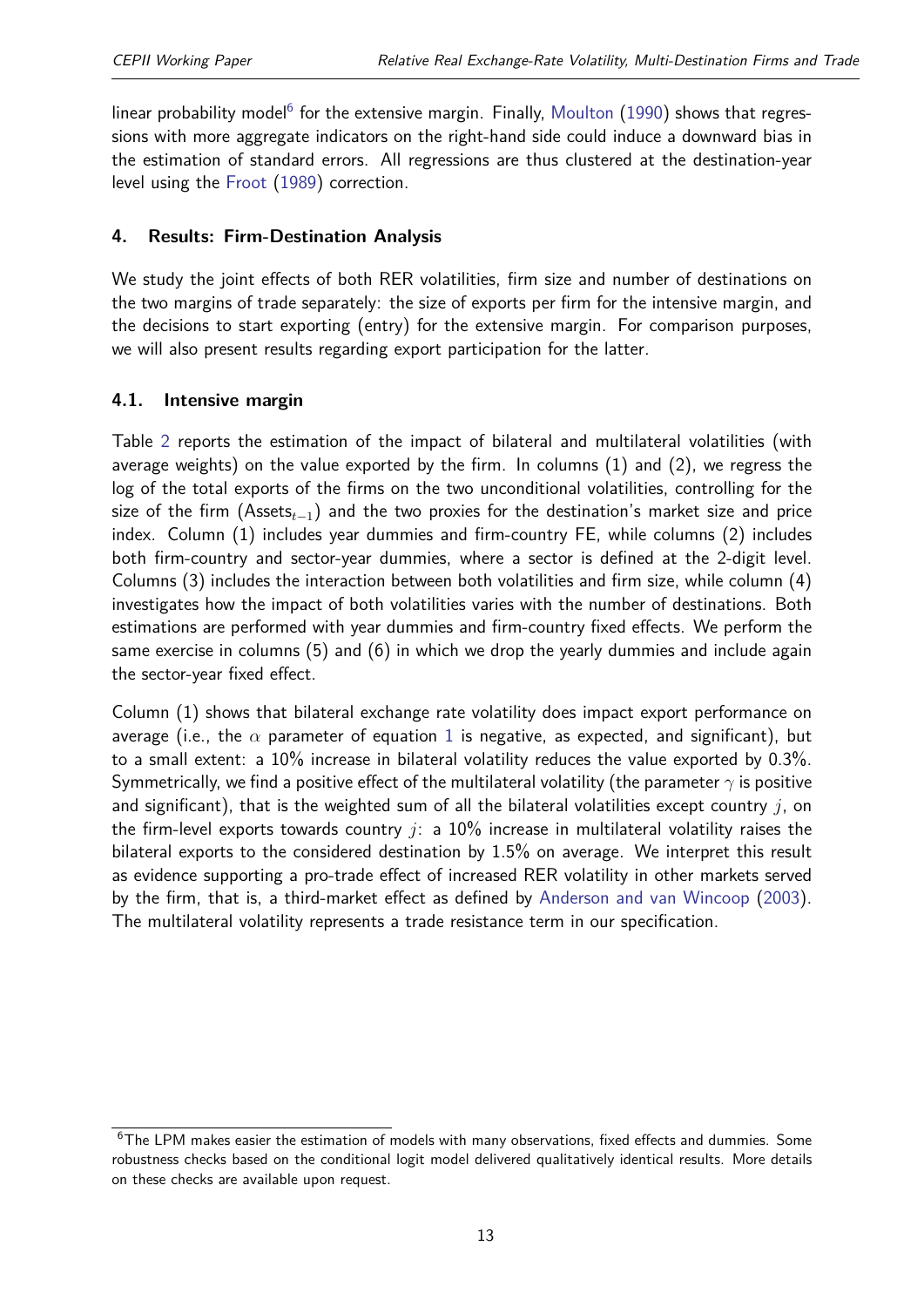<span id="page-13-0"></span>

| ۱                                                                                 |
|-----------------------------------------------------------------------------------|
| partic aptable and alongs along an anisotal anisota<br>)<br>}<br>}<br>)<br>)<br>: |
| <br> <br> <br> <br> <br>)                                                         |
|                                                                                   |
| <b>SERVE AND AND STRAIGHT</b><br>$\frac{1}{2}$                                    |
|                                                                                   |
|                                                                                   |
|                                                                                   |
| Table 2                                                                           |

| 2112310<br>$-0.016^a$<br>$0.234^{a}$<br>$0.511^a$<br>$0.069^{a}$<br>491521<br>$1.134^{a}$<br>(0.020)<br>(0.003)<br>(0.014)<br>(0.062)<br>(0.001)<br>0.043<br>yes<br>ou<br>စြ<br>few dest.<br>1790669<br>641824<br>$-0.019^{a}$<br>$-0.032^{\overline{a}}$<br>(0.001)<br>$0.380^{a}$<br>$0.065^a$<br>$0.856^a$<br>$0.010^a$<br>$0.094^{a}$<br>(0.016)<br>(0.076)<br>(0.012)<br>(0.002)<br>(0.003)<br>(0.019)<br>0.018<br>yes<br>ou<br>Ξ<br>1009352<br>3902979<br>$-0.042^a$<br>$-0.027^a$<br>$0.093^{\overline{a}}$<br>$0.400^{a}$<br>$0.058^a$<br>$0.353^{a}$<br>(0.021)<br>$1.070^a$<br>(0.005)<br>$0.076^{a}$<br>(0.001)<br>(0.022)<br>(0.008)<br>(0.070)<br>(0.018)<br>(0.003)<br>0.802<br>yes<br>$\widehat{\circ}$<br>ou<br>1009352<br>3902979<br>$-0.019^{a}$<br>(0.003)<br>$-0.030^{b}$<br>$0.065^a$<br>$0.035^{a}$<br>$0.176^{a}$<br>$0.518^a$<br>(0.070)<br>(0.001)<br>(0.012)<br>$1.053^{a}$<br>(0.002)<br>(0.015)<br>(0.021)<br>0.801<br>yes<br>$\widehat{\Theta}$<br><b>OU</b><br>yes<br>yes<br>1009352<br>3902979<br>$-0.042^a$<br>$-0.027^a$<br>(0.004)<br>(0.001)<br>(0.019)<br>$0.060^a$<br>$0.077^a$<br>$0.356^a$<br>$0.408^{a}$<br>$1.076^a$<br>(0.016)<br>(0.003)<br>(0.018)<br>(0.061)<br>$0.090^a$<br>(0.007)<br>0.043<br>yes<br>$\widehat{4}$<br>ou<br>whole<br>1009352<br>3902979<br>$-0.020^{a}$<br>$-0.030^{\overline{a}}$<br>(0.002)<br>(0.010)<br>$0.036^a$<br>(0.001)<br>$0.525^a$<br>$0.066^a$<br>$1.064^{a}$<br>(0.060)<br>$0.178^{a}$<br>(0.002)<br>(0.013)<br>(0.018)<br>0.037<br>yes<br>$\widehat{\mathbb{C}}$<br><b>DO</b><br>1009352<br>3902979<br>$0.498^{a}$<br>$-0.027^{b}$<br>(0.012)<br>$0.144^{a}$<br>(0.009)<br>$0.067^a$<br>$1.073^{a}$<br>(0.069)<br>(0.003)<br>(0.021)<br>0.801<br>yes<br>$\widehat{2}$<br>ou<br>1009352<br>3902979<br>$-0.027^a$<br>(0.010)<br>(0.060)<br>$0.145^{a}$<br>$0.506^a$<br>$0.068^{a}$<br>(0.002)<br>(0.008)<br>$1.087^{a}$<br>(0.018)<br>0.035<br>yes<br>$\bigoplus$<br>$\overline{a}$<br>Multi. RER Volatility $\times$ Assets <sub>t-1</sub><br>Multi. RER Volatility × Nb. dest<br>Bil. RER Volatility $\times$ Nb Dest $_{t-1}$<br>Bil. RER Volatility $\times$ Assets <sub>t-1</sub><br>Multilateral RER Volatility<br>Bilateral RER volatility<br>Cluster (country-year)<br>Firm-country dyads<br>Country price index<br>Firm-country FE<br>Sector-year FE<br>Year Dummies<br>Observations<br>$Nb$ Dest $_{t-1}$<br>$\mathsf{Assets}_{t-1}$<br>Sample<br>GDP<br>$\mathbb{R}^2$ | Dep. variable                                                                    |  |  | In $\mathsf{X}_{ijt}$ |  |             |
|---------------------------------------------------------------------------------------------------------------------------------------------------------------------------------------------------------------------------------------------------------------------------------------------------------------------------------------------------------------------------------------------------------------------------------------------------------------------------------------------------------------------------------------------------------------------------------------------------------------------------------------------------------------------------------------------------------------------------------------------------------------------------------------------------------------------------------------------------------------------------------------------------------------------------------------------------------------------------------------------------------------------------------------------------------------------------------------------------------------------------------------------------------------------------------------------------------------------------------------------------------------------------------------------------------------------------------------------------------------------------------------------------------------------------------------------------------------------------------------------------------------------------------------------------------------------------------------------------------------------------------------------------------------------------------------------------------------------------------------------------------------------------------------------------------------------------------------------------------------------------------------------------------------------------------------------------------------------------------------------------------------------------------------------------------------------------------------------------------------------------------------------------------------------------------------------------------------------------------------------------------------------------------------------------------------------------------------------------------------------------------------------------------------------------------------------------------------|----------------------------------------------------------------------------------|--|--|-----------------------|--|-------------|
|                                                                                                                                                                                                                                                                                                                                                                                                                                                                                                                                                                                                                                                                                                                                                                                                                                                                                                                                                                                                                                                                                                                                                                                                                                                                                                                                                                                                                                                                                                                                                                                                                                                                                                                                                                                                                                                                                                                                                                                                                                                                                                                                                                                                                                                                                                                                                                                                                                                               |                                                                                  |  |  |                       |  | many dest.  |
|                                                                                                                                                                                                                                                                                                                                                                                                                                                                                                                                                                                                                                                                                                                                                                                                                                                                                                                                                                                                                                                                                                                                                                                                                                                                                                                                                                                                                                                                                                                                                                                                                                                                                                                                                                                                                                                                                                                                                                                                                                                                                                                                                                                                                                                                                                                                                                                                                                                               |                                                                                  |  |  |                       |  |             |
|                                                                                                                                                                                                                                                                                                                                                                                                                                                                                                                                                                                                                                                                                                                                                                                                                                                                                                                                                                                                                                                                                                                                                                                                                                                                                                                                                                                                                                                                                                                                                                                                                                                                                                                                                                                                                                                                                                                                                                                                                                                                                                                                                                                                                                                                                                                                                                                                                                                               |                                                                                  |  |  |                       |  | $-0.027^b$  |
|                                                                                                                                                                                                                                                                                                                                                                                                                                                                                                                                                                                                                                                                                                                                                                                                                                                                                                                                                                                                                                                                                                                                                                                                                                                                                                                                                                                                                                                                                                                                                                                                                                                                                                                                                                                                                                                                                                                                                                                                                                                                                                                                                                                                                                                                                                                                                                                                                                                               |                                                                                  |  |  |                       |  | (0.011)     |
|                                                                                                                                                                                                                                                                                                                                                                                                                                                                                                                                                                                                                                                                                                                                                                                                                                                                                                                                                                                                                                                                                                                                                                                                                                                                                                                                                                                                                                                                                                                                                                                                                                                                                                                                                                                                                                                                                                                                                                                                                                                                                                                                                                                                                                                                                                                                                                                                                                                               |                                                                                  |  |  |                       |  |             |
|                                                                                                                                                                                                                                                                                                                                                                                                                                                                                                                                                                                                                                                                                                                                                                                                                                                                                                                                                                                                                                                                                                                                                                                                                                                                                                                                                                                                                                                                                                                                                                                                                                                                                                                                                                                                                                                                                                                                                                                                                                                                                                                                                                                                                                                                                                                                                                                                                                                               |                                                                                  |  |  |                       |  |             |
|                                                                                                                                                                                                                                                                                                                                                                                                                                                                                                                                                                                                                                                                                                                                                                                                                                                                                                                                                                                                                                                                                                                                                                                                                                                                                                                                                                                                                                                                                                                                                                                                                                                                                                                                                                                                                                                                                                                                                                                                                                                                                                                                                                                                                                                                                                                                                                                                                                                               |                                                                                  |  |  |                       |  |             |
|                                                                                                                                                                                                                                                                                                                                                                                                                                                                                                                                                                                                                                                                                                                                                                                                                                                                                                                                                                                                                                                                                                                                                                                                                                                                                                                                                                                                                                                                                                                                                                                                                                                                                                                                                                                                                                                                                                                                                                                                                                                                                                                                                                                                                                                                                                                                                                                                                                                               |                                                                                  |  |  |                       |  |             |
|                                                                                                                                                                                                                                                                                                                                                                                                                                                                                                                                                                                                                                                                                                                                                                                                                                                                                                                                                                                                                                                                                                                                                                                                                                                                                                                                                                                                                                                                                                                                                                                                                                                                                                                                                                                                                                                                                                                                                                                                                                                                                                                                                                                                                                                                                                                                                                                                                                                               |                                                                                  |  |  |                       |  |             |
|                                                                                                                                                                                                                                                                                                                                                                                                                                                                                                                                                                                                                                                                                                                                                                                                                                                                                                                                                                                                                                                                                                                                                                                                                                                                                                                                                                                                                                                                                                                                                                                                                                                                                                                                                                                                                                                                                                                                                                                                                                                                                                                                                                                                                                                                                                                                                                                                                                                               |                                                                                  |  |  |                       |  |             |
|                                                                                                                                                                                                                                                                                                                                                                                                                                                                                                                                                                                                                                                                                                                                                                                                                                                                                                                                                                                                                                                                                                                                                                                                                                                                                                                                                                                                                                                                                                                                                                                                                                                                                                                                                                                                                                                                                                                                                                                                                                                                                                                                                                                                                                                                                                                                                                                                                                                               |                                                                                  |  |  |                       |  |             |
|                                                                                                                                                                                                                                                                                                                                                                                                                                                                                                                                                                                                                                                                                                                                                                                                                                                                                                                                                                                                                                                                                                                                                                                                                                                                                                                                                                                                                                                                                                                                                                                                                                                                                                                                                                                                                                                                                                                                                                                                                                                                                                                                                                                                                                                                                                                                                                                                                                                               |                                                                                  |  |  |                       |  |             |
|                                                                                                                                                                                                                                                                                                                                                                                                                                                                                                                                                                                                                                                                                                                                                                                                                                                                                                                                                                                                                                                                                                                                                                                                                                                                                                                                                                                                                                                                                                                                                                                                                                                                                                                                                                                                                                                                                                                                                                                                                                                                                                                                                                                                                                                                                                                                                                                                                                                               |                                                                                  |  |  |                       |  |             |
|                                                                                                                                                                                                                                                                                                                                                                                                                                                                                                                                                                                                                                                                                                                                                                                                                                                                                                                                                                                                                                                                                                                                                                                                                                                                                                                                                                                                                                                                                                                                                                                                                                                                                                                                                                                                                                                                                                                                                                                                                                                                                                                                                                                                                                                                                                                                                                                                                                                               |                                                                                  |  |  |                       |  | (0.003)     |
|                                                                                                                                                                                                                                                                                                                                                                                                                                                                                                                                                                                                                                                                                                                                                                                                                                                                                                                                                                                                                                                                                                                                                                                                                                                                                                                                                                                                                                                                                                                                                                                                                                                                                                                                                                                                                                                                                                                                                                                                                                                                                                                                                                                                                                                                                                                                                                                                                                                               |                                                                                  |  |  |                       |  | $0.038^{a}$ |
|                                                                                                                                                                                                                                                                                                                                                                                                                                                                                                                                                                                                                                                                                                                                                                                                                                                                                                                                                                                                                                                                                                                                                                                                                                                                                                                                                                                                                                                                                                                                                                                                                                                                                                                                                                                                                                                                                                                                                                                                                                                                                                                                                                                                                                                                                                                                                                                                                                                               |                                                                                  |  |  |                       |  |             |
|                                                                                                                                                                                                                                                                                                                                                                                                                                                                                                                                                                                                                                                                                                                                                                                                                                                                                                                                                                                                                                                                                                                                                                                                                                                                                                                                                                                                                                                                                                                                                                                                                                                                                                                                                                                                                                                                                                                                                                                                                                                                                                                                                                                                                                                                                                                                                                                                                                                               |                                                                                  |  |  |                       |  |             |
|                                                                                                                                                                                                                                                                                                                                                                                                                                                                                                                                                                                                                                                                                                                                                                                                                                                                                                                                                                                                                                                                                                                                                                                                                                                                                                                                                                                                                                                                                                                                                                                                                                                                                                                                                                                                                                                                                                                                                                                                                                                                                                                                                                                                                                                                                                                                                                                                                                                               |                                                                                  |  |  |                       |  |             |
|                                                                                                                                                                                                                                                                                                                                                                                                                                                                                                                                                                                                                                                                                                                                                                                                                                                                                                                                                                                                                                                                                                                                                                                                                                                                                                                                                                                                                                                                                                                                                                                                                                                                                                                                                                                                                                                                                                                                                                                                                                                                                                                                                                                                                                                                                                                                                                                                                                                               |                                                                                  |  |  |                       |  |             |
|                                                                                                                                                                                                                                                                                                                                                                                                                                                                                                                                                                                                                                                                                                                                                                                                                                                                                                                                                                                                                                                                                                                                                                                                                                                                                                                                                                                                                                                                                                                                                                                                                                                                                                                                                                                                                                                                                                                                                                                                                                                                                                                                                                                                                                                                                                                                                                                                                                                               |                                                                                  |  |  |                       |  |             |
|                                                                                                                                                                                                                                                                                                                                                                                                                                                                                                                                                                                                                                                                                                                                                                                                                                                                                                                                                                                                                                                                                                                                                                                                                                                                                                                                                                                                                                                                                                                                                                                                                                                                                                                                                                                                                                                                                                                                                                                                                                                                                                                                                                                                                                                                                                                                                                                                                                                               |                                                                                  |  |  |                       |  |             |
|                                                                                                                                                                                                                                                                                                                                                                                                                                                                                                                                                                                                                                                                                                                                                                                                                                                                                                                                                                                                                                                                                                                                                                                                                                                                                                                                                                                                                                                                                                                                                                                                                                                                                                                                                                                                                                                                                                                                                                                                                                                                                                                                                                                                                                                                                                                                                                                                                                                               |                                                                                  |  |  |                       |  |             |
|                                                                                                                                                                                                                                                                                                                                                                                                                                                                                                                                                                                                                                                                                                                                                                                                                                                                                                                                                                                                                                                                                                                                                                                                                                                                                                                                                                                                                                                                                                                                                                                                                                                                                                                                                                                                                                                                                                                                                                                                                                                                                                                                                                                                                                                                                                                                                                                                                                                               |                                                                                  |  |  |                       |  |             |
|                                                                                                                                                                                                                                                                                                                                                                                                                                                                                                                                                                                                                                                                                                                                                                                                                                                                                                                                                                                                                                                                                                                                                                                                                                                                                                                                                                                                                                                                                                                                                                                                                                                                                                                                                                                                                                                                                                                                                                                                                                                                                                                                                                                                                                                                                                                                                                                                                                                               |                                                                                  |  |  |                       |  |             |
|                                                                                                                                                                                                                                                                                                                                                                                                                                                                                                                                                                                                                                                                                                                                                                                                                                                                                                                                                                                                                                                                                                                                                                                                                                                                                                                                                                                                                                                                                                                                                                                                                                                                                                                                                                                                                                                                                                                                                                                                                                                                                                                                                                                                                                                                                                                                                                                                                                                               |                                                                                  |  |  |                       |  |             |
|                                                                                                                                                                                                                                                                                                                                                                                                                                                                                                                                                                                                                                                                                                                                                                                                                                                                                                                                                                                                                                                                                                                                                                                                                                                                                                                                                                                                                                                                                                                                                                                                                                                                                                                                                                                                                                                                                                                                                                                                                                                                                                                                                                                                                                                                                                                                                                                                                                                               |                                                                                  |  |  |                       |  |             |
|                                                                                                                                                                                                                                                                                                                                                                                                                                                                                                                                                                                                                                                                                                                                                                                                                                                                                                                                                                                                                                                                                                                                                                                                                                                                                                                                                                                                                                                                                                                                                                                                                                                                                                                                                                                                                                                                                                                                                                                                                                                                                                                                                                                                                                                                                                                                                                                                                                                               |                                                                                  |  |  |                       |  |             |
|                                                                                                                                                                                                                                                                                                                                                                                                                                                                                                                                                                                                                                                                                                                                                                                                                                                                                                                                                                                                                                                                                                                                                                                                                                                                                                                                                                                                                                                                                                                                                                                                                                                                                                                                                                                                                                                                                                                                                                                                                                                                                                                                                                                                                                                                                                                                                                                                                                                               |                                                                                  |  |  |                       |  |             |
|                                                                                                                                                                                                                                                                                                                                                                                                                                                                                                                                                                                                                                                                                                                                                                                                                                                                                                                                                                                                                                                                                                                                                                                                                                                                                                                                                                                                                                                                                                                                                                                                                                                                                                                                                                                                                                                                                                                                                                                                                                                                                                                                                                                                                                                                                                                                                                                                                                                               | $a$ , $b$ and $c$ respectively denote significance at the 1%, 5% and 10% levels. |  |  |                       |  |             |

few dest. and many dest. mean respectively above and below the median of the sample in terms of number of destinations served.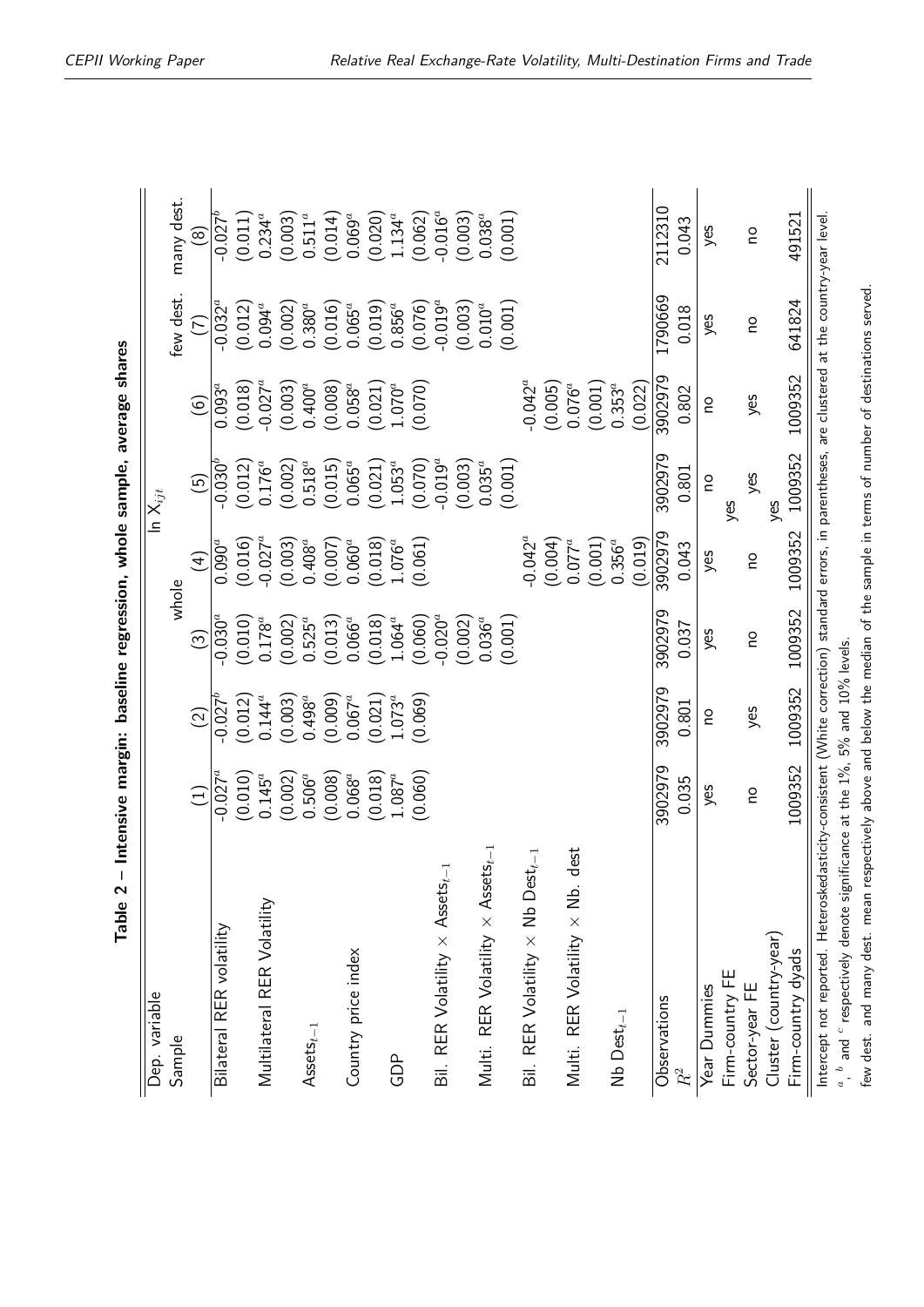Another way to interpret this result is as follows: trade flows at the intensive margin are driven by the relative RER volatility, insofar as our specifications include both the bilateral and multilateral volatilities. If a firm is able to allocate its exports, given the local market demand conditions, across many destinations, a increase in relative volatility will induce her to reallocate exports towards destinations with less volatile exchange rates. Results presented in column  $(2)$  are almost identical to those of column  $(1)$  : a change in the fixed effects structure of the estimation does not affect the main message from column (1).

Regression in columns (3) investigates whether firm size affects this relationship between both volatilities and export flows. We find that the coefficients *δ* and *τ* associated to the interacted terms between the two volatilities and firm size are signed identically to the average effects of the volatilities reported in column (1). That is, the larger the firm, in terms of assets, the larger the response to changes in RER volatility. Given a RER volatility shock, trade flows at the firm level will change all the more the firm is large. We interpret this a evidence for a magnifying effect of firm size on trade flows elasticity to RER volatility. We also find support for this magnifying effect for the multilateral volatility: the more trade resistance there is outside country *j*, the larger the exports towards *j*, and especially when the firm is large.

We perform a similar exercise in column (4) by including the interactive terms of both volatilities with the (log) number of destinations the firm is serving. The number of destinations is another proxy for the firm size that increase our ability to identify the reallocation behavior across destinations. We get another support for the exacerbating effect of both volatilities on exports volumes. The more destinations the firm exports to, the more negative the impact of bilateral volatility on exports. To give a sense of the effect, we can provide estimates of the quantitative impact on the top of the distribution of the number of destinations served. A  $10\%$ increase in bilateral volatility towards *j* decreases bilateral exports by 0.7% for firms located at the upper decile of the distribution, and by  $1\%$  for the upper percentile.  $^7$  $^7$  . Similarly, the tradepromoting effect of multilateral volatility appears also magnified by the number of markets served. Taking again coefficients from column (4), we compute that a 10% rise in multilateral volatility increases bilateral exports towards *j* by 2.7% (=0.1[-0.27+0.077×log(45)] at the upper decile, and by 3.1%  $(2.7\%$  (=0.1[-0.27+0.077×log(84)] at the upper percentile.

Columns (5) and (6) replicate the specifications of columns (3) and (4) controlling for sectoryear fixed effects. As it was the case for columns (1) and (2), results are qualitatively and qualitatively very similar, almost unchanged.

Finally, columns (7) and (8) split the sample around the (yearly) median of the number of destinations served by firms. Column (7) focuses on firms with a number of destinations lower or equal to the median, while column (8) narrows the sample around firms whose number of destinations is higher than the median. Consistently with previous results, the trade-deterring impact of relative exchange rate volatility on bilateral exports towards a considered destination is magnified for firms serving a number of destinations higher than the median: if coefficients on bilateral volatility are statistically undistinguishable between the two subsamples, the unconditional coefficient on multilateral volatility more than doubles when we consider the one

 $7$ The numbers of destination served at the upper decile and percentile are, respectively, 45 and 84. Taking the coefficients from column 4, we find that a 10% increase in bilateral volatility reduces exports by 0.1[0.09-  $0.042 \times \log(45)$  = -0.7% at the upper decile, and by 0.1[0.09-0.042×log(84)] = -1% at the upper percentile.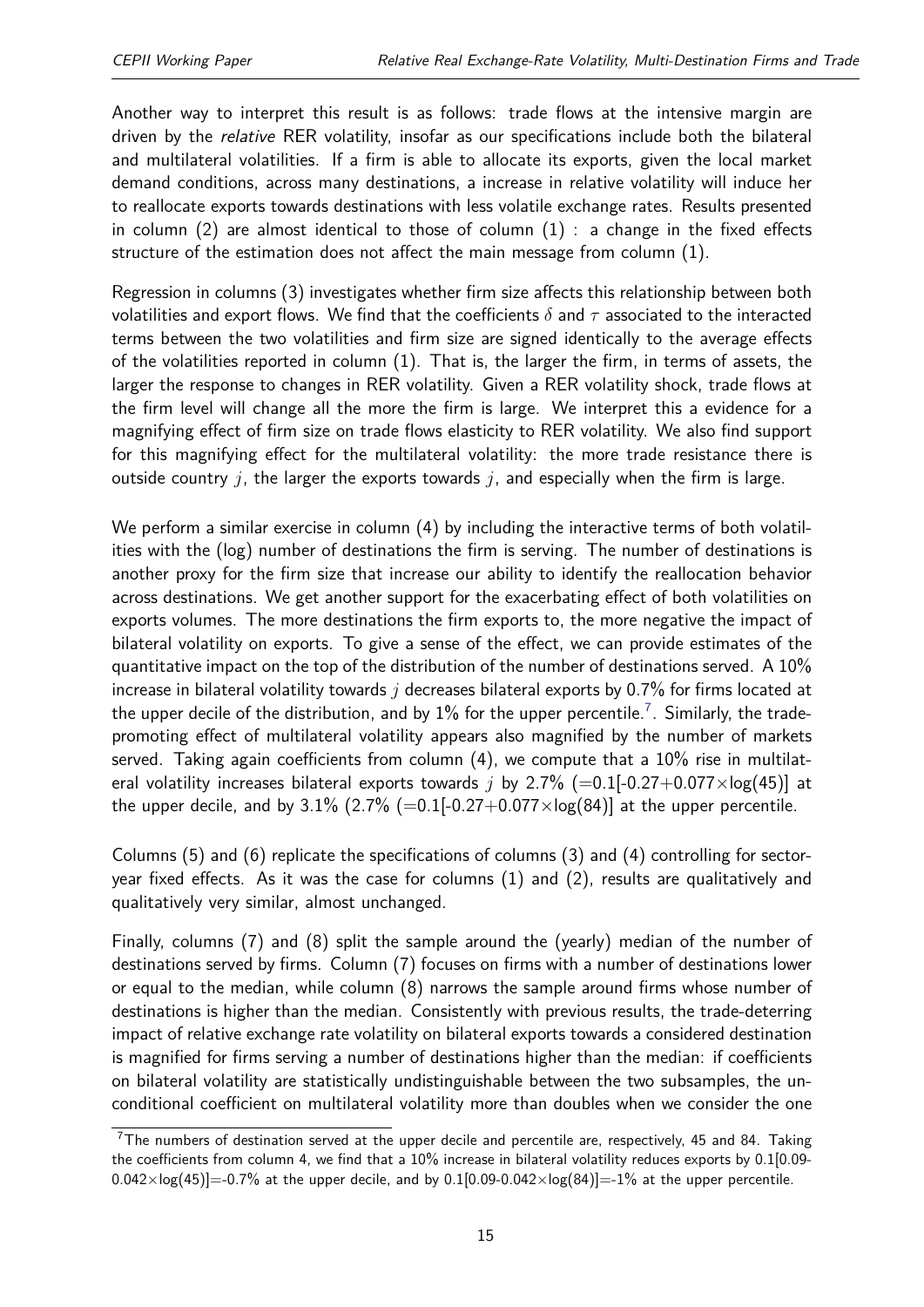above the median. Besides, this third-market effect of multilateral volatility is even more stronger for big firms exporting to many destinations: the elasticity of the interaction between multilateral RER volatility and the log of assets multiplies by 4 for firms above the median.

All in all, there is evidence of a trade-deterring effect of bilateral volatility, and of a tradepromoting effect of multilateral volatility, both magnified for big firms, and firms with a high number of destinations. This tends to indicate that those firms seem to privilege a reallocation of exports between destinations, and thus experience a higher sensitivity of trade flows with respect to RER volatility.

We now turn to a similar exercise, based on the same specifications, but using another weighting scheme for the multilateral volatility. Previous results were based on a multilateral volatility computed using country shares averaged over the period. We now use the first lag of country shares as weights. Table [3](#page-16-0) reports estimates including this alternative measure of multilateral volatility. Column (1) presents the results for a basic specification, and columns (2) and ((3) conditions the impact of both measures of volatility on size and number of destinations served. Finally, columns (4) and (5) divide the sample around the yearly median of the number of destinations served. All our results are qualitatively unchanged. Quantitatively, results regarding the trade-deterring effect of bilateral volatility are identical to the ones presented in Table [2;](#page-13-0) as for multilateral volatility, the trade-promoting effect also remains, even though its magnitude is lower than in the previous scheme. When investigating the conditional effects of both volatilities regarding firm size and the number of destinations in columns (2) to (5), results are very similar to those presented in Table [2.](#page-13-0)

Respectively replicating exactly the structure of table [2](#page-13-0) and table [3,](#page-16-0) Tables [4](#page-17-0) and [5](#page-18-0) display estimates for a sample restricted to countries outside the Euro Area (EA). Practically, we exclude all firm-destinations pairs involving countries from the EA, characterized by zero nominal volatility over most of the studied period. $8\,$  $8\,$  We do so in order to check if the inclusion of those countries exerts a significant bias on our main results. In any case, this impact appears to be limited: those estimates are very close to the ones on the whole sample. Unconditional impacts of both volatilities are almost identical to the ones estimated on the whole sample. Besides, effects are still magnified for bigger firms, and firms exporting to large number of destinations. However, the size of these effects is smaller concerning bilateral volatility: elasticities on interacted terms are lower than those found on the whole sample. Moreover, columns (7) and (8) in Table [4](#page-17-0) and columns (4) and (5) in Table [5](#page-18-0) show that firms exporting to a small number of destinations (below the median) do not react to bilateral volatility, whatever their size, and have slightly smaller reactions to multilateral volatility. These slight differences with the results on the whole sample could indicate that firms exporting to a low number of destinations reallocate their exports primarily to EA destinations when facing

<sup>&</sup>lt;sup>8</sup>[Clark et al.](#page-41-12) [\(2004\)](#page-41-12) show that the volatility of the real and nominal exchange rates do not differ much in reality. Nominal exchange rates between Euro Area countries are fixed since January 1<sup>st</sup> 1999, bilateral RER volatility within the Euro Area should therefore be much lower than for other countries. For these countries, real exchange rate volatility is made of changes in the relative price levels, and is not driven by variations in nominal exchange rates. That is why [Berman et al.](#page-41-3) [\(2012\)](#page-41-3), in their study of the impact of RER variations on export margins, restrict their sample to destinations outside EA, to focus on destinations characterized by a sufficient level of variance of the real exchange rate.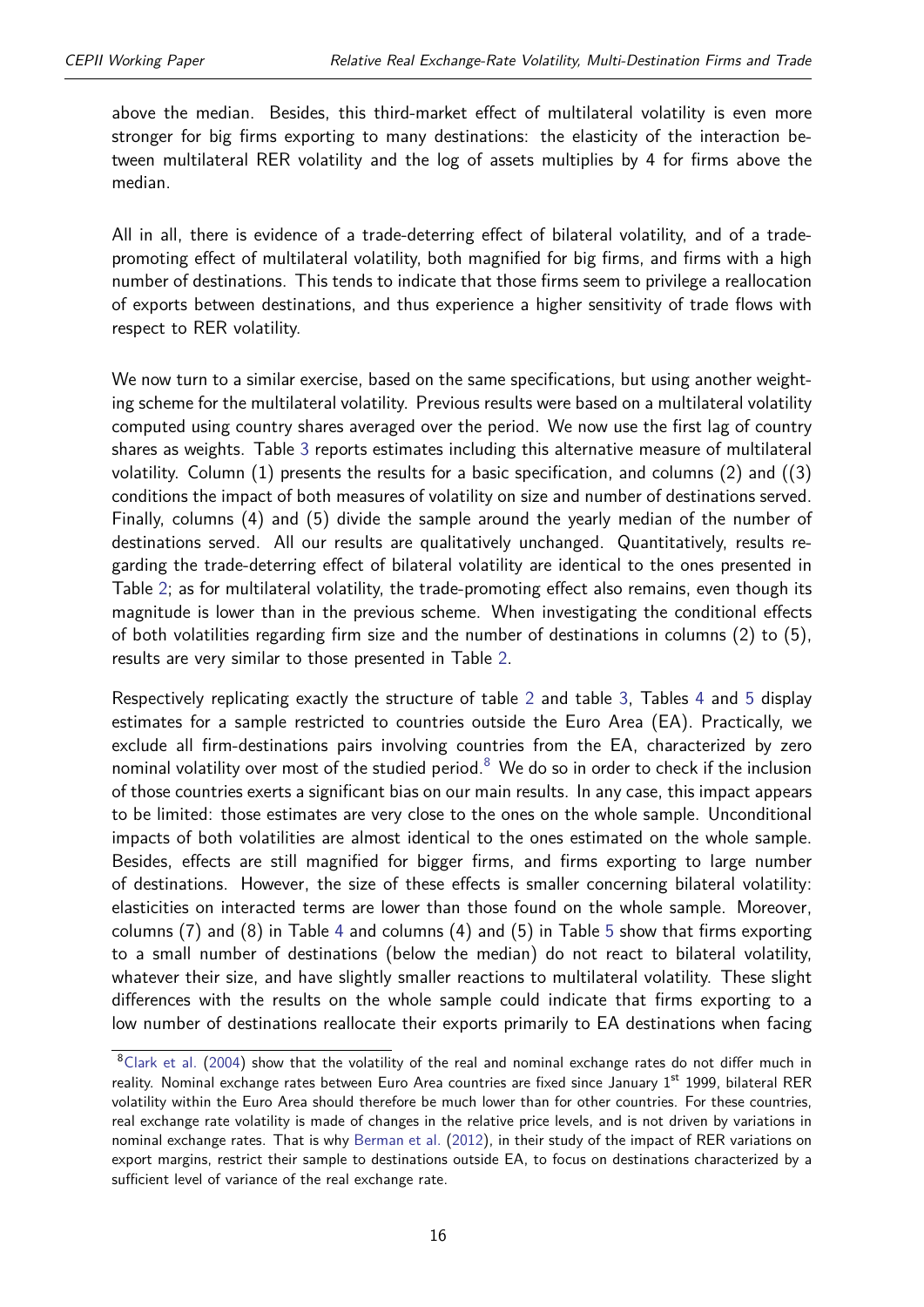increasing relative RER volatility: this fits well with the fact we have stronger reactions to both volatilities below the median number of destinations on the whole sample than the one excluding EA destinations.

<span id="page-16-0"></span>

| Dep. variable                                        |              |              | $ln X_{ijt}$    |             |             |
|------------------------------------------------------|--------------|--------------|-----------------|-------------|-------------|
| Sample                                               | whole        | whole        | whole           | few dest.   | many dest.  |
|                                                      | (1)          | (2)          | (3)             | (4)         | (5)         |
| <b>Bilateral RER volatility</b>                      | $-0.029^{a}$ | $-0.030^{a}$ | $0.066^a$       | $-0.028^b$  | $-0.031^a$  |
|                                                      | (0.010)      | (0.010)      | (0.015)         | (0.011)     | (0.010)     |
| Multilateral RER Volatility                          | $0.054^{a}$  | $0.065^a$    | $-0.069^a$      | $0.034^{a}$ | $0.064^a$   |
|                                                      | (0.002)      | (0.002)      | (0.003)         | (0.002)     | (0.002)     |
| Assets $_{t-1}$                                      | $0.587^a$    | $0.587^a$    | $0.494^{\rm a}$ | $0.412^a$   | $0.593^a$   |
|                                                      | (0.009)      | (0.013)      | (0.008)         | (0.017)     | (0.014)     |
| Country price index                                  | $0.072^a$    | $0.071^{a}$  | $0.062^a$       | $0.065^a$   | $0.071^{a}$ |
|                                                      | (0.018)      | (0.018)      | (0.018)         | (0.019)     | (0.020)     |
| <b>GDP</b>                                           | $1.068^a$    | $1.056^a$    | $1.088^a$       | $0.858^a$   | $1.109^a$   |
|                                                      | (0.060)      | (0.060)      | (0.059)         | (0.077)     | (0.061)     |
| Bil. RER Volatility $\times$ Assets <sub>t-1</sub>   |              | $-0.014^a$   |                 | $-0.018^a$  | $-0.009^a$  |
|                                                      |              | (0.002)      |                 | (0.003)     | (0.003)     |
| Multi. RER Volatility $\times$ Assets <sub>t-1</sub> |              | $0.016^a$    |                 | $0.005^a$   | $0.014^a$   |
|                                                      |              | (0.001)      |                 | (0.001)     | (0.001)     |
| Bil. RER Volatility $\times$ Nb Dest <sub>t-1</sub>  |              |              | $-0.032^a$      |             |             |
|                                                      |              |              | (0.004)         |             |             |
| Multi RER Volatility $\times$ Nb Dest <sub>t-1</sub> |              |              | $0.037^{a}$     |             |             |
|                                                      |              |              | (0.001)         |             |             |
| $Nb$ Dest $_{t-1}$                                   |              |              | $0.395^a$       |             |             |
|                                                      |              |              | (0.021)         |             |             |
| Observations                                         | 3412467      | 3412467      | 3412467         | 1521651     | 1890816     |
| $R^2$                                                | 0.025        | 0.026        | 0.032           | 0.013       | 0.029       |
| Fixed effects                                        |              |              | Firm-country    |             |             |
| Dummies                                              |              |              | Year            |             |             |
| Firm-country dyads                                   | 919569       | 919569       | 919569          | 568704      | 463394      |

|  | Table 3 - Intensive margin: whole sample, lagged shares |  |  |  |
|--|---------------------------------------------------------|--|--|--|
|  |                                                         |  |  |  |

Intercept not reported. Heteroskedasticity-consistent (White correction) standard errors, in parentheses, are clustered at the country-year level.

 $a$ ,  $b$  and  $c$  respectively denote significance at the 1%, 5% and 10% levels.

few dest. and many dest. mean respectively above and below the median of the sample in terms of number of destinations served.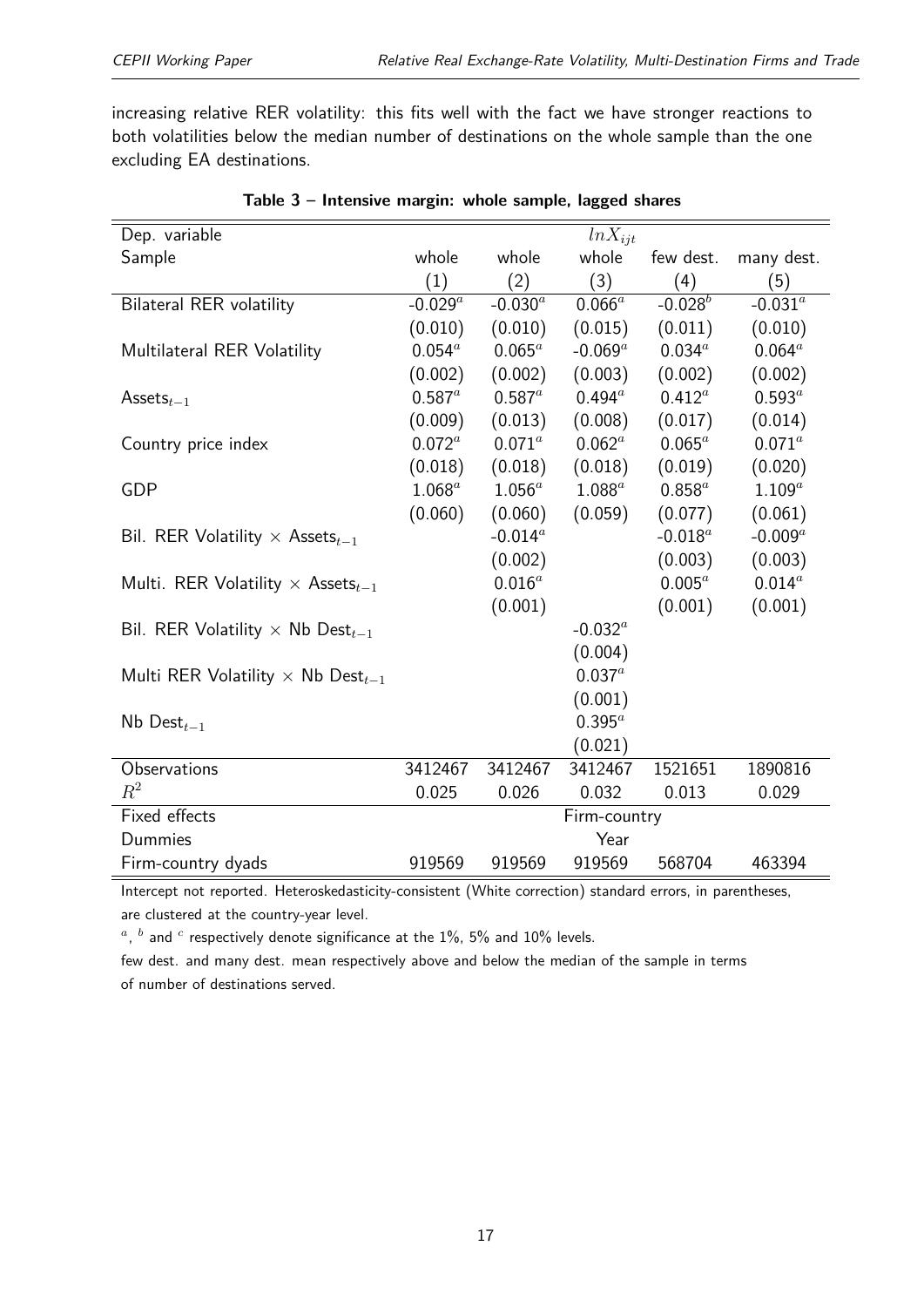| average shares                   |
|----------------------------------|
|                                  |
| tensive margin: non-euro sample, |
|                                  |
|                                  |
| ı                                |
| .<br>                            |

<span id="page-17-0"></span>

| Dep. variable                                                                                                                                                                                                                          |              |                                 |                                  |                                 | In $\mathsf{X}_{ijt}$           |                                 |                                 |                                 |
|----------------------------------------------------------------------------------------------------------------------------------------------------------------------------------------------------------------------------------------|--------------|---------------------------------|----------------------------------|---------------------------------|---------------------------------|---------------------------------|---------------------------------|---------------------------------|
| Sample                                                                                                                                                                                                                                 |              |                                 |                                  | whole                           |                                 |                                 | few dest.                       | many dest.                      |
|                                                                                                                                                                                                                                        | $\bigoplus$  | $\boxed{2}$                     | $\odot$                          | $\widehat{H}$                   | $(5)$<br>0.026 <sup>b</sup>     | $(6)$<br>0.059 <sup>a</sup>     | E                               | $\circledcirc$                  |
| Bilateral RER volatility                                                                                                                                                                                                               | $-0.030^{a}$ | $-0.029^{a}$                    | $-0.027^a$                       | $0.058^a$                       |                                 |                                 | $-0.010$                        | $-0.025^{b}$                    |
|                                                                                                                                                                                                                                        | (0.009)      | (0.011)                         | (0.009)                          | (0.016)                         | (0.011)                         | (0.018)                         | (0.011)                         | (0.010)                         |
| Multilateral RER Volatility                                                                                                                                                                                                            | $0.156^a$    | $0.154^{a}$                     | $0.184^{a}$                      | $-0.051$ <sup>o</sup>           | $0.182^{a}$                     | $-0.051^a$                      | $0.088^a$                       | $0.235^{a}$                     |
|                                                                                                                                                                                                                                        | (0.003)      | (0.003)                         | (0.003)                          | (0.004)                         | (0.003)                         | $(0.004)$<br>0.331 <sup>a</sup> | $(0.003)$<br>0.387 <sup>a</sup> | $(0.004)$<br>0.460 <sup>a</sup> |
| $\mathsf{Assets}_{t-1}$                                                                                                                                                                                                                | $0.427^a$    | $0.419^a$                       | $0.476^{a}$                      | $0.339^{a}$                     | $0.468^{a}$                     |                                 |                                 |                                 |
|                                                                                                                                                                                                                                        | (0.008)      | (0.009)                         | (0.013)                          | $(0.007)$<br>0.060 <sup>a</sup> | (0.015)                         | $(0.009)$<br>0.059 <sup>a</sup> | (0.017)                         | (0.012)                         |
| Country price index                                                                                                                                                                                                                    | $0.064^a$    | $0.063^{a}$                     | $0.061^{a}$                      |                                 | $0.061^{a}$                     |                                 | $0.077^a$                       | $0.060^a$                       |
|                                                                                                                                                                                                                                        | (0.018)      | $(0.021)$<br>1.153 <sup>a</sup> | (0.018)                          | (0.018)                         | $(0.021)$<br>1.134 <sup>a</sup> | (0.021)                         | (0.019)                         | (0.020)                         |
| GDP                                                                                                                                                                                                                                    | $1.168^a$    |                                 | $1.148^a$                        | $1.150^a$                       |                                 | $1.138^a$                       | $0.962^{a}$                     | $1.220^a$                       |
|                                                                                                                                                                                                                                        | (0.063)      | (0.074)                         | $(0.063)$<br>-0.017 <sup>a</sup> | (0.063)                         | (0.074)                         | (40.074)                        | (0.082)                         | (0.065)                         |
| Bil. RER Volatility $\times$ Assets <sub>t-1</sub>                                                                                                                                                                                     |              |                                 |                                  |                                 | $-0.017^a$                      |                                 | $-0.004$                        | $-0.017^a$                      |
|                                                                                                                                                                                                                                        |              |                                 | (0.002)                          |                                 | (0.003)                         |                                 | (0.003)                         | (0.002)                         |
| Multi. RER Volatility $\times$ Assets <sub>t-1</sub>                                                                                                                                                                                   |              |                                 | $0.043^a$                        |                                 | $0.042^a$                       |                                 | $0.010^a$                       | $0.050^a$                       |
|                                                                                                                                                                                                                                        |              |                                 | (0.001)                          |                                 | (0.001)                         |                                 | (0.001)                         | (0.001)                         |
| Bil. RER Volatility $\times$ Nb Dest $_{t-1}$                                                                                                                                                                                          |              |                                 |                                  | $-0.029^{a}$                    |                                 | $-0.030^{a}$                    |                                 |                                 |
|                                                                                                                                                                                                                                        |              |                                 |                                  | (0.005)                         |                                 | (0.006)                         |                                 |                                 |
| Multi. RER Volatility $\times$ Nb Dest <sub>t</sub>                                                                                                                                                                                    |              |                                 |                                  | $0.085^a$                       |                                 | $0.084^{a}$                     |                                 |                                 |
|                                                                                                                                                                                                                                        |              |                                 |                                  | (0.002)                         |                                 | (0.002)                         |                                 |                                 |
| $Nb$ Dest $_{t-1}$                                                                                                                                                                                                                     |              |                                 |                                  | $0.415^{a}$                     |                                 | $0.414^a$                       |                                 |                                 |
|                                                                                                                                                                                                                                        |              |                                 |                                  | (0.023)                         |                                 | (0.027)                         |                                 |                                 |
| Observations                                                                                                                                                                                                                           | 2497869      | 2497869                         | 2497869                          | 2497869                         | 2497869                         | 2497869                         | 1107235                         | 1390634                         |
| $\mathbb{R}^2$                                                                                                                                                                                                                         | 0.033        | 0.791                           | 0.037                            | 0.041                           | 0.792                           | 0.793                           | 0.016                           | 0.043                           |
| Year Dummies                                                                                                                                                                                                                           | yes          | ou                              | yes                              | yes                             | <b>DO</b>                       | ou                              | yes                             | yes                             |
| Firm-country FE                                                                                                                                                                                                                        |              |                                 |                                  |                                 | yes                             |                                 |                                 |                                 |
| Sector-year FE                                                                                                                                                                                                                         | <u>o</u>     | yes                             | $\overline{a}$                   | ou                              | yes                             | yes                             | $\overline{a}$                  | ou                              |
| Cluster (country-year)                                                                                                                                                                                                                 |              |                                 |                                  |                                 | yes                             |                                 |                                 |                                 |
| Firm-country dyads                                                                                                                                                                                                                     | 711494       | 711494                          | 711494                           | 711494                          | 711494                          | 711494                          | 445293                          | 349375                          |
| Intercept not reported. Heteroskedasticity-consistent (White correction) standard errors, in parentheses, are clustered<br>at the country-year level. $a$ , $b$ and $c$ respectively denote significance at the 1%, 5% and 10% levels. |              |                                 |                                  |                                 |                                 |                                 |                                 |                                 |
|                                                                                                                                                                                                                                        |              |                                 |                                  |                                 |                                 |                                 |                                 |                                 |

few dest. and many dest. mean respectively above and below the median of the sample in terms of number of destinations served.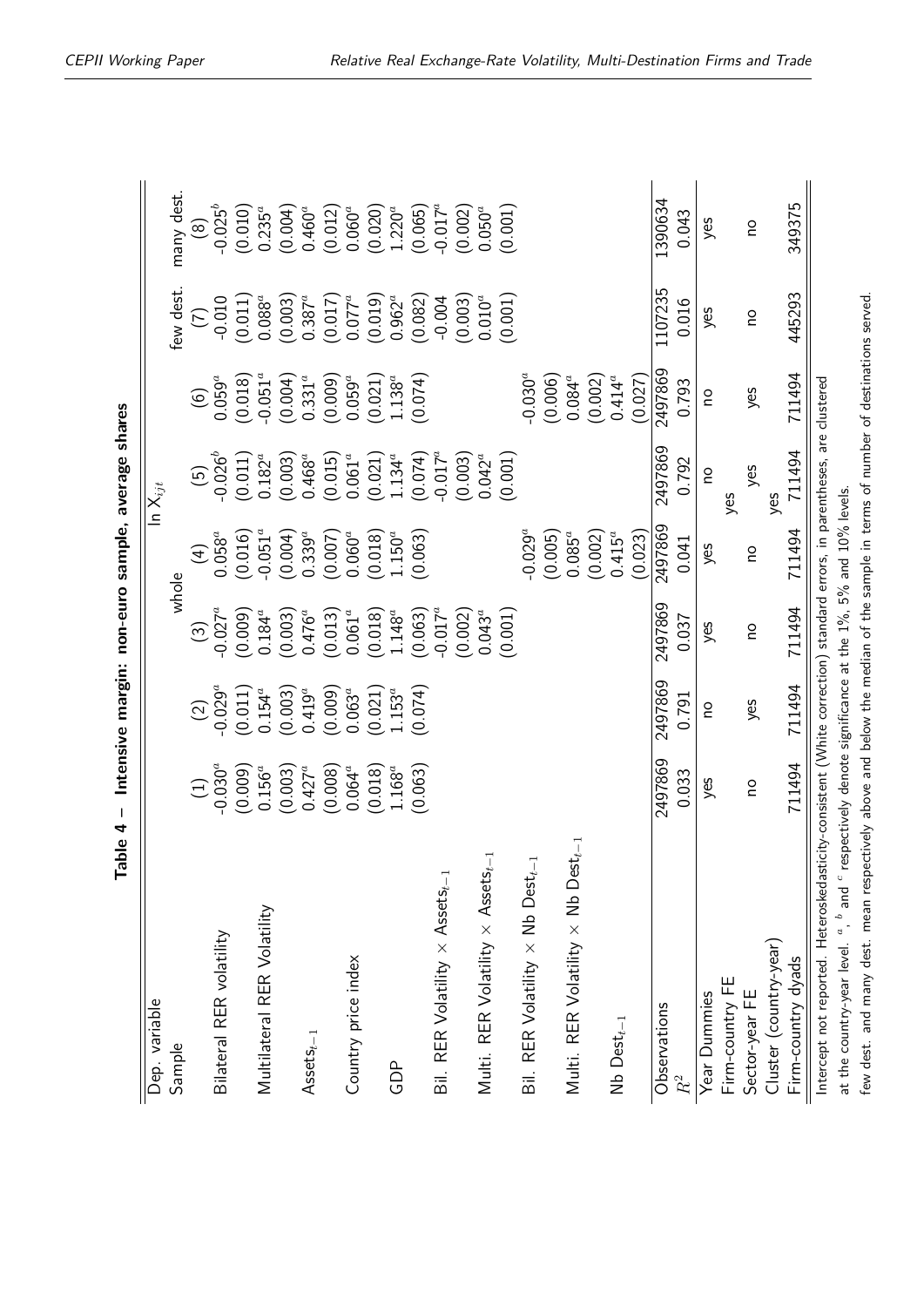<span id="page-18-0"></span>

| Dep. variable                                        |             |             | $ln X_{ijt}$ |             |            |
|------------------------------------------------------|-------------|-------------|--------------|-------------|------------|
| Sample                                               | whole       | whole       | whole        | few dest.   | many dest. |
|                                                      | (1)         | (2)         | (3)          | (4)         | (5)        |
| <b>Bilateral RER volatility</b>                      | $-0.033^a$  | $-0.031^a$  | 0.005        | $-0.011$    | $-0.035^a$ |
|                                                      | (0.009)     | (0.009)     | (0.017)      | (0.011)     | (0.010)    |
| Multilateral RER Volatility                          | $0.053^a$   | $0.062^a$   | $-0.092^a$   | $0.029^{a}$ | $0.059^a$  |
|                                                      | (0.002)     | (0.002)     | (0.003)      | (0.002)     | (0.003)    |
| Assets $_{t-1}$                                      | $0.508^a$   | $0.539^a$   | $0.418^{a}$  | $0.413^{a}$ | $0.552^a$  |
|                                                      | (0.009)     | (0.014)     | (0.008)      | (0.018)     | (0.013)    |
| Country price index                                  | $0.067^a$   | $0.066^a$   | $0.062^a$    | $0.077^a$   | $0.064^a$  |
|                                                      | (0.018)     | (0.018)     | (0.018)      | (0.019)     | (0.020)    |
| <b>GDP</b>                                           | $1.161^{a}$ | $1.149^{a}$ | $1.156^a$    | $1.022^a$   | $1.188^a$  |
|                                                      | (0.063)     | (0.063)     | (0.063)      | (0.085)     | (0.064)    |
| Bil. RER Volatility $\times$ Assets $_{t-1}$         |             | $-0.009^a$  |              | $-0.001$    | $-0.008^a$ |
|                                                      |             | (0.002)     |              | (0.003)     | (0.003)    |
| Multi. RER Volatility $\times$ Assets <sub>t-1</sub> |             | $0.018^a$   |              | $0.004^{a}$ | $0.018^a$  |
|                                                      |             | (0.001)     |              | (0.001)     | (0.001)    |
| Bil. RER Volatility $\times$ Nb Dest <sub>t-1</sub>  |             |             | $-0.012^b$   |             |            |
|                                                      |             |             | (0.006)      |             |            |
| Multi RER Volatility $\times$ Nb Dest <sub>t-1</sub> |             |             | $0.043^a$    |             |            |
|                                                      |             |             | (0.001)      |             |            |
| Nb Dest $_{t-1}$                                     |             |             | $0.504^a$    |             |            |
|                                                      |             |             | (0.027)      |             |            |
| Observations                                         | 2170819     | 2170819     | 2170819      | 923702      | 1247117    |
| $R^2$                                                | 0.023       | 0.024       | 0.030        | 0.012       | 0.028      |
| <b>Fixed effects</b>                                 |             |             | Firm-country |             |            |
| Dummies                                              |             |             | Year         |             |            |
| Firm-country dyads                                   | 634157      | 634157      | 634157       | 634157      | 330268     |

| Table 5 - Intensive margin: non-euro sample, lagged shares |  |  |  |  |  |  |
|------------------------------------------------------------|--|--|--|--|--|--|
|------------------------------------------------------------|--|--|--|--|--|--|

Intercept not reported. Heteroskedasticity-consistent (White correction) standard errors, in parentheses, are clustered at the country-year level.

 $a$ ,  $b$  and  $c$  respectively denote significance at the 1%, 5% and 10% levels.

few dest. and many dest. mean respectively above and below the median of the sample in terms of number of destinations served.

#### **4.2. Extensive Margin I: Entry**

In this section, we assess the joint effect of RER volatility, firm size and the number of destinations served on the entry decision at the firm-country level. Table [6](#page-19-0) replicates the structure of Table [2.](#page-13-0) The explained variable is now the decision for a firm to start exporting to market *j*, conditionally on not exporting the previous year. It is thus constructed as a change of export status at the firm-country level; it takes the value 1 when a firm exports to country  $j$  in year  $t$  but did not in year  $t - 1$ .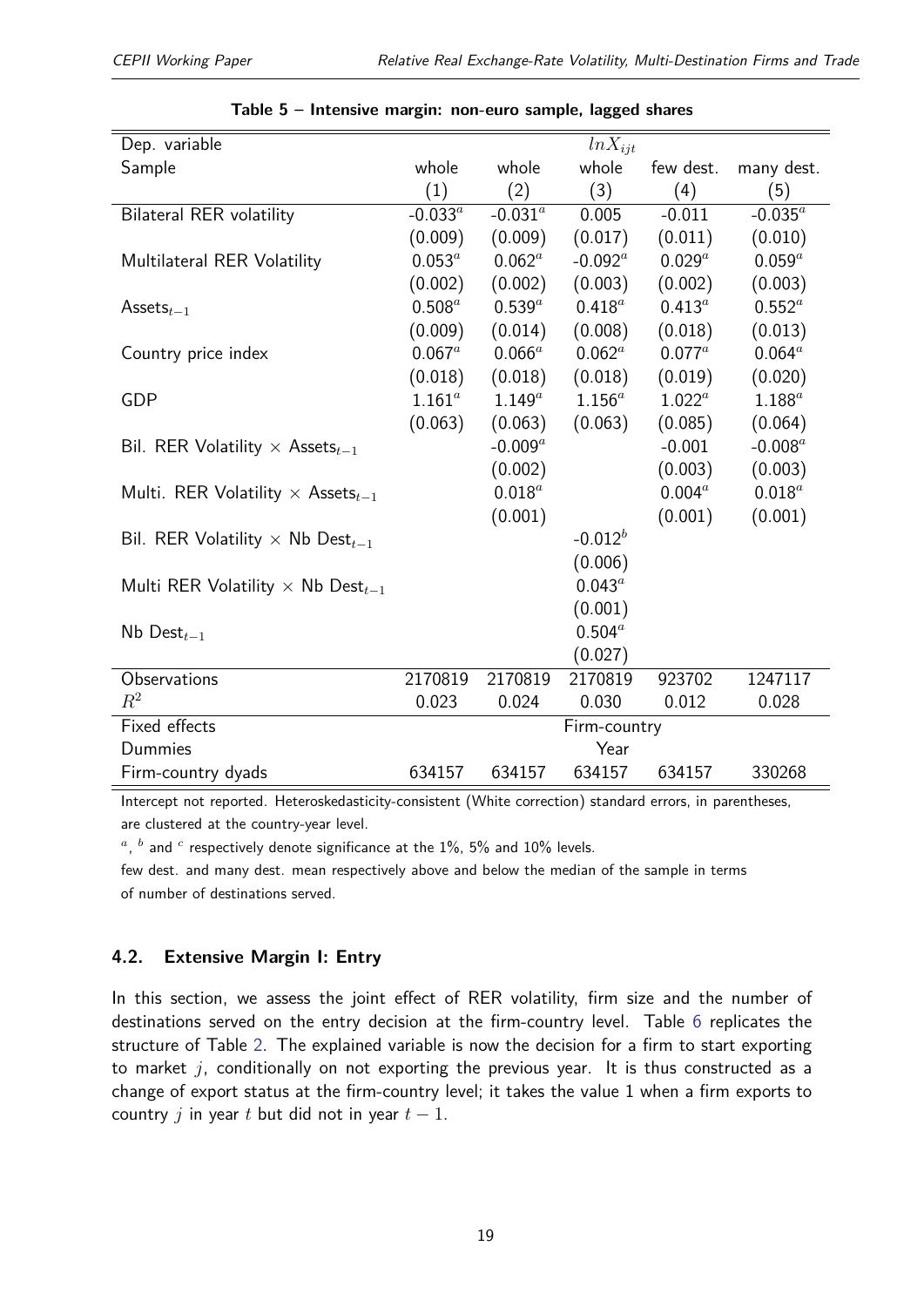<span id="page-19-0"></span>

| average share   |
|-----------------|
| שטןט בישמשטן    |
| ∶               |
| entry,          |
|                 |
| tensive margin: |
| ı               |
|                 |
|                 |

| Dep. variable                                                                                                           |                         |                                 |                                 | $\overline{Pr}(X_{ijt}>0$       | $\mid X_{ijt-1}=0)$             |                                 |                                 |                                 |
|-------------------------------------------------------------------------------------------------------------------------|-------------------------|---------------------------------|---------------------------------|---------------------------------|---------------------------------|---------------------------------|---------------------------------|---------------------------------|
| Sample                                                                                                                  |                         |                                 |                                 | whole                           |                                 |                                 | few dest.                       | many dest.                      |
|                                                                                                                         | $\widehat{\Xi}$         | $\widehat{2}$                   | $\widehat{\mathbb{C}}$          | $\left( 4\right)$               | $\overline{5}$                  | $\widehat{(\mathfrak{o})}$      | E                               | $\widehat{\circ}$               |
| Bilateral RER volatility                                                                                                | $-0.015^{\overline{a}}$ | $-0.014^{b}$                    | $-0.016^a$                      | $-0.006$                        | $-0.015^{\overline{a}}$         | $-0.005$                        | $-0.014^{\overline{a}}$         | $-0.016^{\overline{a}}$         |
|                                                                                                                         | (0.005)                 | (0.006)                         | (0.005)                         | (0.005)                         | (0.005)                         | (0.006)                         | (0.005)                         | (0.005)                         |
| Multilateral RER Volatility                                                                                             | $0.031^{a}$             | $0.031^{a}$                     | $0.033^{a}$                     | $0.013^{a}$                     | $0.033^{a}$                     | $0.013^{a}$                     | $0.011^a$                       | $0.046^a$                       |
|                                                                                                                         | (0.000)                 | $(0.000)$<br>0.062 <sup>a</sup> | (0.000)                         | $(0.000)$<br>$0.051^a$          | $(0.000)$<br>0.063 <sup>a</sup> | $(0.000)$<br>$0.051^a$          | $(0.000)$<br>0.033 <sup>a</sup> | (0.001)                         |
| $\mathsf{Assets}_{t-1}$                                                                                                 | $0.062^{a}$             |                                 | $0.063^{a}$                     |                                 |                                 |                                 |                                 | $0.063^{a}$                     |
|                                                                                                                         | (0.001)                 | (0.001)                         | $(0.002)$<br>0.017 <sup>a</sup> | $(0.001)$<br>0.017 <sup>a</sup> | (0.003)                         | $(0.001)$<br>0.017 <sup>a</sup> | (0.003)                         | $(0.003)$<br>0.024 <sup>a</sup> |
| Country price index                                                                                                     | $0.017^{a}$             | $0.017^{a}$                     |                                 |                                 | $0.017^a$                       |                                 | $0.008^{b}$                     |                                 |
|                                                                                                                         | (0.004)                 | $(0.004)$<br>0.123 <sup>a</sup> | (0.004)                         | (100.0)                         | (0.004)                         | (0.004)                         | (0.004)                         | (0.004)                         |
| GDP                                                                                                                     | $0.123^{a}$             |                                 | $0.123^{a}$                     | $0.118^a$                       | $0.122^{a}$                     | $0.118^{a}$                     | $0.090^a$                       | $0.137^{a}$                     |
|                                                                                                                         | (0.017)                 | (0.019)                         | (0.017)                         | (0.017)                         | (0.019)                         | (0.019)                         | (0.018)                         | (0.017)                         |
| Bil. RER Volatility $\times$ Assets <sub>t-1</sub>                                                                      |                         |                                 | $-0.002^a$                      |                                 | $-0.002^a$                      |                                 | $-0.001^c$                      | $-0.001$                        |
|                                                                                                                         |                         |                                 | (0.001)                         |                                 | (0.001)                         |                                 | (0.001)                         | $(0.001)$<br>$0.004^a$          |
| Multi. RER Volatility $\times$ Assets <sub>t-1</sub>                                                                    |                         |                                 | $0.002^a$                       |                                 | $0.002^{a}$                     |                                 | $-0.001^{a}$                    |                                 |
|                                                                                                                         |                         |                                 | (0.000)                         |                                 | (0.000)                         |                                 | (0.000)                         | (0.000)                         |
| Bil. RER Volatility $\times$ Nb Dest $_{t-1}$                                                                           |                         |                                 |                                 | $-0.004^a$<br>(0.001)           |                                 | $-0.004^a$                      |                                 |                                 |
|                                                                                                                         |                         |                                 |                                 |                                 |                                 | (0.001)                         |                                 |                                 |
| Multi. RER Volatility $\times$ Nb Dest $_{t-1}$                                                                         |                         |                                 |                                 | $0.011^a$                       |                                 | $0.011^a$                       |                                 |                                 |
|                                                                                                                         |                         |                                 |                                 | (0.000)                         |                                 | (0.000)                         |                                 |                                 |
| $Nb$ Dest $_{t-1}$                                                                                                      |                         |                                 |                                 | $0.050^a$                       |                                 | $0.049^a$                       |                                 |                                 |
|                                                                                                                         |                         |                                 |                                 | (0.004)                         |                                 | (0.004)                         |                                 |                                 |
| Observations                                                                                                            | 5079935                 | 5079935                         | 5079935                         | 5079935                         | 5079935                         | 5079935                         | 2777215                         | 2302720                         |
| $R^2$                                                                                                                   | 0.022                   | 0.279                           | 0.022                           | 0.025                           | 0.279                           | 0.281                           | 0.009                           | 0.018                           |
| Year Dummies                                                                                                            | yes                     | ou                              | yes                             | yes                             | ou                              | ou                              | yes                             | yes                             |
| Firm-country FE                                                                                                         |                         |                                 |                                 |                                 | yes                             |                                 |                                 |                                 |
| Sector-year FE                                                                                                          | ou                      | yes                             | <b>DO</b>                       | <b>OU</b>                       | yes                             | yes                             | <b>DO</b>                       | <b>OU</b>                       |
| Cluster (country-year)                                                                                                  |                         |                                 |                                 |                                 | yes                             |                                 |                                 |                                 |
| Firm-country dyads                                                                                                      | 940154                  | 940154                          | 940154                          | 940154                          | 940154                          | 940154                          | 658602                          | 523626                          |
| Intercept not reported. Heteroskedasticity-consistent (White correction) standard errors, in parentheses, are clustered |                         |                                 |                                 |                                 |                                 |                                 |                                 |                                 |

at the country-year level. at the country-year level.

*a* , *b* and *c* $\degree$  respectively denote significance at the  $1\%$ , 5% and  $10\%$  levels. few dest. and many dest. mean respectively above and below the median of the sample in terms of number of destinations served.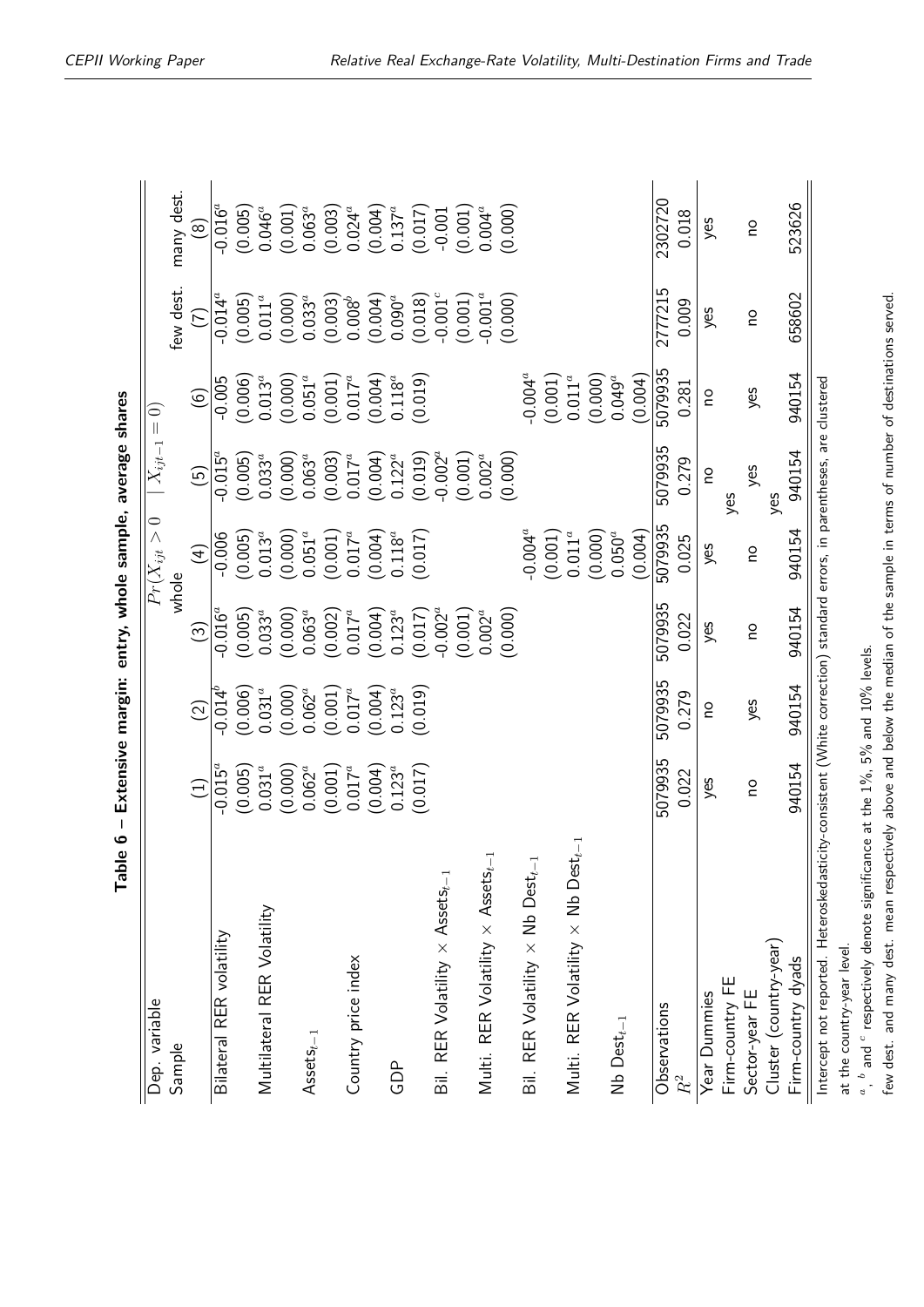Results are qualitatively in line with those found on the intensive margin. Concerning our first key relationship, we still find that bilateral volatility impacts the entry decision of the average firm (in column (1), the  $\alpha$  parameter is negative and significant): a 10% increase in bilateral volatility of a considered destination reduces the probability of entering this destination by 0.2%. Similarly, the coefficient  $\gamma$  is significantly positive: a 10% rise in multilateral volatility increases the decision of entering the considered destination by 0.3%. Those results are confirmed in column (2) in which we adopt, as in the baseline table for the intensive margin, firm-country and sector-year fixed effects.

Adding interactive terms (columns (3) to (6)) shows that, as it was the case for the intensive margin, firm size and the number of destination heterogeneously affect the relation between entry and both bilateral and multilateral volatilities: *δ* and *τ* reflect a significant, magnifying effect of both proxies for firm performance of the impact of both volatilities on entry. However, the magnitude of the effect is very different from one measure of firm performance to another: column (3) show that firm size only very slightly magnifies the effect of bilateral and multilateral volatility on entry, the unconditional effects remaining basically identical to those showed in column (1). Conversely, it appears that the impact of relative RER volatility is mainly conditioned by the number of destinations served (column (4)). More specifically, a 10% increase in bilateral volatility towards *j* decreases bilateral the probability of entry by 0.15% for firms located at the upper decile and percentile of the distribution.<sup>[9](#page-2-0)</sup>. Similarly, we compute that a 10% rise in multilateral volatility increases bilateral exports towards *j* by 0.5%  $(-0.1[0.013+0.011 \times \log(45))]$  at the upper decile, and by 0.6%  $(-0.1[0.013+0.011 \times \log(84))]$ at the upper percentile. Those results remain basically identical in specifications estimated with sector-year fixed effects (columns (5) and (6)). For illustrative purpose, we further investigate how the number of destinations affects entry behavior with respect to both volatilities in columns (7) and (8), by splitting the sample around the yearly median of the number of destinations served. Consistently with previous results, we find no asymmetric effect between the two samples with respect to bilateral volatility, whereas the coefficient on multilateral volatility is more than 4 times bigger above the median. The size of the firm seems to affect only marginally those impacts. This tends to support the idea that, among our two indicators of firm performance, the number of destinations is probably the most relevant one to capture the effect we want to point out: firms need to have a sufficient number of served destinations to be able to reallocate efficiently their entry decisions when facing increased RER volatility.

This set of results seems to point to a reallocation effect qualitatively similar to the one exhibited on the intensive margin: when firms export to a sufficiently large number of destinations, bilateral volatility displays a negative effect because firms have numerous other markets where to allocate their exports. The same mechanism plausibly explains the positive impact of multilateral volatility, which creates an incentive to enter a given market with relatively less volatility. However, it is worth noticing that effects on entry decision are quantitatively much smaller than on the intensive margin. Facing increased relative RER volatility, firms seem to adjust primarily the intensive margin, and extensive margin only to a lesser extent.

 $9$ Taking the coefficients from column (4), we find that a 10% increase in bilateral volatility reduces exports by  $0.1[0.006-0.004 \times \log(45)]=-0.2\%$  at the upper decile, and by  $0.1[-0.06-0.004 \times \log(84)]=-0.2\%$  at the upper percentile.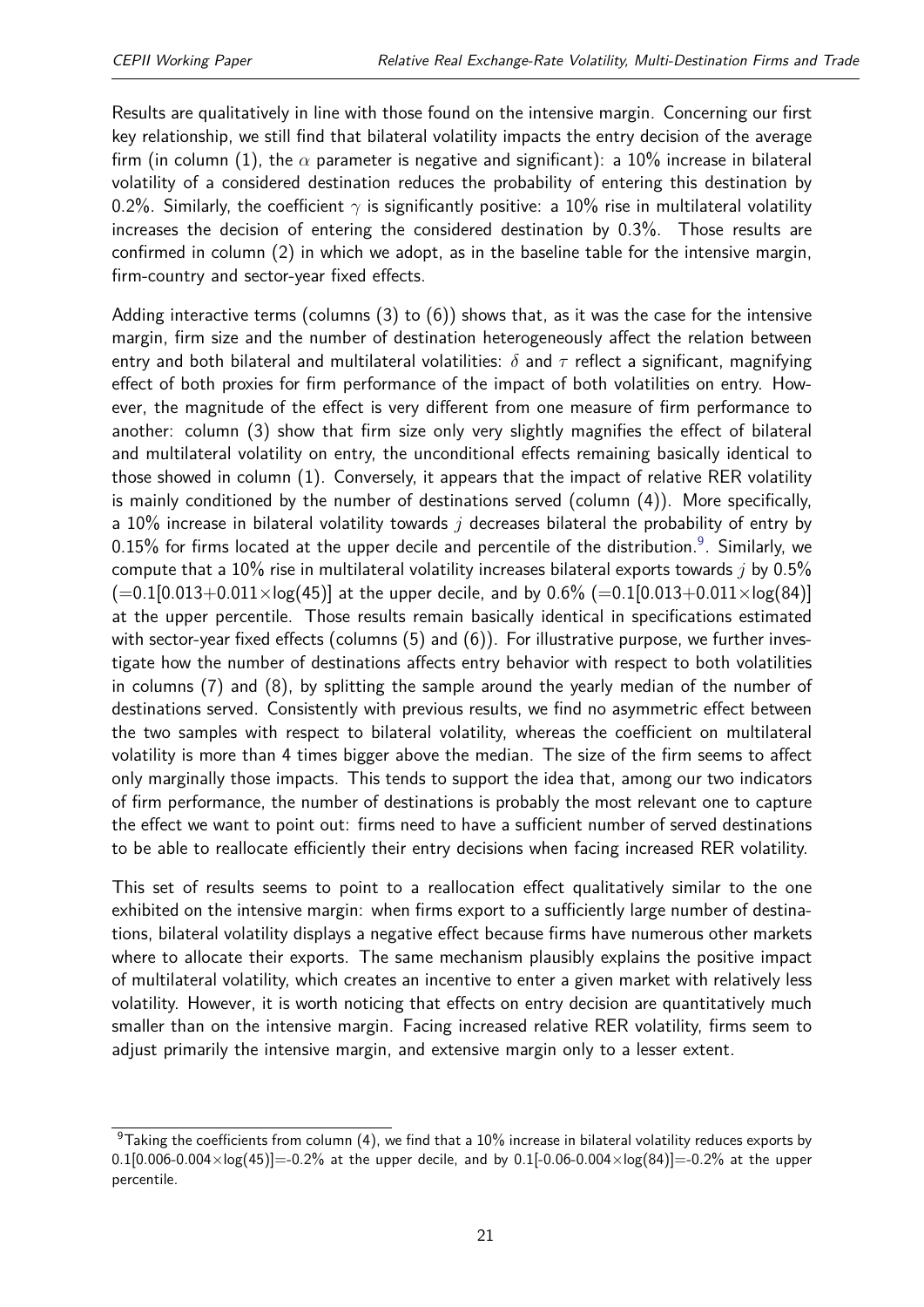<span id="page-21-0"></span>

| parch's aggregate alumne une vita<br>)<br>5<br>5<br>5<br>5 |
|------------------------------------------------------------|
|                                                            |
| <br> }                                                     |
|                                                            |
| $\frac{1}{2}$                                              |
| .<br>(                                                     |
| xtensive margin:                                           |
| ı                                                          |
| $\vdots$<br>.<br>ا                                         |

| Dep. variable                                                                                                           |                 |               |                        | $Pr(X_{ijt}>0$    | $X_{ijt-1}=0$   |                                 |                                 |              |
|-------------------------------------------------------------------------------------------------------------------------|-----------------|---------------|------------------------|-------------------|-----------------|---------------------------------|---------------------------------|--------------|
| Sample                                                                                                                  |                 |               |                        | whole             |                 |                                 | few dest.                       | many dest.   |
|                                                                                                                         | $\widehat{\Xi}$ | $\widehat{2}$ | $\widehat{\mathbb{C}}$ | $\left( 4\right)$ | $\widetilde{5}$ | $\widehat{6}$                   | E                               | @            |
| Bilateral RER volatility                                                                                                | $-0.006^b$      | $-0.006^{b}$  | $-0.007^a$             | 0.001             | $-0.007^a$      | 0.001                           | $-0.005^{b}$                    | $-0.008^{b}$ |
|                                                                                                                         | (0.003)         | (0.003)       | (0.003)                | (0.003)           | (0.003)         | (0.003)                         | (0.002)                         | (0.003)      |
| Multi. RER Volatility                                                                                                   | $0.031^{a}$     | $0.030^a$     | $0.033^{a}$            | $0.011^{a}$       | $0.033^{a}$     | $0.011^a$                       | $0.010^a$                       | $0.049^{a}$  |
|                                                                                                                         | (0.000)         | (0.000)       | (0.000)                | (0.000)           | (0.000)         | $(0.000)$<br>0.046 <sup>a</sup> | $(0.000)$<br>0.033 <sup>a</sup> | (0.001)      |
| $\mathsf{Assets}_{t-1}$                                                                                                 | $0.058^a$       | $0.058^{a}$   | $0.062^{a}$            | $0.046^a$         | $0.063^{a}$     |                                 |                                 | $0.061^{a}$  |
|                                                                                                                         | (0.001)         | (0.001)       | (0.002)                | (0.001)           | (0.002)         | (0.001)                         | (0.002)                         | (0.003)      |
| Country price index                                                                                                     | $0.013^a$       | $0.013^{a}$   | $0.013^{a}$            | $0.013^{a}$       | $0.013^{a}$     | $0.013^{a}$                     |                                 | $0.019^a$    |
|                                                                                                                         | (0.003)         | (0.004)       | (0.003)                | (0.003)           | (0.004)         | (0.003)                         | (0.004                          | (0.004)      |
| GDP                                                                                                                     | $0.140^a$       | $0.139^a$     | $0.140^{a}$            | $0.138^{a}$       | $0.139^{a}$     | $0.137^{a}$                     | $0.113^{a}$                     | $0.154^{a}$  |
|                                                                                                                         | (0.014)         | (0.016)       | (0.014)                | (0.014)           | (0.016)         | (0.015)                         | (0.013)                         | (0.016)      |
| Bil. RER Volatility $\times$ Assets <sub>t-1</sub>                                                                      |                 |               | $-0.001^{a}$           |                   | $-0.001^{b}$    |                                 | $-0.001$                        | $-0.001$     |
|                                                                                                                         |                 |               | (0.001)                |                   | (0.001)         |                                 | (0.001)                         | (0.001)      |
| Multi. RER Volatility $\times$ Assets <sub>t-1</sub>                                                                    |                 |               | $0.003^a$              |                   | $0.003^{a}$     |                                 | $-0.001^{a}$                    | $0.005^a$    |
|                                                                                                                         |                 |               | (0.000)                |                   | (0.000)         |                                 | (0.000)                         | (0.000)      |
| Bil. RER Volatility $\times$ Nb Dest $_{t-1}$                                                                           |                 |               |                        | $-0.003^{a}$      |                 | $-0.003^{a}$                    |                                 |              |
|                                                                                                                         |                 |               |                        | (0.001)           |                 | (0.001)                         |                                 |              |
| Multi. RER Volatility $\times$ Nb Dest <sub>t-1</sub>                                                                   |                 |               |                        | $0.012^{a}$       |                 | $0.012^{a}$                     |                                 |              |
|                                                                                                                         |                 |               |                        | (0.000)           |                 | (0.000)                         |                                 |              |
| $Nb$ Dest $_{t-1}$                                                                                                      |                 |               |                        | $0.059^a$         |                 | $0.058^{a}$                     |                                 |              |
|                                                                                                                         |                 |               |                        | (0.003)           |                 | (0.004)                         |                                 |              |
| Observations                                                                                                            | 4040193         | 4040193       | 4040193                | 4040193           | 4040193         | 4040193                         | 2034450                         | 2005743      |
| $\ensuremath{R^{2}}\xspace$                                                                                             | 0.020           | 0.263         | 0.020                  | 0.023             | 0.263           | 0.265                           | 0.006                           | 0.017        |
| Year Dummies                                                                                                            | yes             | ou            | yes                    | yes               | ou              | ou                              | yes                             | yes          |
| Firm-country FE                                                                                                         |                 |               |                        |                   | yes             |                                 |                                 |              |
| Sector-year FE                                                                                                          | <u>o</u>        | yes           | <b>OU</b>              | <b>OU</b>         | yes             | yes                             | <u>o</u>                        | <u>o</u>     |
| Cluster (country-year)                                                                                                  |                 |               |                        |                   | yes             |                                 |                                 |              |
| Firm-country dyads                                                                                                      | 713312          | 713312        | 713312                 | 713312            | 713312          | 713312                          | 478628                          | 422572       |
| Intercept not reported. Heteroskedasticity-consistent (White correction) standard errors, in parentheses, are clustered |                 |               |                        |                   |                 |                                 |                                 |              |
| at the country-year level.                                                                                              |                 |               |                        |                   |                 |                                 |                                 |              |
|                                                                                                                         |                 |               |                        |                   |                 |                                 |                                 |              |

*a* , *b* and *c* $\degree$  respectively denote significance at the  $1\%$ , 5% and  $10\%$  levels. few dest. and many dest. mean respectively above and below the median of the sample in terms of number of destinations served.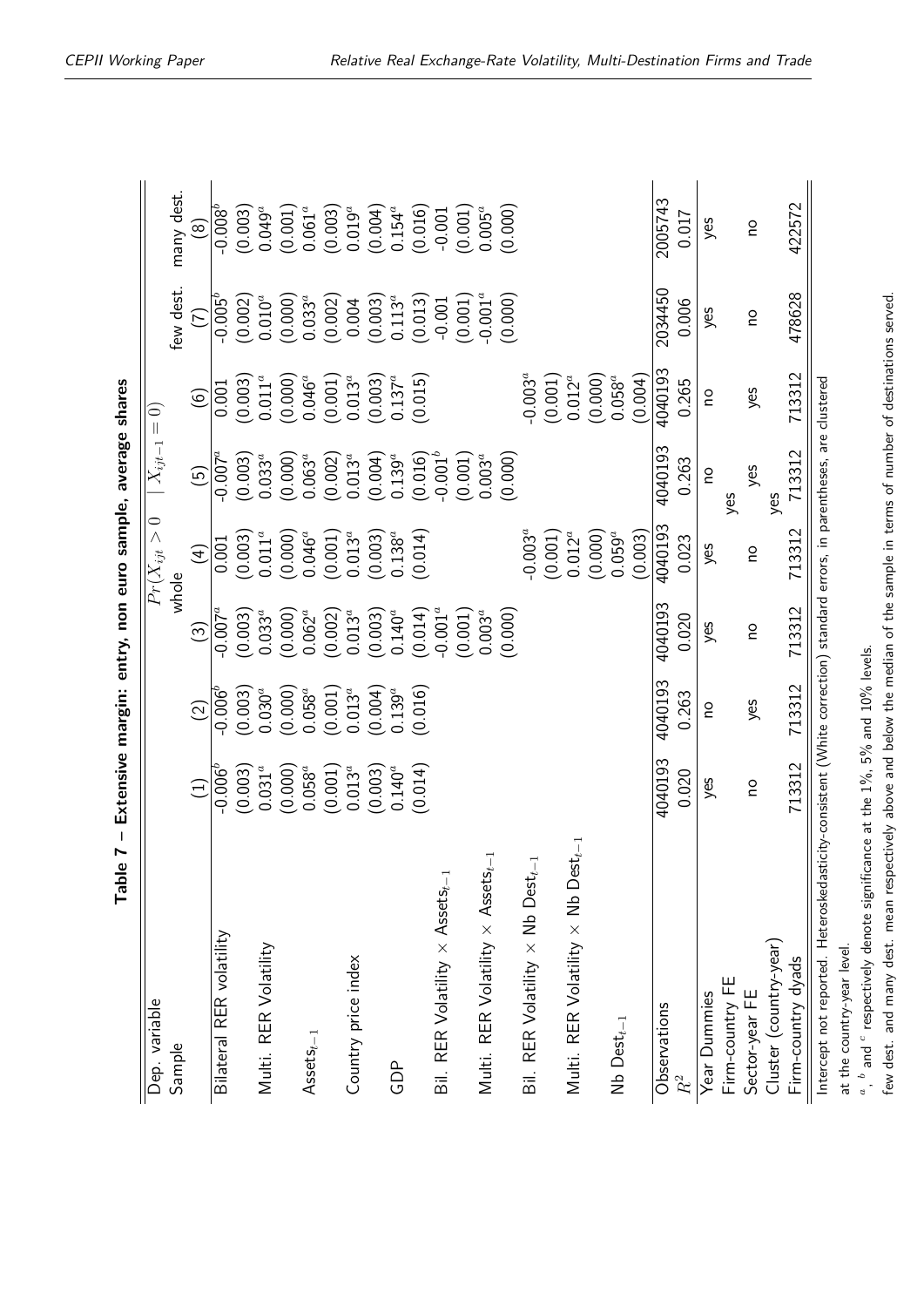As we did for the intensive margin, we present results in Table [7](#page-21-0) of a sample restricted to firm-country observations for destinations outside EA. We find that bilateral volatility has a significant but very low impact on entry decision on this sample, whether we consider the average impact (columns (1) and (2)) or condition it to measures of firm performance (columns (3) to (6)). Conversely, the impact of multilateral volatility, whether unconditional or varying with measures of firm performance, is almost identical to the one found on the whole sample. Splitting the sample around the yearly median number of destinations served, columns (7) and (8) confirm these outcomes. This evidence is in line with the one previously found on the intensive margin, and tends to support the idea that firms are more sensitive to bilateral volatility for their entry decision when the possibility of reallocation to an EA destination, characterized by a much smaller RER volatility, exists.

<span id="page-22-0"></span>

| Dep. variable                                          |             | $Pr(X_{ijt} > 0$ |              | $X_{ijt-1} = 0, X_{ijt+1>0}$ |              |
|--------------------------------------------------------|-------------|------------------|--------------|------------------------------|--------------|
| Sample                                                 | whole       | whole            | whole        | few dest.                    | many dest.   |
|                                                        | (1)         | (2)              | (3)          | (4)                          | (5)          |
| <b>Bilateral RER volatility</b>                        | $-0.010^a$  | -0.011 $^a$      | $-0.002$     | $-0.008$ <sup>b</sup>        | $-0.011^{b}$ |
|                                                        | (0.004)     | (0.004)          | (0.003)      | (0.004)                      | (0.004)      |
| Multilateral RER Volatility                            | $0.013^{a}$ | $0.014^a$        | $0.004^a$    | $0.003^a$                    | $0.022^a$    |
|                                                        | (0.000)     | (0.000)          | (0.000)      | (0.000)                      | (0.000)      |
| Assets $_{t-1}$                                        | $0.031^{a}$ | $0.030^a$        | $0.026^{a}$  | $0.017^{a}$                  | $0.038^a$    |
|                                                        | (0.001)     | (0.002)          | (0.001)      | (0.002)                      | (0.002)      |
| Country price index                                    | $0.012^a$   | $0.012^a$        | $0.012^a$    | $0.006^a$                    | $0.016^a$    |
|                                                        | (0.003)     | (0.003)          | (0.003)      | (0.002)                      | (0.003)      |
| <b>GDP</b>                                             | $0.055^a$   | $0.055^a$        | $0.052^a$    | $0.031^{a}$                  | $0.069^a$    |
|                                                        | (0.012)     | (0.012)          | (0.012)      | (0.011)                      | (0.012)      |
| Bil. RER Volatility $\times$ Assets <sub>t-1</sub>     |             | $-0.001^a$       |              | 0.000                        | 0.000        |
|                                                        |             | (0.000)          |              | (0.000)                      | (0.000)      |
| Multi. RER Volatility $\times$ Assets <sub>t-1</sub>   |             | $0.001^a$        |              | $-0.001^a$                   | $0.002^a$    |
|                                                        |             | (0.000)          |              | (0.000)                      | (0.000)      |
| Bil. RER Volatility $\times$ Nb. dest $_{t-1}$         |             |                  | $-0.004^a$   |                              |              |
|                                                        |             |                  | (0.001)      |                              |              |
| Multi. RER Volatility $\times$ Nb. dest <sub>t-1</sub> |             |                  | $0.005^{a}$  |                              |              |
|                                                        |             |                  | (0.000)      |                              |              |
| Nb. dest $_{t-1}$                                      |             |                  | $0.016^{a}$  |                              |              |
|                                                        |             |                  | (0.003)      |                              |              |
| Observations                                           | 5079935     | 5079935          | 5079935      | 2777215                      | 2302720      |
| $R^2$                                                  | 0.019       | 0.019            | 0.020        | 0.010                        | 0.020        |
| Fixed effects                                          |             |                  | Firm-country |                              |              |
| Dummies                                                |             |                  | Year         |                              |              |
| Firm-country dyads                                     | 940154      | 940154           | 940154       | 658602                       | 523626       |

| Table $8$ – Extensive margin: Entry 2, whole sample, average shares |  |  |
|---------------------------------------------------------------------|--|--|
|---------------------------------------------------------------------|--|--|

Intercept not reported. Heteroskedasticity-consistent (White correction) standard errors, in parentheses, are clustered at the country-year level.

 $a$ ,  $b$  and  $c$  respectively denote significance at the 1%, 5% and 10% levels.

few dest. and many dest. mean respectively above and below the median of the sample in terms of number of destinations served.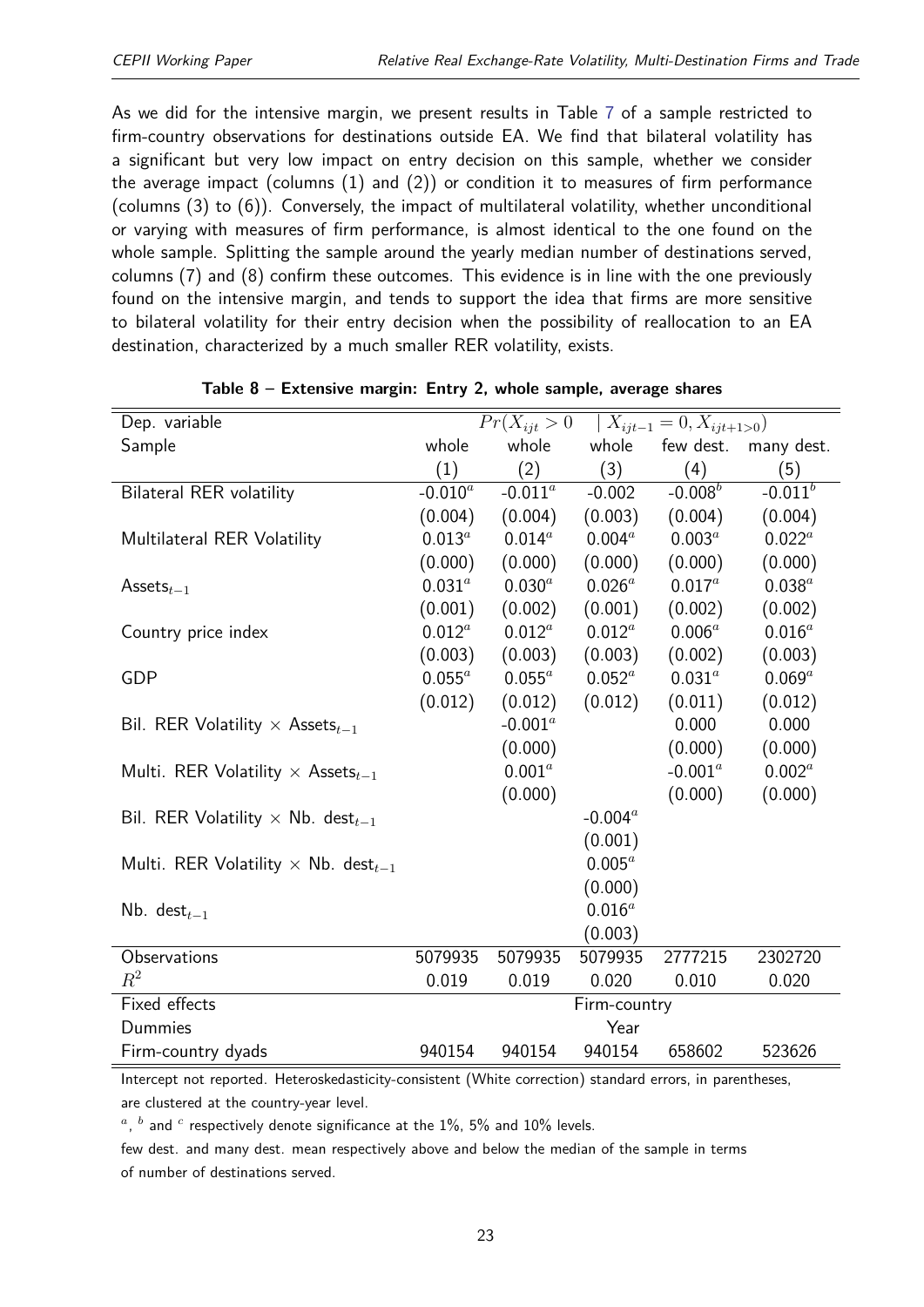In Table [8,](#page-22-0) we rely on an alternative definition to characterize entry. We follow [Poncet](#page-42-14) [and Mayneris](#page-42-14) [\(2013\)](#page-42-14) when defining our dependent variable, now the probability to start exporting to destination *j*, while not being an exporter to *j* at  $t-1$  and still being an exporter at  $t + 1$ . Formally, this variable is  $Pr(X_{ijt} > 0 | X_{ijt-1} = 0, X_{ijt+1} > 0)$ . This definition is more conservative than the previous one, insofar as it corresponds to a more definitive entry. Results reported in Table [8](#page-22-0) are qualitatively very similar to the ones presented previously. Quantitatively, they are smaller, elasticities decreasing by one third to one half. This constitutes further evidence that relative RER volatility does impact the entry decision of firms into a considered market, but to a more limited extent than the intensive margin.

#### **4.3. Extensive Margin II: Participation**

We now turn to an alternative definition of the extensive margin, namely the participation decision of the firm, or the export status at the firm-destination level. The dependent variable is therefore defined as a dummy variable taking the value 1 when a firm exports to country *j* at time *t*, 0 otherwise. Table [9](#page-24-0) replicates the structure of previous Table [8.](#page-22-0)

In a few words, the story remains basically identical to the one exhibited by results on entry decision in Table [6.](#page-19-0) The only noticeable difference relates to the size of the effects, which appears larger for participation. On average, a 10% increase in bilateral (respectively multilateral) RER volatility decreases (respectively increases) participation by 0.2% (respectively  $+0.4\%$ ). Adding relevant interactions show that those effects are slightly magnified by size, and much more substantially by the number of destinations served. The same 10% rise in bilateral RER volatility decreases participation by  $0.4\%$  at the  $90<sup>th</sup>$  percentile, and by  $0.5\%$  at the 99th percentile. Similarly, a 10% increase in multilateral volatility boosts participation by 0.8% at the 90<sup>th</sup> percentile, and by 0.9% at the 99<sup>th</sup> percentile. Splitting the sample around the yearly median number of destinations served, columns (4) and (5) also display evidence of larger elasticities of participation to RER volatilities for firms serving many destinations.

Finally, these results on extensive margin (entry and participation) are robust to the used of lagged weights for the multilateral volatility variable.<sup>[10](#page-2-0)</sup>

 $10$ More detailed on these additional estimates available upon request to the authors.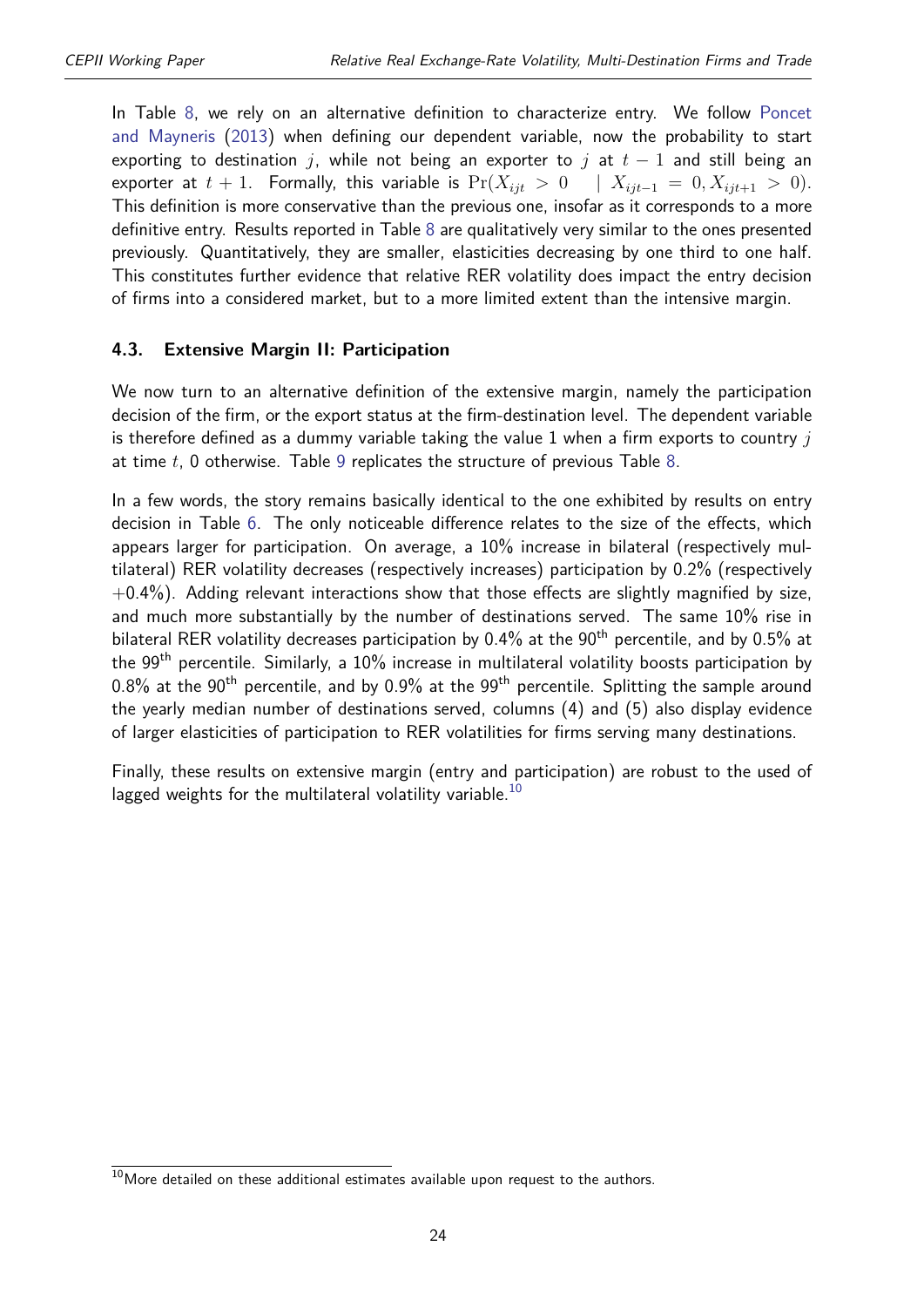<span id="page-24-0"></span>

| Dep. variable                                         |             |             | $Pr(X_{ijt} > 0)$ |             |              |
|-------------------------------------------------------|-------------|-------------|-------------------|-------------|--------------|
| Sample                                                | whole       | whole       | whole             | few dest.   | many dest.   |
|                                                       | (1)         | (2)         | (3)               | (4)         | (5)          |
| <b>Bilateral RER volatility</b>                       | $-0.019^a$  | $-0.020^a$  | 0.010             | $-0.020^b$  | $-0.020^{a}$ |
|                                                       | (0.007)     | (0.007)     | (0.006)           | (0.008)     | (0.006)      |
| Multi. RER Volatility                                 | $0.043^a$   | $0.048^a$   | $0.005^a$         | $0.013^a$   | $0.054^{a}$  |
|                                                       | (0.001)     | (0.000)     | (0.000)           | (0.000)     | (0.001)      |
| Assets $_{t-1}$                                       | $0.090^{a}$ | $0.098^a$   | $0.062^a$         | $0.049^a$   | $0.091^a$    |
|                                                       | (0.001)     | (0.003)     | (0.001)           | (0.003)     | (0.003)      |
| Country price index                                   | $0.027^a$   | $0.027^a$   | $0.026^a$         | $0.014^{a}$ | $0.033^{a}$  |
|                                                       | (0.005)     | (0.005)     | (0.005)           | (0.005)     | (0.006)      |
| <b>GDP</b>                                            | $0.161^{a}$ | $0.160^{a}$ | $0.155^a$         | $0.101^{a}$ | $0.194^{a}$  |
|                                                       | (0.027)     | (0.027)     | (0.027)           | (0.027)     | (0.025)      |
| Bil. RER Volatility $\times$ Assets <sub>t-1</sub>    |             | $-0.002^a$  |                   | $-0.002^a$  | $-0.000$     |
|                                                       |             | (0.001)     |                   | (0.001)     | (0.001)      |
| Multi. RER Volatility $\times$ Assets <sub>t-1</sub>  |             | $0.005^a$   |                   | $-0.001^a$  | $0.007^a$    |
|                                                       |             | (0.000)     |                   | (0.000)     | (0.000)      |
| Bil. RER Volatility $\times$ Nb Dest <sub>t-1</sub>   |             |             | $-0.013^a$        |             |              |
|                                                       |             |             | (0.001)           |             |              |
| Multi. RER Volatility $\times$ Nb Dest <sub>t-1</sub> |             |             | $0.019^{a}$       |             |              |
|                                                       |             |             | (0.000)           |             |              |
| Nb Dest $_{t-1}$                                      |             |             | $0.088^a$         |             |              |
|                                                       |             |             | (0.005)           |             |              |
| Observations                                          | 8163660     | 8163660     | 8163660           | 3809569     | 4354091      |
| $R^2$                                                 | 0.031       | 0.032       | 0.042             | 0.009       | 0.021        |
| Fixed effects                                         |             |             | Firm-country      |             |              |
| Dummies                                               |             |             | Year              |             |              |
| Firm-country dyads                                    | 1104138     | 1104138     | 1104138           | 752082      | 684616       |

**Table 9 – Extensive margin: Participation, whole sample, average shares**

Intercept not reported. Heteroskedasticity-consistent (White correction) standard errors, in parentheses, are clustered at the country-year level.

 $a$ ,  $b$  and  $c$  respectively denote significance at the 1%, 5% and 10% levels.

few dest. and many dest. mean respectively above and below the median of the sample in terms of number of destinations served.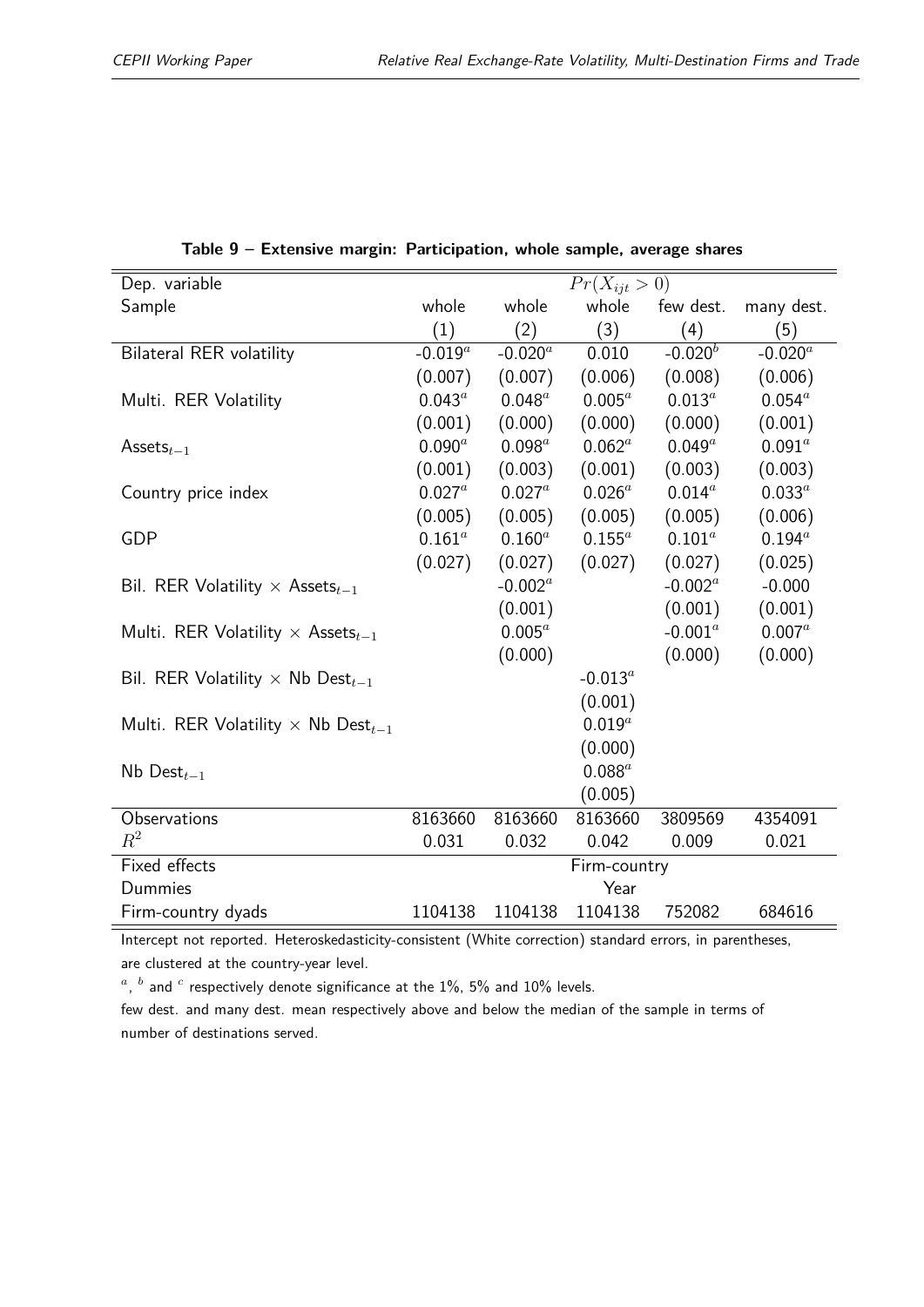#### <span id="page-25-0"></span>**5. Robustness Checks**

#### **5.1. Alternative weighting scheme for multilateral volatility**

We start by testing whether the firm-specific measure of multilateral volatility we use is not biasing our estimation. Potential endogeneity problems may arise if firm selection across markets jointly determines export value and its portfolio of destinations, thus affecting multilateral RER volatility.

So as to tackle this problem, we use an alternative, both firm- and time-invariant, measure of multilateral RER volatility. We compute a multilateral RER volatility in which bilateral volatilities are aggregated with weights that are inversely related to distance between France and the importer country. Formally, we compute the distance-weighted multilateral RER volatility with respect to country *j* at time *t* as follows :

$$
Multi\_volat_{jt} = \sum_{c \neq j} Dist_c^{-1} Bil\_volat_{c,t}
$$

in which  $Dist_c^{-1}$  is the inverse distance between France and country  $c^{11}.$  $c^{11}.$  $c^{11}.$  With respect to the two other measures of multilateral RER volatility we previously used (with average and lagged firm-destination weights), this one is not firm-specific, thus excluding most of the self-selection problem. Yet, this is done at the expense of between-firm and time variation of multilateral RER volatility.

Results using this distance-related multilateral RER volatility are presented in table [10,](#page-26-0) which is made of two sets of four columns. The first set is focusing on the intensive margin of trade while the second investigates the entry decision. In each set, the specifications include the bilateral and multilateral volatilities that are also interacted with firm size in columns (1), (3), (5) and (7), and with the number of destinations in columns (2), (4), (6) and (8). For comparison purpose, standard errors are clustered at the country-year level in columns (1),  $(2)$ ,  $(5)$  and  $(6)$ , and at the sector-year level in columns  $(3)$ ,  $(4)$ ,  $(7)$  and  $(8)$ .

<sup>11</sup>We here use the GeoDist Datset from CEPII.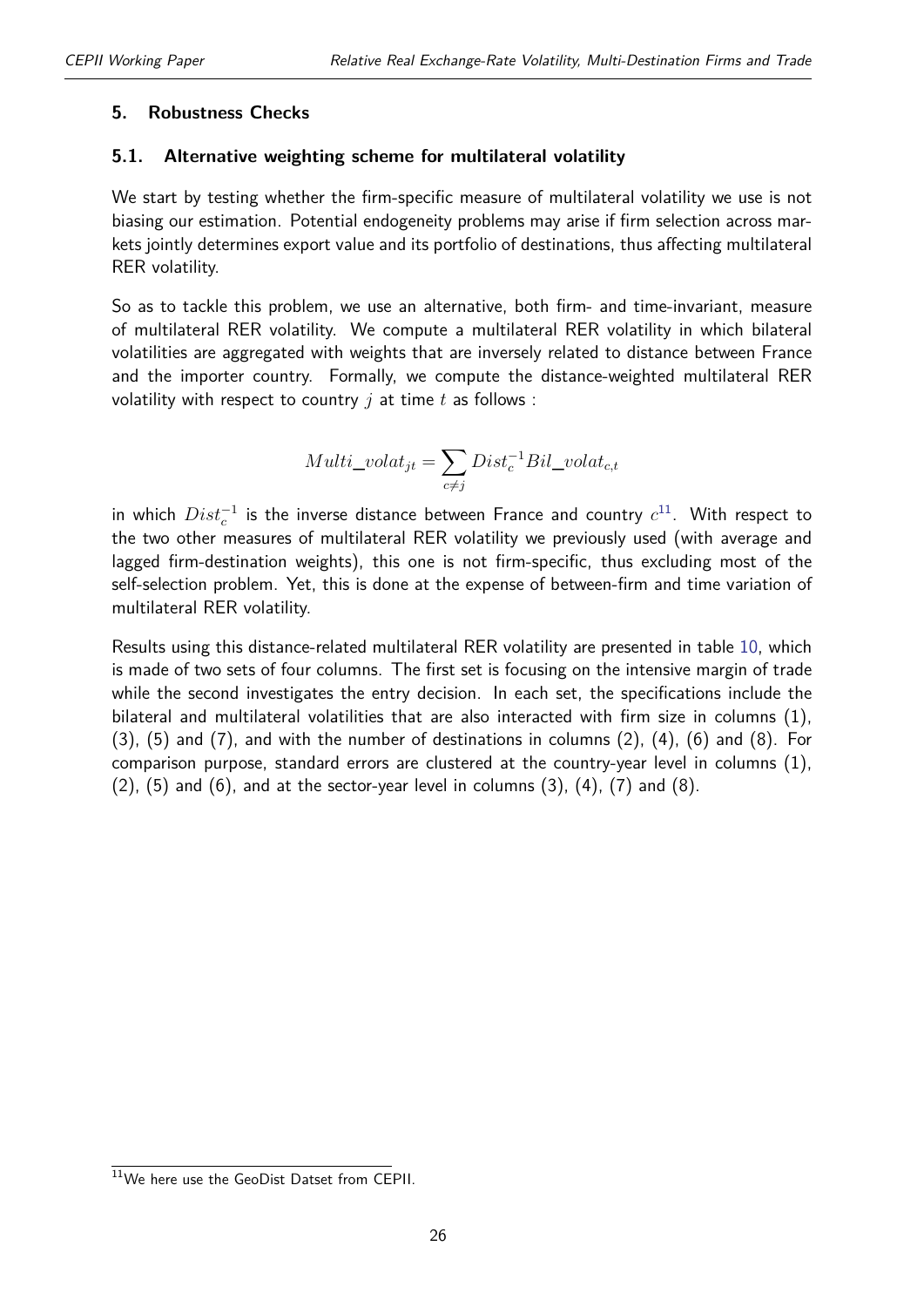| Dep. Variable                                                                                                           |             | In $\mathsf{X}_{ijt}$ |                                 |                                 |                    | $Pr(X_{ijt} > 0$         | $X_{ijt-1}=0)$          |                        |
|-------------------------------------------------------------------------------------------------------------------------|-------------|-----------------------|---------------------------------|---------------------------------|--------------------|--------------------------|-------------------------|------------------------|
| Sample                                                                                                                  |             |                       |                                 | (Whole)                         |                    |                          |                         |                        |
|                                                                                                                         | $\bigoplus$ | $\widehat{\Omega}$    | $\odot$                         | $\left( 4\right)$               | $\widehat{5}$      | $\widehat{\mathbf{e}}$   | E                       | $\circledcirc$         |
| Bilateral RER volatility                                                                                                | $-0.023^c$  | $0.043^a$             | $-0.023^a$                      | $0.043^a$                       | $-0.015^{\alpha}$  | $-0.015^a$               | $-0.015^{\overline{a}}$ | $-0.015^{\alpha}$      |
|                                                                                                                         | (0.014)     | (0.016)               | $(0.005)$<br>0.395 <sup>c</sup> | $\left( 0.008\right)$ $0.591^a$ | $(0.005)$<br>0.059 | (0.005)                  | (0.002)                 | (0.002)                |
| Multilateral RER Volatility                                                                                             | 0.395       | 0.591                 |                                 |                                 |                    | 0.070                    | 0.059                   | 0.070                  |
|                                                                                                                         | (0.680)     | (0.686)               | (0.206)                         | (0.198)                         | (0.186)            | (0.187)                  | (0.054)                 | (0.051)                |
| $\mathsf{Assets}_{t-1}$                                                                                                 | $0.579^a$   | $0.506^a$             | $0.579^a$                       | $0.506^a$                       | $0.083^{a}$        | $0.090^a$                | $0.083^{a}$             | $0.090^a$              |
|                                                                                                                         | (0.015)     | (0.007)               | (0.013)                         | (0.006)                         | (0.003)            | (0.001)                  | (0.003)                 | (0.001)                |
| Country price index                                                                                                     | $0.072^{a}$ | $0.061^{a}$           | $0.072^{a}$                     | $0.061^{a}$                     | $0.014^{a}$        | $0.015^a$                | $0.014^{a}$             | $0.015^a$              |
|                                                                                                                         | (0.018)     | (0.018)               | $(0.006)$<br>1.067 <sup>a</sup> | (0.006)                         | (0.004)            | (0.004)                  | $(0.001)$<br>$0.125^a$  | $(0.001)$<br>$0.123^a$ |
| GDP                                                                                                                     | $1.067^{a}$ | $1.107^a$             |                                 | $1.107^a$                       | $0.125^{\dot{a}}$  | $0.123^{a}$              |                         |                        |
|                                                                                                                         | (0.060)     | (0.059)               | (0.025)                         | (0.024)                         | (0.017)            | (0.017)                  | (0.006)                 | (0.006)                |
| Bil. RER Volatility $\times$ Assets <sub>t-1</sub>                                                                      | $-0.013^a$  |                       | $-0.013^{a}$                    |                                 | $-0.002^a$         |                          | $-0.002^a$              |                        |
|                                                                                                                         | (0.002)     |                       | (0.001)                         |                                 | (0.001)            |                          | (0.000)                 |                        |
| $\mathsf{sets}_t$<br>Multi. RER Volatility (distance related shares) $\times$ Ass                                       | $0.015^a$   |                       | $0.015^a$                       |                                 | $-0.001$           |                          | $-0.001$                |                        |
|                                                                                                                         | (0.004)     |                       | (0.004)                         |                                 | (0.001)            |                          | (0.001)                 |                        |
| Bil. RER Volatility $\times$ Nb Dest $_{t-1}$                                                                           |             | $-0.022^a$            |                                 | $-0.022^a$                      |                    | $0.002^c$                |                         | $0.002^a$              |
|                                                                                                                         |             | (0.005)               |                                 | (0.002)                         |                    | (0.001)                  |                         | (0.000)                |
| $Dest_{t-1}$<br>Multi. RER Volatility (distance related shares) $\times$ Nb                                             |             | 0.005                 |                                 | 0.005                           |                    | $-0.007^a$               |                         | $-0.007^{b}$           |
|                                                                                                                         |             | (0.010)               |                                 | (0.011)                         |                    | (0.002)                  |                         | (0.003)                |
| $Nb$ Dest $_{t-1}$                                                                                                      |             | $0.246^{a}$           |                                 | $0.246^{a}$                     |                    | 0.006                    |                         | 0.006                  |
|                                                                                                                         |             | (0.026)               |                                 | (0.029)                         |                    | (0.006)                  |                         | (0.008)                |
| Observations                                                                                                            | 4058766     | 4058766               | 4058766                         | 4058766                         | 6562483            | 6562483                  | 6562483                 | 6562483                |
| $\ensuremath{R^{2}}\xspace$                                                                                             | 0.023       | 0.030                 | 0.023                           | 0.030                           | 0.011              | 0.012                    | 0.011                   | 0.012                  |
| Year Dummies                                                                                                            |             | yes                   |                                 |                                 |                    | yes                      |                         |                        |
| Firm-country FE                                                                                                         |             | yes                   |                                 |                                 |                    | yes                      |                         |                        |
| Cluster (country-year)                                                                                                  | ⋋           | ⋋                     |                                 | Ξ                               | ⋋                  | ≻                        | c                       | $\mathbf{z}$           |
| Cluster (sector-year)                                                                                                   |             |                       |                                 |                                 |                    | $\overline{\phantom{0}}$ |                         |                        |
| Firm-country dyads                                                                                                      | 1057720     | 1057720               | 1057720                         | 1057720                         | 1037689            | 1037689                  | 1037689                 | 1037689                |
| Intercept not reported. Heteroskedasticity-consistent (White correction) standard errors, in parentheses, are clustered |             |                       |                                 |                                 |                    |                          |                         |                        |
| at the country-year (columns (1), (2), (5) and (6)) and sector-year levels (columns (3), (4), (7) and (8))              |             |                       |                                 |                                 |                    |                          |                         |                        |

Table 10 - Multilateral volatility, distance-related shares **Table 10 – Multilateral volatility, distance-related shares**

<span id="page-26-0"></span>*a* , *b* and *c*

 $\degree$  respectively denote significance at the 1%, 5% and 10% levels.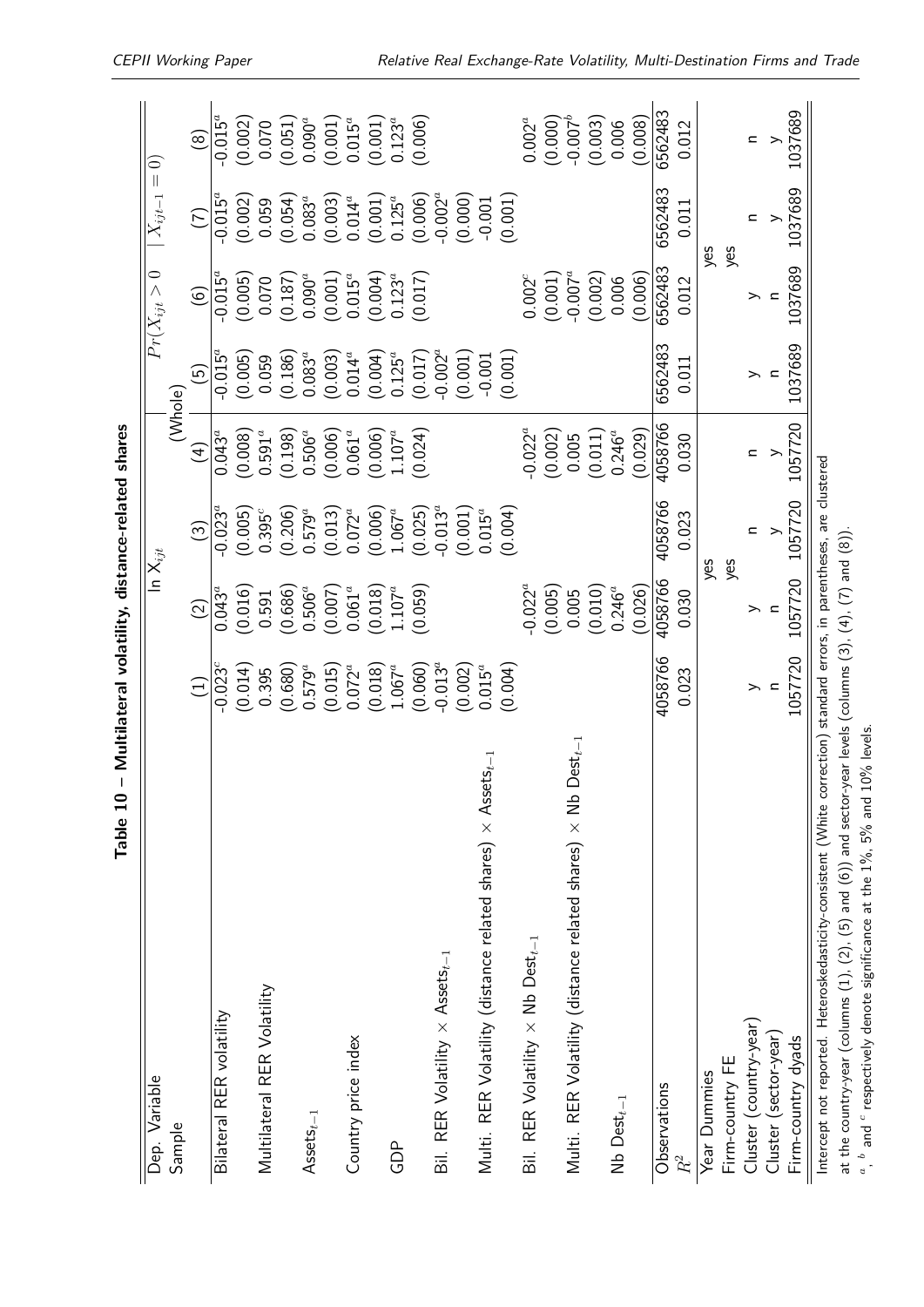Overall, our main results remain unchanged: bilateral volatility still impacts negatively exports and entry towards the considered destination, and this impact is magnified for bigger firms, and those exporting to many destinations. Evidence regarding the unconditional pro-trade effect of multilateral RER volatility is slightly weaker: we find positive, and quite high, coefficients in all specifications, but standard errors are also large, leading to insignificant estimates in some cases. For the intensive margin, however, the unconditional pro-trade effect of multilateral volatility is supported in columns (3) and (4), and significantly increases with firm size in all cases. No significant effect arises with the number of destinations served. Evidence is more mixed regarding the extensive margin: the unconditional impact of bilateral volatility is negative and significant in all cases, whereas multilateral volatility, rightly signed, fails to be significant. Interacted terms with measures of firm performance are either insignificant or too small to have any relevant implication. On the whole, it is not surprising that this alternative set of estimated is marked by a lower significance on average: the measure of multilateral volatility used is a pure macro one, without any variance related to firm-level portfolio of exports. However, it is worth noticing that our key conclusion remains basically unharmed: relative RER volatility impacts negatively export performance towards a considered destination, and the size of this impact tend to increase with firm performance.

#### **5.2. Potential omitted factors**

**Political risk** We start by checking that the impact of RER volatilities on trade does not actually capture country-specific risks. It is now widely recognized that institutional quality is a strong determinant of trade at the aggregate level and at the firm level, insofar as trade is negatively associated to political and economic risks. We thus use the "Political Stability Estimate" variable from the World Governance Indicators dataset<sup>[12](#page-2-0)</sup> on institutional quality to control for country-specific risks in our specification. This variable is an inverse measure of risks : an increase in the value of political stability is associated with a decrease in the risks associated with export activity in this country. In a similar fashion as we did with bilateral RER volatility, we have computed a multilateral measure of the political stability (with average firmdestination weights), which is a weighted sum of country- and time-specific political stability estimates.

We introduce those two measures, and their interactions with measures of firm performance, in estimations reported in Table  $11^{13}$  $11^{13}$  $11^{13}$  $11^{13}$ , for both the intensive (columns (1) to (3)) and the extensive (columns (4) to (6)) margin. The inclusion of those measures does not change the significance of the coefficients associated to relative RER volatility : bilateral volatility is still found negatively associated to export performance (with a single exception: the unconditional impact on entry is now insignificant), and the multilateral RER volatility still has a pro-trade effect on export performance. Besides, once both RER volatilities are conditioned upon firm size and the number of destinations, previous results also remain: there is magnifying effect of both measures of firm performance, which is clearly stronger in the case of the number of destinations served. Quantitatively, it is striking to see how the inclusion of those variables of political risks only slightly affects the size of estimated elasticities: they are basically

<sup>12</sup>The dataset is available at: <http://info.worldbank.org/governance/wgi/index.aspx>.

<sup>&</sup>lt;sup>13</sup>Note that the number of observations is smaller than in our baseline estimates, since information on political risk is not available for all countries in our dataset.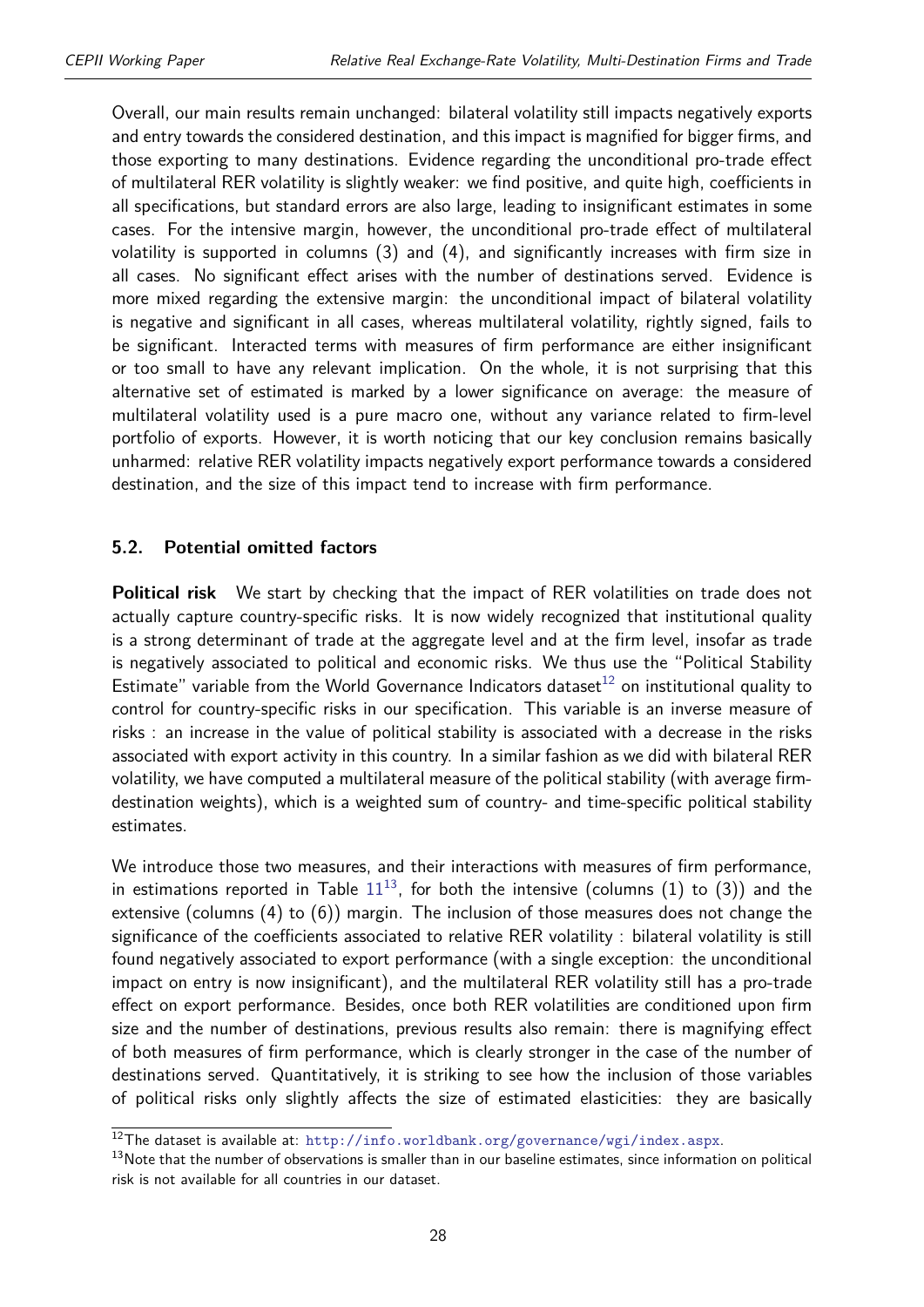unchanged for the intensive margin, and marginally reduced for the extensive margin for the unconditional impact of bilateral volatility in column (4).

Therefore, this set of estimates shows that the inclusion of those measures does not affect our baseline results, and therefore, it is unlikely that our variables of RER volatility are a mere proxy for country-specific risks.

#### **Additional omitted variables**

We then test the robustness of our results, at both trade margins, to the inclusion of additional macroeconomic variables, which may be considered also as omitted factors. Results are presented in Table [12.](#page-30-0) Columns (1) to (5) report estimates on the intensive margin, and columns (6) to (10) (exactly symmetric to the previous ones) focus on entry decision. Columns (1) to (3) and (6) to (8) check that our measured impact of RER volatility does not simply capture the impact of the RER level. In columns (1) and (6), the explanatory variables are restricted to RER volatility and RER level. Because we rely on an indirect quotation, an increase in the level of the exchange rate, implying a depreciation, is expected to have a positive impact on export performance. This intuition is confirmed: RER volatility and RER level enter with reverse signs, negative and positive, respectively, which are significant in both cases. In columns (2) and (7), both multilateral RER volatility and its counterpart for RER level are introduced, not modifying our central result regarding third-market effects (the positive impact of multilateral volatility on bilateral exports). Finally, our results remain in columns (3) and (8) when adding our proxy for firm size and the macroeconomic variables for the destination country (GDP and price index).

In columns  $(4)/(5)$  and  $(9)/(10)$ , we add to our baseline specification the age of the firm and the market potentials. The first is correlated with financial factors, size and productivity (see for example [Cooley and Quadrini,](#page-41-13) [2001,](#page-41-13) for a theoretical approach to this correlation), and could therefore be a relevant, alternative explanation for our results. Extensively used in empirical exercises, the second generally captures a substantial part of the "multilateral resistance term". When including our measure of multilateral RER volatility on top of this market potential in the regression, this allows us measuring what comes in addition to the standard resistance term.<sup>[14](#page-2-0)</sup> In any case, the inclusion of both variables leaves our results mainly unchanged: both the negative effect of bilateral volatility and the third-market effect embodied by multilateral volatility remain significantly present on average. Besides, interactions between our measures of volatility and firm performances are still significantly signed in direction of a magnifying effect, the only exception being the interactions involving bilateral volatility for the extensive margin.

 $14$ Note that we get a negative coefficient associated to firm age for the intensive margin. This is consistent with the "learning by exporting" or the sequential exporting hypothesis (see [Albornoz et al.,](#page-41-14) [2012\)](#page-41-14). We may observe here the fact that in order to export to larger markets, firms have to export, ex ante, to many small countries, leading to increased trade flows at the firm level, but lower average flows per destination when firm age increases. This does not need to be incompatible with the positive sign we get on this age variable at the extensive margin: the story is just not the same. Here, the positive sign of age reflects that older firm are more productive and have a better access to external finance, giving them better ability to face the sunk entry costs of export.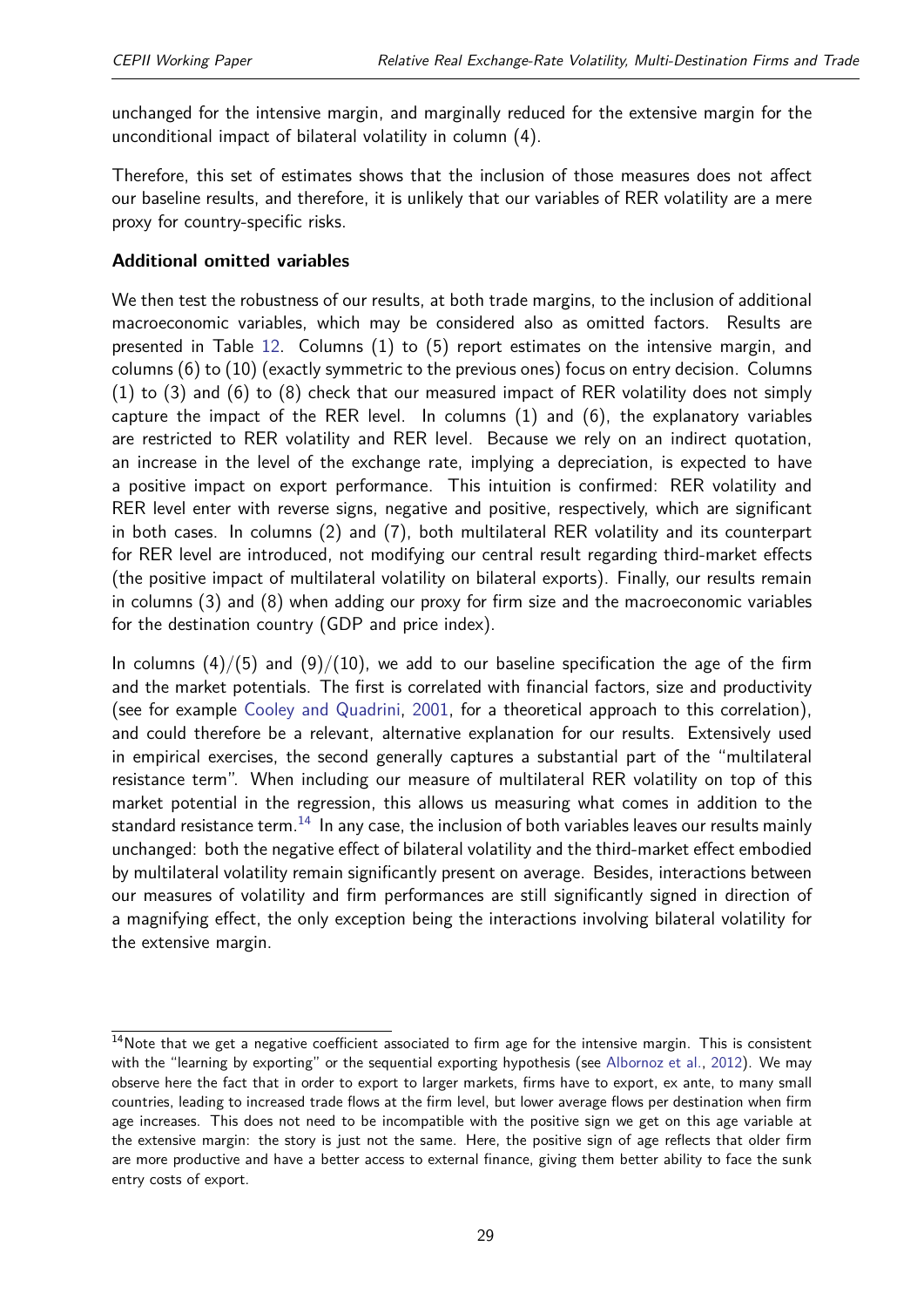<span id="page-29-0"></span>

| Dep. Variable                                         |                                    | $\overline{\ln X_{ijt}}$ |             | $Pr(X_{ijt} > 0$ |             | $X_{ijt-1} = 0$ |
|-------------------------------------------------------|------------------------------------|--------------------------|-------------|------------------|-------------|-----------------|
| Sample                                                |                                    | Whole                    |             |                  | Whole       |                 |
|                                                       | (1)                                | (2)                      | (3)         | (4)              | (5)         | (6)             |
| <b>Bilateral RER volatility</b>                       | $-0.024$ <sup><math>b</math></sup> | $-0.029^b$               | $0.077^a$   | $-0.005$         | $-0.007^b$  | 0.001           |
|                                                       | (0.012)                            | (0.012)                  | (0.019)     | (0.004)          | (0.003)     | (0.005)         |
| Multilateral RER Volatility                           | $0.147^{a}$                        | $0.183^a$                | $-0.040^a$  | $0.030^a$        | $0.032^{a}$ | $0.012^a$       |
|                                                       | (0.003)                            | (0.003)                  | (0.003)     | (0.000)          | (0.000)     | (0.000)         |
| Political Stability                                   | $0.059^a$                          | $0.062^a$                | $-0.026$    | 0.007            | 0.007       | $-0.002$        |
|                                                       | (0.015)                            | (0.015)                  | (0.023)     | (0.005)          | (0.005)     | (0.005)         |
| Multilateral Political Stability                      | $0.039^a$                          | $0.046^a$                | $0.104^a$   | $0.015^a$        | $0.014^a$   | $0.039^a$       |
|                                                       | (0.003)                            | (0.003)                  | (0.007)     | (0.001)          | (0.001)     | (0.003)         |
| Assets $_{t-1}$                                       | $0.490^a$                          | $0.522^a$                | $0.389^a$   | $0.059^a$        | $0.058^a$   | $0.049^a$       |
|                                                       | (0.009)                            | (0.014)                  | (0.008)     | (0.001)          | (0.003)     | (0.001)         |
| Country price index                                   | $0.060^a$                          | $0.056^a$                | $0.048^a$   | $0.017^{a}$      | $0.017^a$   | $0.016^a$       |
|                                                       | (0.018)                            | (0.017)                  | (0.017)     | (0.004)          | (0.004)     | (0.004)         |
| GDP                                                   | $1.046^a$                          | $1.025^a$                | $1.026^a$   | $0.106^a$        | $0.104^a$   | $0.099^a$       |
|                                                       | (0.069)                            | (0.069)                  | (0.069)     | (0.019)          | (0.019)     | (0.019)         |
| Bil. RER Volatility $\times$ Assets <sub>t-1</sub>    |                                    | $-0.017^a$               |             |                  | $-0.002^a$  |                 |
|                                                       |                                    | (0.003)                  |             |                  | (0.001)     |                 |
| Multi. RER Volatility $\times$ Assets <sub>t-1</sub>  |                                    | $0.039^a$                |             |                  | $0.002^a$   |                 |
|                                                       |                                    | (0.001)                  |             |                  | (0.000)     |                 |
| Pol. Stab. $\times$ Assets <sub>t-1</sub>             |                                    | $0.016^a$                |             |                  | 0.001       |                 |
|                                                       |                                    | (0.003)                  |             |                  | (0.001)     |                 |
| Multi. Pol. Stab. $\times$ Assets <sub>t-1</sub>      |                                    | $-0.006^a$               |             |                  | $-0.004^a$  |                 |
|                                                       |                                    | (0.001)                  |             |                  | (0.000)     |                 |
| Bil. RER Volatility $\times$ Nb dest $_{t-1}$         |                                    |                          | -0.036 $^a$ |                  |             | $-0.003^a$      |
|                                                       |                                    |                          | (0.005)     |                  |             | (0.001)         |
| Multi. RER Volatility $\times$ Nb dest <sub>t-1</sub> |                                    |                          | $0.083^a$   |                  |             | $0.011^a$       |
|                                                       |                                    |                          | (0.001)     |                  |             | (0.000)         |
| Pol. Stab. $\times$ Nb. dest <sub>t-1</sub>           |                                    |                          | $0.031^{a}$ |                  |             | $0.004^a$       |
|                                                       |                                    |                          | (0.006)     |                  |             | (0.001)         |
| Multi. Pol. Stab. $\times$ Nb. dest $_{t-1}$          |                                    |                          | $-0.020^a$  |                  |             | -0.010 $^a$     |
|                                                       |                                    |                          | (0.002)     |                  |             | (0.001)         |
| $Nb$ dest $_{t-1}$                                    |                                    |                          | $0.395^{a}$ |                  |             | $0.054^{a}$     |
|                                                       |                                    |                          | (0.024)     |                  |             | (0.004)         |
| Observations                                          | 2808487                            | 2808487                  | 2808487     | 3855011          | 3855011     | 3855011         |
| $R^2$                                                 | 0.034                              | 0.037                    | 0.042       | 0.023            | 0.023       | 0.026           |
| Year Dummies                                          |                                    | yes                      |             |                  | yes         |                 |
| Firm-country FE                                       |                                    | yes                      |             |                  | yes         |                 |
| Cluster (country-year)                                |                                    | yes                      |             |                  | yes         |                 |
| Firm-country dyads                                    | 903975                             | 903975                   | 903975      | 887798           | 887798      | 887798          |

|  | Table $11$ – Political stability, real exchange rate volatility and trade |  |  |  |
|--|---------------------------------------------------------------------------|--|--|--|
|--|---------------------------------------------------------------------------|--|--|--|

Political stability data is extracted from the "The Worldwide Governance Indicators" dataset

Intercept not reported. Heteroskedasticity-consistent (White correction) standard errors, in parentheses, are clustered at the country-year level.

 $a$ ,  $b$  and  $c$  respectively denote significance at the 1%, 5% and 10% levels.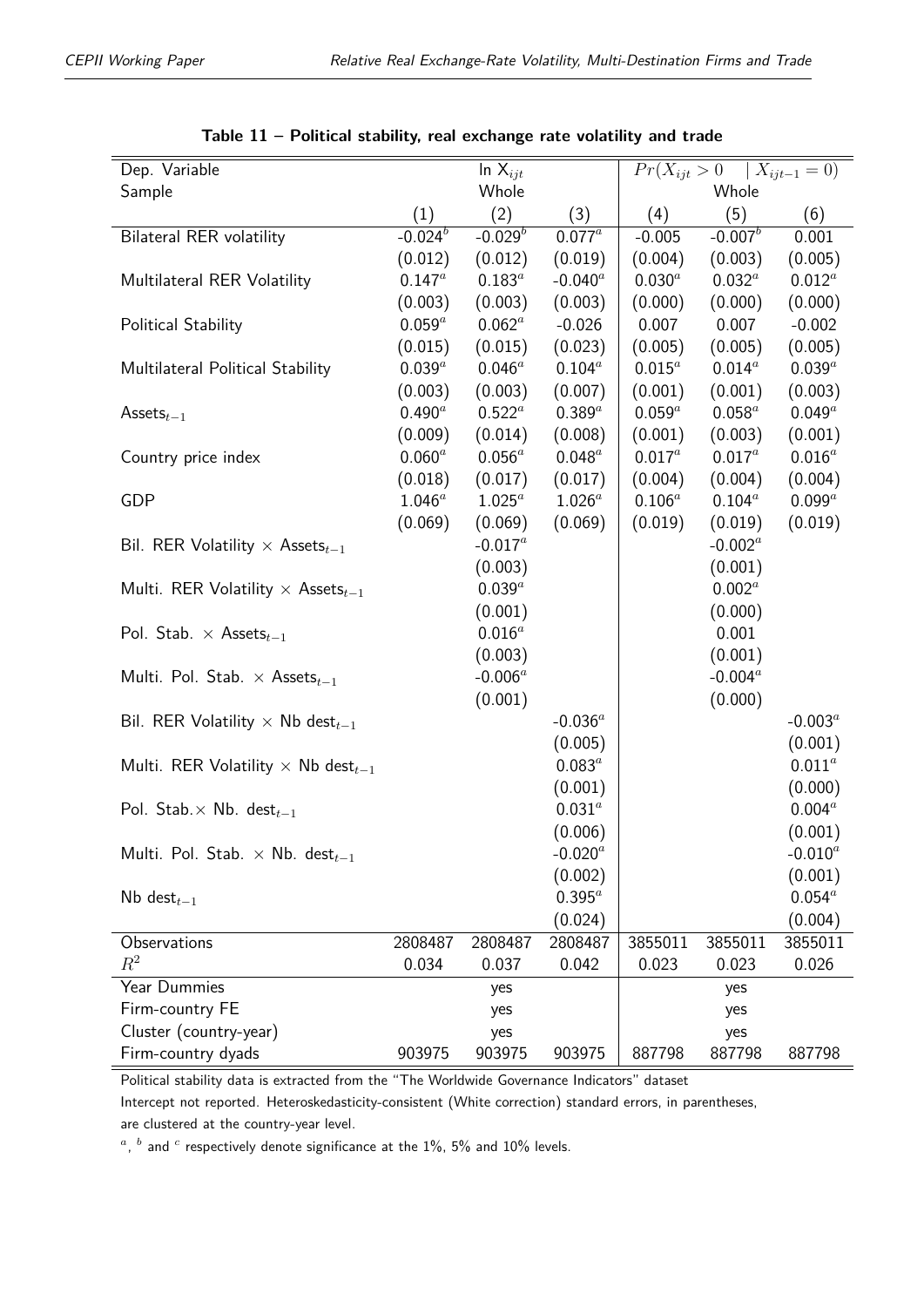<span id="page-30-0"></span>

| Dep. Variable                                                                                                                                             |                         |                         | $\overline{\ln \mathsf{X}_{ijt}}$ |                         |                                 |                       | $Pr(X_{ijt}>0$        |                         | $X_{ijt-1} = 0)$       |                        |
|-----------------------------------------------------------------------------------------------------------------------------------------------------------|-------------------------|-------------------------|-----------------------------------|-------------------------|---------------------------------|-----------------------|-----------------------|-------------------------|------------------------|------------------------|
|                                                                                                                                                           | $\overline{1}$          | $\widehat{2}$           | $\widehat{\mathbb{C}}$            | $\widehat{f}$           | $\tilde{5}$                     | $\odot$               | $(\overline{z})$      | $\circledR$             | ම                      | $\left(10\right)$      |
| RER level                                                                                                                                                 | $0.387^{a}$             | $0.375^{a}$             | $0.341^a$                         |                         |                                 | $0.055^a$             | $0.052^{\alpha}$      | $0.039^{a}$             |                        |                        |
| Bilateral RER volatility                                                                                                                                  | (0.044)<br>$-0.026^{b}$ | $-0.029^{a}$<br>(0.043) | $-0.026^{b}$<br>(0.048)           | $-0.031^{a}$            | 0.028                           | $-0.015^a$<br>(0.012) | $-0.015^a$<br>(0.012) | $-0.013^{b}$<br>(0.014) | $-0.019^{b}$           | $-0.015^c$             |
|                                                                                                                                                           | (0.010)                 | (0.010)                 | (0.010)                           | (0.012)                 | (0.017)                         | (0.005)               | (0.005)               | (0.005)                 | (0.008)                | (0.008)                |
| Multilateral RER level                                                                                                                                    |                         | $0.130^a$<br>(0.002)    | (0.002)<br>$0.112^a$              |                         |                                 |                       | $0.043^a$<br>(0.001)  | $0.041^{a}$<br>(0.001)  |                        |                        |
| Multilateral RER Volatility                                                                                                                               |                         | $0.102^a$               | $0.088^a$                         | $0.144^{a}$             | $-0.021^{a}$                    |                       | $0.019^a$             | $0.017^a$               | $0.025^a$              | $0.009^a$              |
| $\mathsf{Assets}_{t-1}$                                                                                                                                   |                         | (0.002)                 | (0.002)<br>$0.448^a$              | (0.003)<br>$0.519^a$    | (0.003)<br>$0.384^{a}$          |                       | (0.000)               | (0.000)<br>$0.047^a$    | (0.000)<br>$0.070^{a}$ | $0.054^a$<br>(0.001)   |
| Country price index                                                                                                                                       |                         |                         | $-0.038$ <sup>c</sup><br>(0.007)  | $0.054^{b}$<br>(0.015)  | (0.010)<br>$0.052^{b}$          |                       |                       | (0.001)<br>0.006        | (0.004)<br>$0.012^{b}$ | (0.002)<br>$0.012^{b}$ |
| GDP                                                                                                                                                       |                         |                         | (0.021)<br>$0.951^{a}$            | $1.208^a$<br>(0.022)    | $1.194^a$<br>(0.023)            |                       |                       | $0.102^a$<br>(0.006)    | (0.006)<br>$0.098^{b}$ | (0.006)<br>$0.095^{b}$ |
|                                                                                                                                                           |                         |                         | (0.059)                           | (0.112)                 | (0.112)                         |                       |                       | (0.017)                 | (0.039)                | (0.039)                |
| Bil. RER Volatility $\times$ Assets <sub>t-1</sub>                                                                                                        |                         |                         |                                   | $-0.011^a$<br>(0.002)   |                                 |                       |                       |                         | $-0.000$<br>(0.001)    |                        |
| Multi. RER Volatility $\times$ Assets <sub>t-1</sub>                                                                                                      |                         |                         |                                   | (0.001)<br>$0.031^{a}$  |                                 |                       |                       |                         | $0.002^{a}$<br>(0.000) |                        |
| Real Market Pot. (HM04)                                                                                                                                   |                         |                         |                                   | $0.133^{a}$             | $0.139^{a}$                     |                       |                       |                         | $0.072^{b}$            | $0.072^{b}$            |
| Age of the firm                                                                                                                                           |                         |                         |                                   | $-0.019^{a}$<br>(0.037) | $-0.033^{a}$<br>(0.037)         |                       |                       |                         | $0.010^a$<br>(0.028)   | (0.028)<br>$0.009^a$   |
|                                                                                                                                                           |                         |                         |                                   | (0.004)                 | (0.004)                         |                       |                       |                         | (0.003)                | (0.003)                |
| Bil. RER Volatility $\times$ Nb dest <sub>t-1</sub>                                                                                                       |                         |                         |                                   |                         | $-0.020^{a}$<br>(0.005)         |                       |                       |                         |                        | (0.001)<br>$-0.002$    |
| Multi. RER Volatility $\times$ Nb. $dest_{t-1}$                                                                                                           |                         |                         |                                   |                         | $0.065^a$                       |                       |                       |                         |                        | $0.009^a$              |
| $Nb.$ dest $_{t-1}$                                                                                                                                       |                         |                         |                                   |                         | $0.390$ <sup>a</sup><br>(0.001) |                       |                       |                         |                        | (0.000)<br>$0.045^a$   |
|                                                                                                                                                           |                         |                         |                                   |                         | (0.022)                         |                       |                       |                         |                        | (0.006)                |
| Observations                                                                                                                                              | 3902979                 | 3902979                 | 3902979                           | 2165543                 | 2165543                         | 5079935               | 5079935               | 5079935                 | 2834175                | 2834175                |
| $R^2$                                                                                                                                                     | 0.005                   | 0.032                   | 0.042                             | 0.025                   | 0.029                           | 0.006                 | 0.029                 | 0.031                   | 0.022                  | 0.023                  |
| Fixed effects                                                                                                                                             |                         |                         |                                   |                         | Firm-country                    |                       |                       |                         |                        |                        |
| Dummies                                                                                                                                                   |                         |                         |                                   |                         |                                 | Year                  |                       |                         |                        |                        |
| Intercept not reported. Real Market Potential computed following Head and Mayer (2004). Heteroskedasticity-consistent (White correction) standard errors, |                         |                         |                                   |                         |                                 |                       |                       |                         |                        |                        |

in parentheses, are clustered at the country-year level.

*a* , *b* and *c*

 $\degree$  respectively denote significance at the 1%, 5% and 10% levels.

Table 12 - Controlling for additional omitted factors **Table 12 – Controlling for additional omitted factors**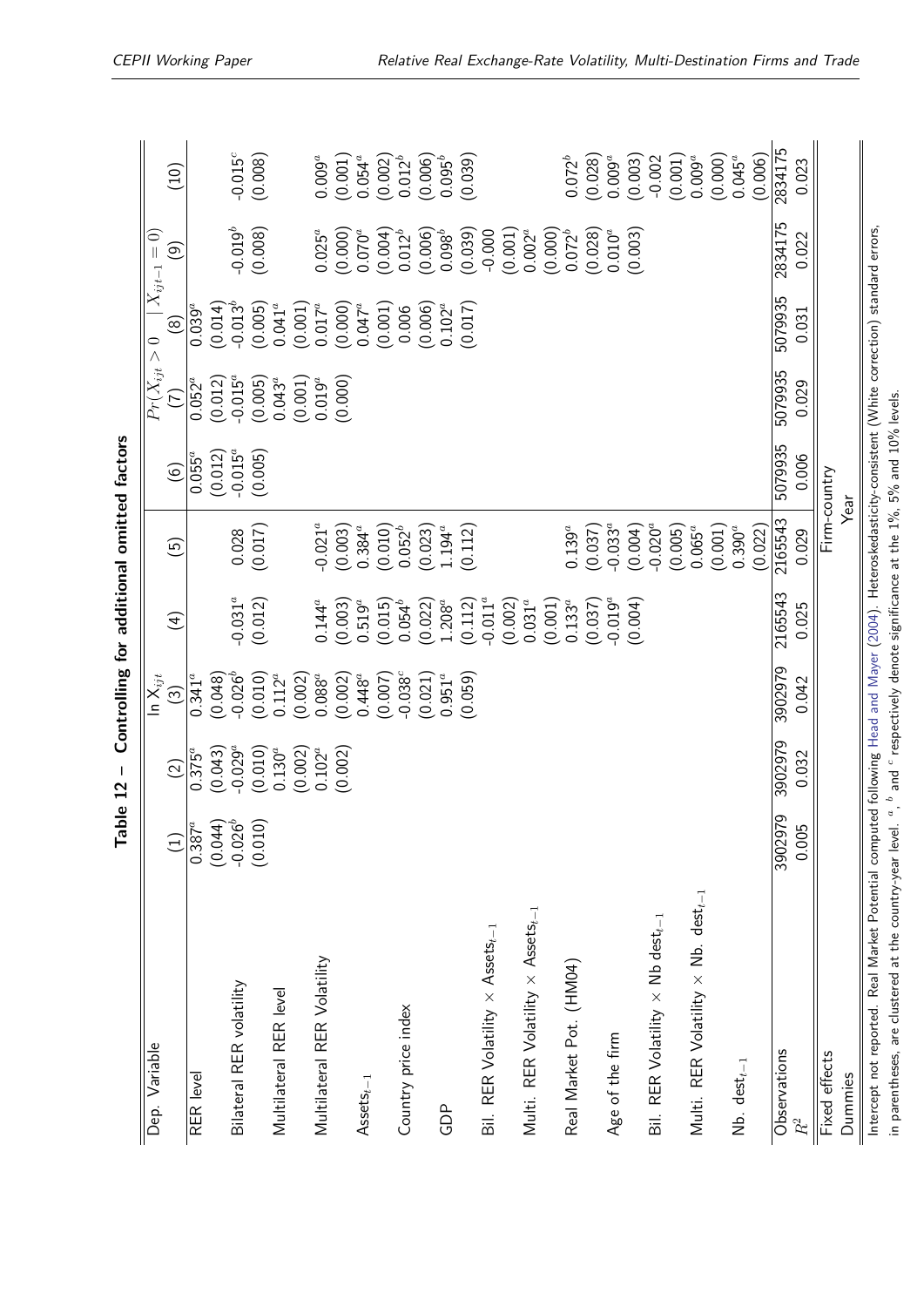#### **5.3. Subsamples and data restrictions**

We now check that self-selection into specific markets is not biasing our results. In table [13,](#page-32-0) we report estimates on the intensive margin from regressions we performed excluding BRICS countries (Brazil, Russia, India, China and South Africa) from our sample (columns (1) to (3)), then excluding OECD countries in columns (4) to (6). We finally exclude the top 25 % of GDP growth distribution observations and result are presented in the last three columns. Columns (1) to (3) and (7) to (9) check that self-selection into fast-growing markets is not biasing our results, while columns (4) to (6) concentrate on firms which do not export to similar destinations (OECD countries) in which self-selection would be less of an issue. We perform the same exercise for the entry decision, and we present results in Table [14,](#page-33-0) which replicates exactly the structure of Table [13.](#page-32-0) Our results remain qualitatively and quantitatively immune to these alternative samples: the negative impact of bilateral volatility and the positive impact of multilateral volatility on bilateral exports remain identical on average - only the average impact of bilateral volatility on entry appears reduced on the sample excluding fast-growing countries (column (7) in Table [14\)](#page-33-0), compared to our benchmark estimation. Besides, the amplifying effect of size and number of destinations on both volatilities is also persistent across all samples for both margins of trade, in proportions very similar to our baseline results.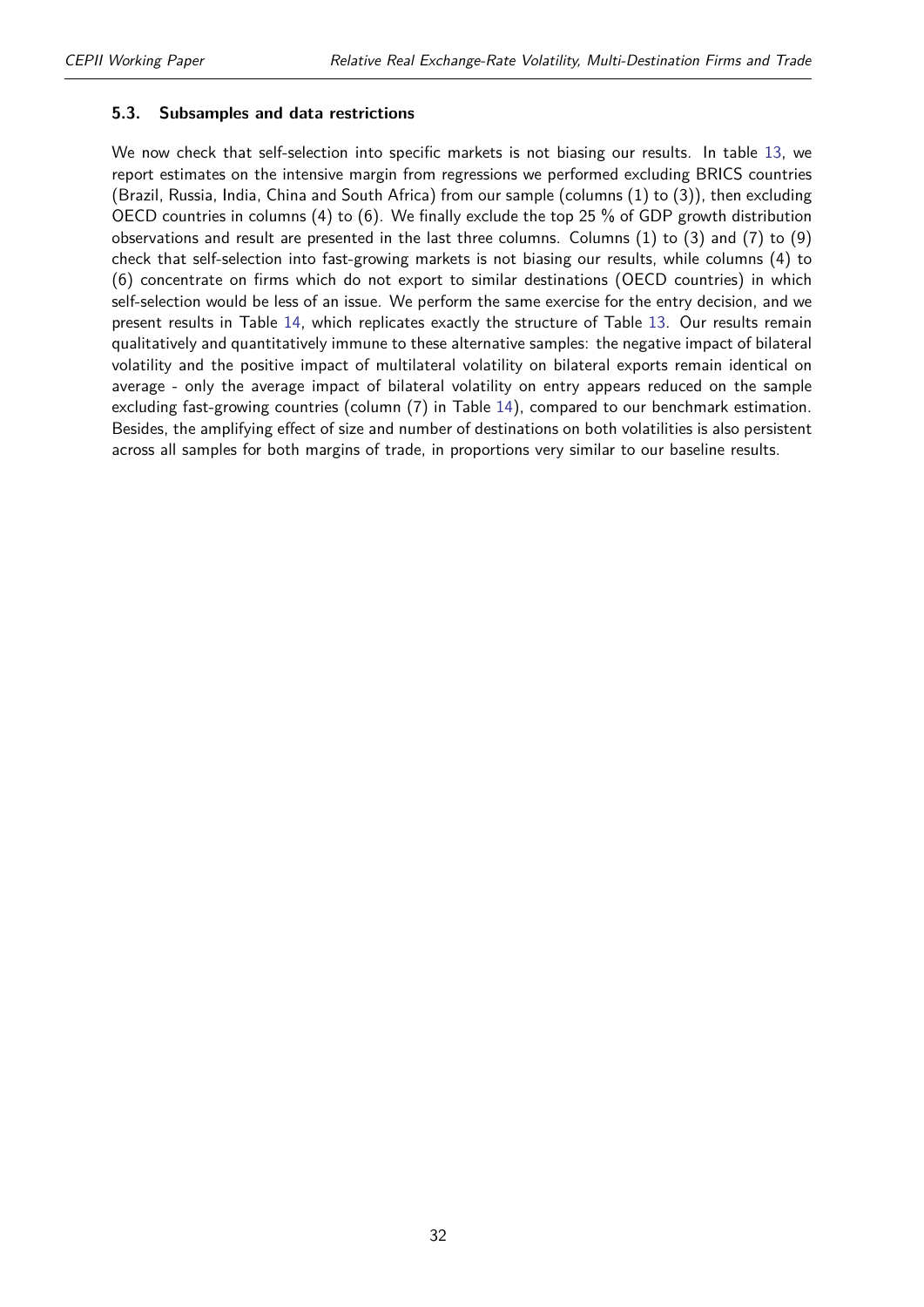<span id="page-32-0"></span>

| Dep. Variable                                                                                                           |                         |                                 |                                                                                                              |                                                               | Ln $X_{ijt}$                    |                                                   |                                 |                                 |                                                                                           |
|-------------------------------------------------------------------------------------------------------------------------|-------------------------|---------------------------------|--------------------------------------------------------------------------------------------------------------|---------------------------------------------------------------|---------------------------------|---------------------------------------------------|---------------------------------|---------------------------------|-------------------------------------------------------------------------------------------|
| Sample                                                                                                                  | <b>RICS</b><br>$\infty$ | <b>BRICS</b>                    | <b>BRICS</b>                                                                                                 | OECD                                                          | OECD                            | OECD                                              | top 25%                         | top 25%                         | top 25%                                                                                   |
|                                                                                                                         | excl.                   | excl.                           | excl.                                                                                                        | excl.                                                         | excl.                           | excl                                              | excl.                           | excl                            | excl                                                                                      |
|                                                                                                                         | $\left(1\right)$        | $\widetilde{2}$                 | $\widetilde{\mathcal{C}}$                                                                                    | $\left( 4\right)$                                             | $\widetilde{5}$                 | $\circledcirc$                                    | E                               | $\widehat{\circ}$               | ම                                                                                         |
| Bilateral RER volatility                                                                                                | $0.025^{b}$             | $-0.029^{\overline{a}}$         | $0.092^{\overline{a}}$                                                                                       | $-0.032^{\circ}$                                              | $-0.028^{b}$                    | $0.086^{a}$                                       | $-0.033^{a}$                    | $-0.034^{\alpha}$               | $0.066^{\overline{a}}$                                                                    |
|                                                                                                                         | $1.14^{a}$<br>ಲ ರ       | (0.011)                         |                                                                                                              |                                                               | $(0.011)$<br>0.163 <sup>a</sup> |                                                   | $(0.012)$<br>0.147 <sup>a</sup> | $(0.012)$<br>$0.180^a$          |                                                                                           |
| Multilateral RER Volatility                                                                                             |                         | $0.176^a$                       |                                                                                                              |                                                               |                                 |                                                   |                                 |                                 |                                                                                           |
|                                                                                                                         | (002)<br>ಲ ರ            | $(0.002)$<br>0.526 <sup>a</sup> | $(0.016)$<br>$-0.024$ <sup>a</sup><br>$(0.003)$<br>$0.412$ <sup>a</sup><br>$(0.007)$<br>$0.066$ <sup>a</sup> | $(0.011)$<br>$0.134^a$<br>$(0.003)$<br>$0.354^a$<br>$(0.006)$ | $(0.003)$<br>0.398 <sup>a</sup> | $(0.017)$<br>$-0.068^a$<br>$(0.004)$<br>$0.270^a$ | $(0.003)$<br>$0.505^a$          | $(0.002)$<br>0.542 <sup>a</sup> |                                                                                           |
| $\mathsf{Assets}_{t-1}$                                                                                                 | $509^a$                 |                                 |                                                                                                              |                                                               |                                 |                                                   |                                 |                                 |                                                                                           |
|                                                                                                                         | 0.008<br>$\sigma$       | (0.013)                         |                                                                                                              |                                                               | (0.013)                         | (0.006)                                           | (0.008)                         | $(0.014)$<br>0.064 <sup>a</sup> |                                                                                           |
| Country price index                                                                                                     | $075^a$                 | $0.072^{a}$                     |                                                                                                              | 0.027                                                         | 0.025                           | 0.024                                             | $0.067^a$                       |                                 |                                                                                           |
|                                                                                                                         | (016)<br>$\circledcirc$ | (0.016)                         | $(0.016)$<br>0.964 <sup>a</sup>                                                                              | (0.020)                                                       | (0.020)                         | (0.020)                                           | (0.022)                         | $(0.022)$<br>1.307 <sup>a</sup> | $(0.018)$<br>$-0.035^a$<br>$(0.003)$<br>$0.407^a$<br>$(0.007)$<br>$(0.059^a$<br>$0.059^a$ |
| GDP                                                                                                                     | $.975^a$<br>$\circ$     | $0.953^{a}$                     |                                                                                                              | $0.958^{a}$                                                   | $0.950^a$                       | $0.943^a$                                         | 1.335 <sup>a</sup>              |                                 | $1.317^a$                                                                                 |
|                                                                                                                         | (650)<br>೭              | (0.059)                         | (0.060)                                                                                                      | (0.067)                                                       | (0.068)                         | (0.068)                                           | (0.084)                         | (0.084)                         | (0.086)                                                                                   |
| Bil. RER Volatility $\times$ Assets <sub>t-1</sub>                                                                      |                         | $-0.020^{a}$                    |                                                                                                              |                                                               | $-0.017^a$                      |                                                   |                                 | $-0.017^a$                      |                                                                                           |
|                                                                                                                         |                         | (0.002)                         |                                                                                                              |                                                               | (0.003)                         |                                                   |                                 | $(0.003)$<br>0.037 <sup>a</sup> |                                                                                           |
| Multi. RER Volatility $\times$ Assets <sub>t-1</sub>                                                                    |                         | $0.035^{a}$                     |                                                                                                              |                                                               | $0.043^a$                       |                                                   |                                 |                                 |                                                                                           |
|                                                                                                                         |                         | (0.001)                         |                                                                                                              |                                                               | (0.001)                         |                                                   |                                 | (0.001)                         |                                                                                           |
| Bil. RER Volatility $\times$ Nb dest $_{t-1}$                                                                           |                         |                                 | $-0.042^a$                                                                                                   |                                                               |                                 | $-0.039^{a}$                                      |                                 |                                 | $-0.035^{a}$                                                                              |
|                                                                                                                         |                         |                                 |                                                                                                              |                                                               |                                 | (0.006)                                           |                                 |                                 | $(0.004)$<br>0.080 <sup>a</sup>                                                           |
| Multi. RER Volatility $\times$ Nb dest $_{t-1}$                                                                         |                         |                                 | $(0.004)$<br>0.075 <sup>a</sup>                                                                              |                                                               |                                 | $0.084^{a}$                                       |                                 |                                 |                                                                                           |
|                                                                                                                         |                         |                                 | (0.001)                                                                                                      |                                                               |                                 | (0.002)                                           |                                 |                                 | $(0.001)$<br>0.404 <sup>a</sup>                                                           |
| $Nb$ dest $_{t-1}$                                                                                                      |                         |                                 | $0.349^{a}$                                                                                                  |                                                               |                                 | $0.338^{a}$                                       |                                 |                                 |                                                                                           |
|                                                                                                                         |                         |                                 | (0.020)                                                                                                      |                                                               |                                 | (0.026)                                           |                                 |                                 | (0.022)                                                                                   |
| Observations                                                                                                            | 3758390                 | 3758390                         | 3758390                                                                                                      | 1510847                                                       | 1510847                         | 151084                                            | 3030018                         | 3030018                         | 3030018                                                                                   |
| $\mathbb{R}^2$                                                                                                          | 034                     | 0.036                           | 0.042                                                                                                        | 0.028                                                         | 0.033                           | 0.036                                             | 0.035                           | 0.038                           | 0.044                                                                                     |
| Fixed effects                                                                                                           |                         |                                 |                                                                                                              |                                                               | Firm-country                    |                                                   |                                 |                                 |                                                                                           |
| Dummies                                                                                                                 |                         |                                 |                                                                                                              |                                                               | Year                            |                                                   |                                 |                                 |                                                                                           |
| Firm-country dyads                                                                                                      | 967334                  | 967334                          | 967334                                                                                                       | 479096                                                        | 479096                          | 479096                                            | 851487                          | 851487                          | 851487                                                                                    |
| Intercept not reported. Heteroskedasticity-consistent (White correction) standard errors, in parentheses, are clustered |                         |                                 |                                                                                                              |                                                               |                                 |                                                   |                                 |                                 |                                                                                           |

*a* , *b* and *c* $\degree$  respectively denote significance at the  $1\%$ , 5% and  $10\%$  levels.

few dest. and many dest. mean respectively above and below the median of the sample in terms of number of destinations served.

in terms of number of destinations served.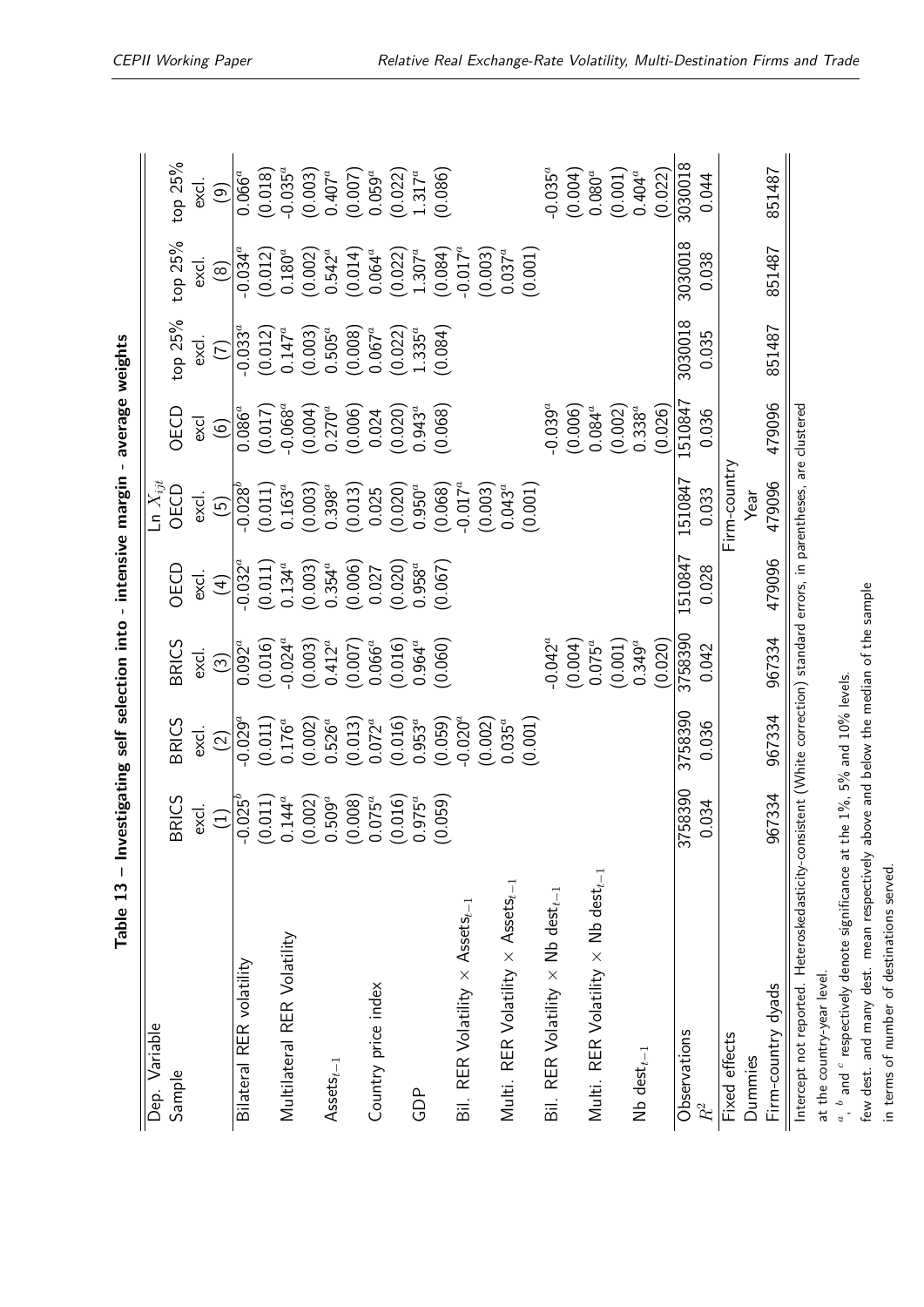| Table 14 - Investigating self selection into - extensive margin : entry - average weights                                                         |                                        |                    |                                 |                          |              |                                 |                        |                                 |                                 |
|---------------------------------------------------------------------------------------------------------------------------------------------------|----------------------------------------|--------------------|---------------------------------|--------------------------|--------------|---------------------------------|------------------------|---------------------------------|---------------------------------|
| Dep. Variable                                                                                                                                     |                                        |                    |                                 | $Pr(X_{ijt} > 0$         |              | $ X_{ijt-1}=0\rangle$           |                        |                                 |                                 |
| Sample                                                                                                                                            | <b>RICS</b><br>$\overline{\mathbb{Z}}$ | <b>BRICS</b>       | <b>BRICS</b>                    | OECD                     | OECD         | OECD                            | top 25%                | top 25%                         | top 25%                         |
|                                                                                                                                                   | $\frac{1}{2}$                          | excl.              | excl.                           | excl.                    | excl.        | excl                            | excl.                  | excl.                           | excl.                           |
|                                                                                                                                                   | $\begin{pmatrix} 1 \end{pmatrix}$      | $\widehat{\Omega}$ | $\odot$                         | $\left( 4\right)$        | ලි           | $\circledcirc$                  | E                      | $\widehat{\circ}$               | ම                               |
| Bilateral RER volatility                                                                                                                          | $-0.015^a$                             | $-0.017^a$         | $-0.006$                        | $-0.007^a$               | $-0.008^a$   | 0.001                           | $-0.006^{\circ}$       | $-0.007$ <sup>b</sup>           | 0.003                           |
|                                                                                                                                                   | (005)<br>९०९०९०९०                      | (0.005)            | (0.005)                         | (0.003)                  | (0.003)      | (0.003)                         | (0.003)                | (0.003)                         | (0.003)                         |
| Multilateral RER Volatility                                                                                                                       | $031^a$                                | $0.033^{a}$        | $0.013^a$                       | $0.031^{a}$              | $0.034^{a}$  | $0.009^a$                       | 0.030 <sup>a</sup>     | $0.033^{a}$                     | $0.013^{a}$                     |
|                                                                                                                                                   | (000)                                  | (0.000)            | $(0.000)$<br>$0.052^a$          | $(0.000)$<br>$0.055^a$   | (0.000)      | $(0.000)$<br>0.042 <sup>a</sup> | $(0.000)$<br>$0.063^a$ | $(0.000)$<br>0.064 <sup>a</sup> | $(0.000)$<br>0.052 <sup>a</sup> |
| $\mathsf{Assets}_{t-1}$                                                                                                                           | $063^a$                                | $0.062^{a}$        |                                 |                          | $0.062^{a}$  |                                 |                        |                                 |                                 |
|                                                                                                                                                   | .001                                   | (0.003)            | (0.001)                         | $(0.001)$<br>$0.006^{b}$ | (0.002)      | (0.001)                         | (0.001)                | (0.003)                         | $(0.001)$<br>$0.015^a$          |
| Country price index                                                                                                                               | $018^a$                                | $0.018^a$          | $0.018^{a}$                     |                          | $0.006^b$    | 0.006 <sup>c</sup>              | $0.015^a$              | $0.015^a$                       |                                 |
|                                                                                                                                                   | .004                                   | (0.004)            | $(0.004)$<br>0.104 <sup>a</sup> | $(0.003)$<br>$0.138^{a}$ | (0.003)      | (0.003)                         | (0.004)                | $(0.004)$<br>0.134 <sup>a</sup> | $(0.004)$<br>0.129 <sup>a</sup> |
| GDP                                                                                                                                               | $109^a$                                | $0.109^a$          |                                 |                          | $0.138^a$    | $0.136^{a}$                     | $0.134^{a}$            |                                 |                                 |
|                                                                                                                                                   | 017<br>$\circ$                         | (0.017)            | (0.017)                         | (0.015)                  | (0.015)      | (0.015)                         | (0.018)                | (0.018)                         | (0.018)                         |
| Bil. RER Volatility $\times$ Assets <sub>t-1</sub>                                                                                                |                                        | $-0.002^a$         |                                 |                          | $-0.001^{b}$ |                                 |                        | $-0.002^a$                      |                                 |
|                                                                                                                                                   |                                        | (0.001)            |                                 |                          | (0.001)      |                                 |                        | (0.001)                         |                                 |
| Multi. RER Volatility $\times$ Assets <sub>t-1</sub>                                                                                              |                                        | $0.002^{a}$        |                                 |                          | $0.003^{a}$  |                                 |                        | $0.002^a$                       |                                 |
|                                                                                                                                                   |                                        | (0.000)            |                                 |                          | (0.000)      |                                 |                        | (0.000)                         |                                 |
| Bil. RER Volatility $\times$ Nb dest <sub>t-1</sub>                                                                                               |                                        |                    | $-0.004^a$                      |                          |              | $-0.004^a$                      |                        |                                 | $-0.004^a$                      |
|                                                                                                                                                   |                                        |                    | (0.001)                         |                          |              | (0.001)                         |                        |                                 | (0.001)                         |
| Multi. RER Volatility $\times$ Nb dest $_{t-1}$                                                                                                   |                                        |                    | $0.011^a$                       |                          |              | $0.013^{a}$                     |                        |                                 | $0.011^a$                       |
|                                                                                                                                                   |                                        |                    | (0.000)                         |                          |              | (0.000)                         |                        |                                 | (0.000)                         |
| $Nb$ dest $_{t-1}$                                                                                                                                |                                        |                    | $0.049^{a}$                     |                          |              | $0.059^a$                       |                        |                                 | 0.051 <sup>a</sup>              |
|                                                                                                                                                   |                                        |                    | (0.004)                         |                          |              | (0.003)                         |                        |                                 | (0.003)                         |
| Observations                                                                                                                                      | 4829724                                | 4829724            | 4829724                         | 2865043                  | 2865043      | 2865043                         | 3978427                | 3978427                         | 397842                          |
| $R^2$                                                                                                                                             | 022<br>$\circ$                         | 0.022              | 0.024                           | 0.020                    | 0.020        | 0.023                           | 0.020                  | 0.020                           | 0.022                           |
| Fixed effects                                                                                                                                     |                                        |                    |                                 |                          | Firm-country |                                 |                        |                                 |                                 |
| Dummies                                                                                                                                           |                                        |                    |                                 |                          | Year         |                                 |                        |                                 |                                 |
| Firm-country dyads                                                                                                                                | 898923                                 | 898923             | 898923                          | 487099                   | 487099       | 487099                          | 846243                 | 846243                          | 846243                          |
| Intercept not reported. Heteroskedasticity-consistent (White correction) standard errors, in parentheses, are clustered at the country-year level |                                        |                    |                                 |                          |              |                                 |                        |                                 |                                 |
| $a$ , $b$ and $c$ respectively denote significance at the 1%, 5% and 10% levels.                                                                  |                                        |                    |                                 |                          |              |                                 |                        |                                 |                                 |

<span id="page-33-0"></span>few dest. and many dest. mean respectively above and below the median of the sample few dest. and many dest. mean respectively above and below the median of the sample in terms of number of destinations served. in terms of number of destinations served.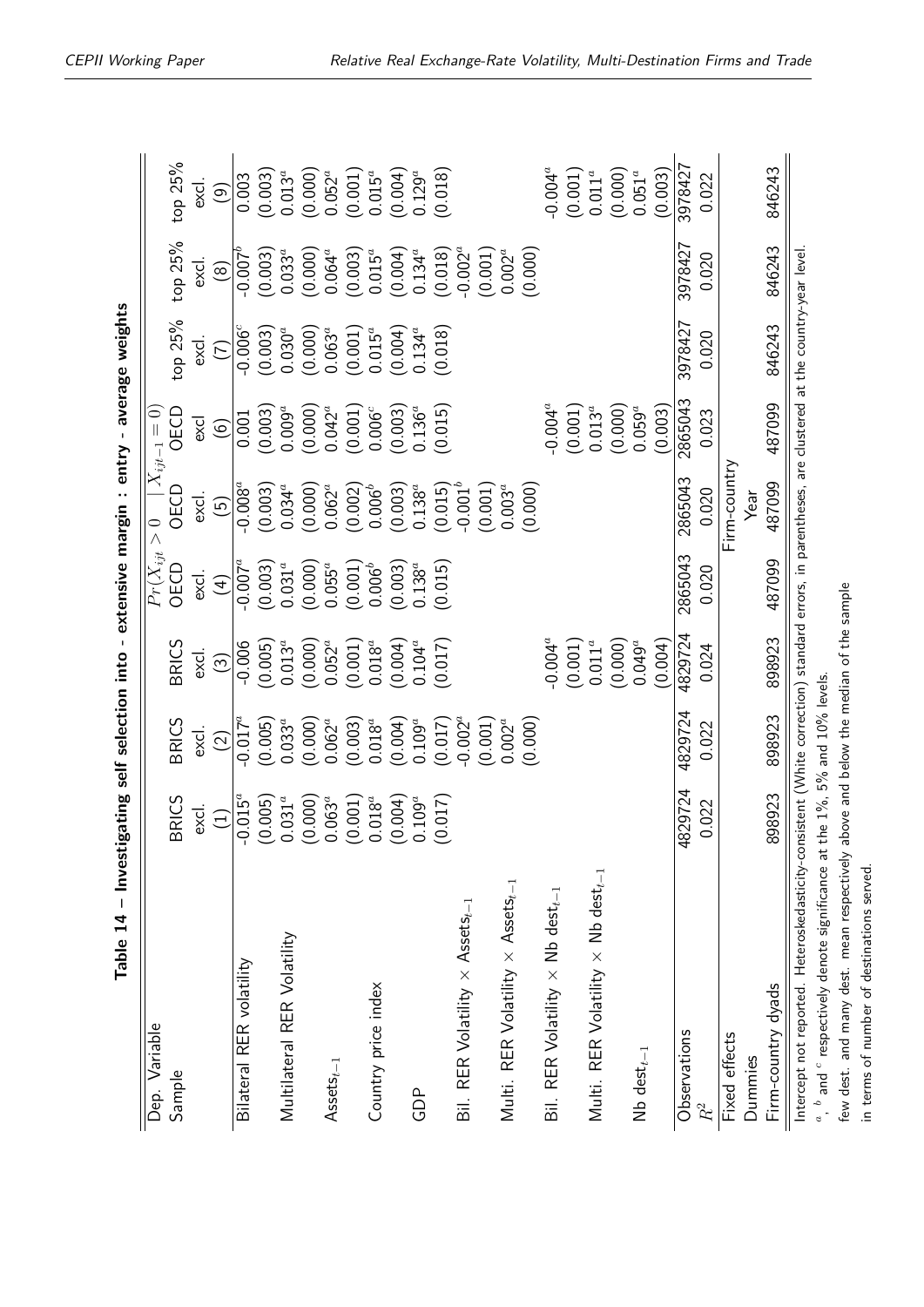(3)

#### <span id="page-34-0"></span>**6. Widening the Scope: Firm-Destination-Product Results**

Up to now, we have focused on exports at the firm-destination level, in order to focus on the potential reallocation behavior of firms exclusively between destinations. In this section, we go another step further by investigating the third-market effects induced by RER volatility in the firm-destinationproduct dimension. In other words, we now use the information on Harmonized System six-digit (HS6) products exported by each firm to study if and how the reallocation behavior in terms of destinations we provided evidence for also emerges at this dimension. There are many reasons to believe that the product-mix may be an additional margin for firm exports. Recently, many papers, such as [Mayer et al.](#page-42-16) [\(2014\)](#page-42-16), have investigated the product mix of exports and have for instance emphasized the prominent role of the best-product at the firm-destination level.

In order to investigate to question, we regress the following equations at the firm-destination-product level:

$$
\ln X_{ijtp} = \alpha \text{Bil\_volat}_{jt} + \beta \text{Assets}_{it-1} + \gamma \text{Multi\_volat}_{ijt} \n+ \delta \left( \text{Bil\_volat}_{jt} \times \text{Assets}_{it-1} \right) + \tau \left( \text{Multi\_volat}_{ijt} \times \text{Assets}_{it-1} \right) \n+ \phi Z_{jt} + \lambda_{ijp} + \theta_t + \epsilon_{ijt}
$$

and

$$
\ln X_{ijtp} = \alpha \text{Bil\_volat}_{jt} + \beta \text{Assets}_{it-1} + \gamma \text{Multi\_volat}_{ijt} + \kappa \text{Nb\_dest}_{it-1} + \delta \left( \text{Bil\_volat}_{jt} \times \text{Nb\_dest}_{it-1} \right) + \tau \left( \text{Multi\_volat}_{ijt} \times \text{Nb\_dest}_{it-1} \right) + \phi Z_{jt} + \lambda_{ijp} + \theta_t + \epsilon_{ijt}
$$
\n(4)

where ln X*ijtp* is the log level of exports for firm *i* and HS6 digit product *p* at time *t* towards country *j*. We add to both specifications firm-destination-product fixed effects *λijp*.

Besides, we also study the effects of RER volatilities on the extensive margin at the product level by estimating the following equations:

$$
\ln Nb\ products_{ijt} = \alpha Bil\_vola t_{jt} + \beta Assets_{it-1} + \gamma Multi\_vola t_{ijt}
$$
  
+  $\delta \left( Bil\_vola t_{jt} \times Assets_{it-1} \right) + \tau \left( Multi\_vola t_{ijt} \times Assets_{it-1} \right)$   
+  $\phi Z_{jt} + \lambda_{ijp} + \theta_t + \epsilon_{ijt}$  (5)

and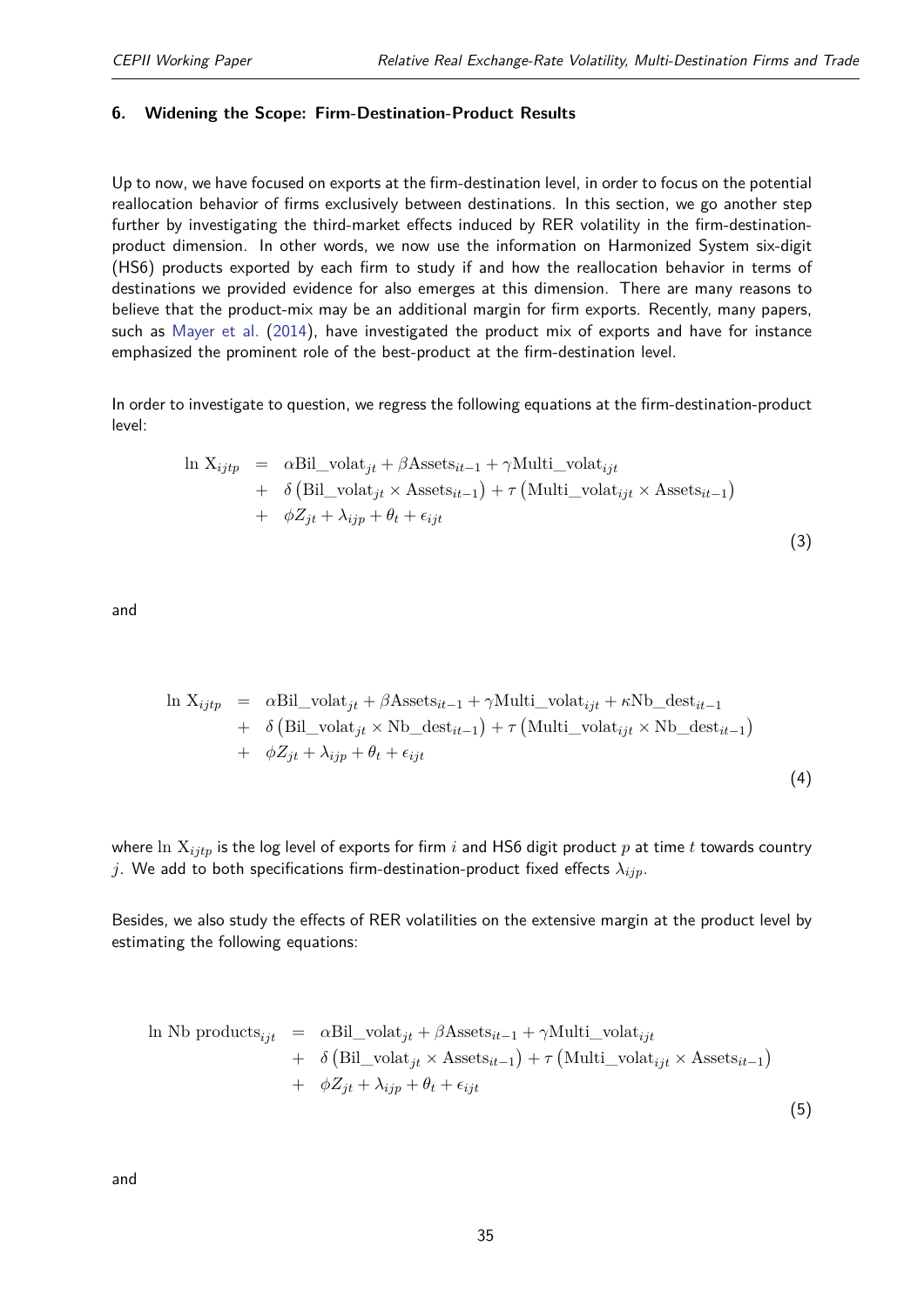(6)

In Nb products<sub>ijt</sub> = 
$$
\alpha
$$
Bil\_volat<sub>jt</sub> +  $\beta$ Assets<sub>it-1</sub> +  $\gamma$ Multi\_volat<sub>ijt</sub> +  $\kappa$ Nb\_dest<sub>it-1</sub>  
+  $\delta$  (Bil\_volat<sub>jt</sub> × Nb\_dest<sub>it-1</sub>) +  $\tau$  (Multi\_volat<sub>ijt</sub> × Nb\_dest<sub>it-1</sub>)  
+  $\phi Z_{jt} + \lambda_{ijp} + \theta_t + \epsilon_{ijt}$ 

where ln Nb products<sub>*ijt*</sub> is the log-number of products exported by firm *i* towards *j* at period *t*.

Table [15](#page-37-0) reports the results of the estimations of export volumes (columns (1) to (8)) and the number of exported products (columns  $(9)$  to  $(11)$ ). Regarding export volumes, there are three sets of regressions. In columns (1), (2) and (3), regressions are performed on the whole sample. Columns (4), (5) and (6) restrict the sample to a set of observations where product-mix is shut off, i.e. we consider only the firm-destination combinations for which the firm exports only one product over the whole period. We keep the observations only for the main exported (in value) product exported by the firm at the word level in columns (7) and (8).

Turning more specifically to the whole sample, results reported in columns (1) to (3) are qualitatively identical to those reported for firm-country observations in table [2.](#page-13-0) On average, bilateral RER volatility decreases exports towards the considered destination ( $\alpha$  is negative and significant), while multilateral RER volatility boosts them (*γ* is positive and significant). Once again, these impacts are magnified for bigger firms, and those exporting to a larger set of destinations (*δ* and *τ* are always strongly significant). Quantitatively, effects are less sizeable than at the firm-country level, especially regarding the third-market effect embodied by the multilateral volatility (elasticities are divided by 2 or 3). Evidence of a reallocation behavior at the intensive margin by big, multi-destination firms is still there, but with a more limited extent.

Focusing now on single product firms (columns (4), (5) and (6)), the picture slightly changes: bilateral volatility does not impact exports on average, but there is still evidence of an increasingly negative impact for big and multi-destination firms. Regarding multilateral volatility, evidence supports a positive impact for all firms on average, and once again magnified by firms' size and number of destinations served. Quantitatively, elasticities are (very) slightly higher than on the whole sample. Results on the main product exported at the world level (columns (7) and (8)) are mostly identical, with quite close elasticities. Those results emphasize that there is definitely an intensive margin adjustment in the product-destination dimension, regardless of the definition.

Finally, columns (9) to (11) provide estimates on the extensive margin at the product-destination level. The (log) number of HS6 products exported by the firm is negatively associated to the bilateral volatility, and positively to the multilateral volatility:  $\alpha$  and  $\gamma$  are significant and negative and positive, respectively. This is true on average (column (9)), but the size of the impact of multilateral volatility is significantly reduced. Besides, there is some (quantitatively weak) evidence that these effects increase with size (column (10)) and number of destinations (column (11)). Comparing this set of results with those regarding entry in Table [6](#page-19-0) shows that effects are quantitatively close, in any case smaller than what can be found on the intensive margin. Firms tend to adjust the number of products to variations of relative RER volatility (i.e., to both bilateral and multilateral), and this adjustment does increase with size or number of destinations, but to a limited extent compared to the value exported.

Put together, this set of results at the firm-destination-product level deliver a couple of interesting, additional insights to the firm-country evidence displayed before. Facing increased relative RER volatility, multiproduct firms reallocate sales across destinations, using both the intensive and the extensive margin: for a given destination, they decrease the average exported value and the number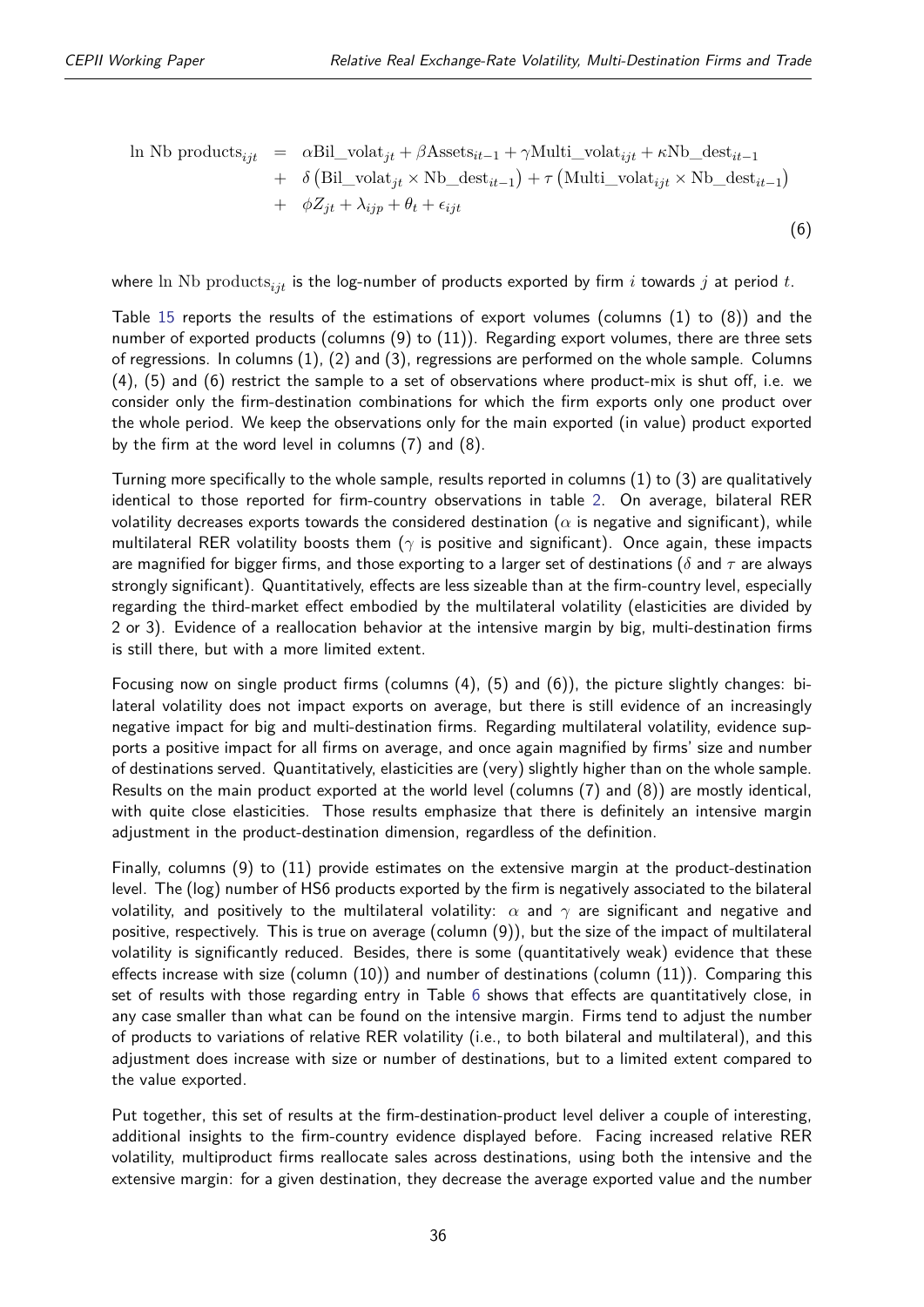of exported products. Quantitatively, the adjustment is identical when considering bilateral volatility, but is twice lower for the number of exported products when considering multilateral volatility.

Table [16](#page-38-0) replicates exactly the structure of Table [15](#page-37-0) on a sample of firm-country-product observations excluding EA members. Results are overall very similar to those on the full sample. Qualitatively, they are strictly identical. Quantitatively, on can see that elasticities involving multilateral volatility (either the unconditional impact or the interactions with size and number of destinations) are higher in columns (9), (10) and (11) than their counterparts in Table [15;](#page-37-0) conversely, estimates regarding bilateral volatility (either the unconditional impact or the interactions with size and number of destinations) are smaller in columns (1), (2) and (3) from Table [16.](#page-38-0) Therefore, it seems that on this specific sample, firm adjust (slightly) more at the extensive than at the intensive margin: when facing a volatility shock, multiproduct firms reallocate sales by decreasing less the average exported value, and decreasing a bit more the number of exported products, compared to the whole sample.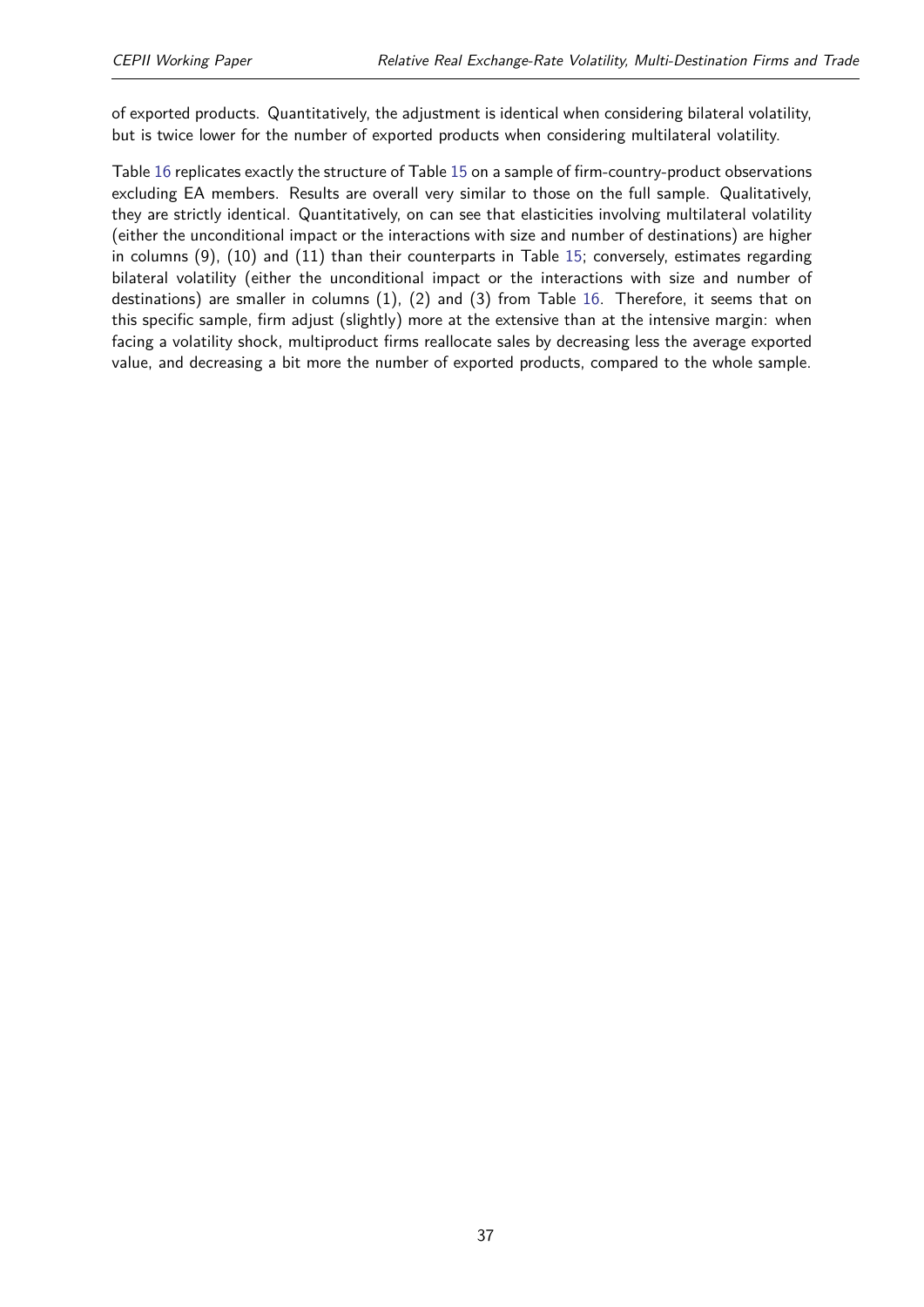<span id="page-37-0"></span>

|                                                                                                                                                                                                                                       | Table 15 - Product dime |                        |                                 |                            |                           |                          | ension: whole sample, average shares, firm-country-product FE |                      |                                 |                                 |                                 |
|---------------------------------------------------------------------------------------------------------------------------------------------------------------------------------------------------------------------------------------|-------------------------|------------------------|---------------------------------|----------------------------|---------------------------|--------------------------|---------------------------------------------------------------|----------------------|---------------------------------|---------------------------------|---------------------------------|
| Dep. Variable                                                                                                                                                                                                                         |                         |                        |                                 |                            | $\overline{\ln X_{ijpt}}$ |                          |                                                               |                      |                                 | Nb products                     |                                 |
| Sample                                                                                                                                                                                                                                | Whole                   | Whole                  | Whole                           | Single                     | Single                    | Single                   | Main prod.                                                    | Main prod            | <b>Whole</b>                    | Whole                           | Whole                           |
|                                                                                                                                                                                                                                       | $\widehat{\Xi}$         | $\widehat{\Omega}$     | $\left( \frac{3}{2} \right)$    | prod.<br>$\left( 4\right)$ | prod.<br>$\widetilde{5}$  | prod.<br>$\odot$         | World<br>$\in$                                                | World<br>$\circledR$ | $\odot$                         | (10)                            | (11)                            |
| Bilateral RER Volatility                                                                                                                                                                                                              | $-0.022^{b}$            | $-0.010$               | $0.082^{a}$                     | $-0.012$                   | $-0.019^{b}$              | $0.056^{\overline{a}}$   | $-0.020^{\circ}$                                              | $0.044^{5}$          | $-0.020^{\overline{a}}$         | $-0.014^{\bar{a}}$              | $0.025^{\overline{a}}$          |
|                                                                                                                                                                                                                                       | (0.011)                 | (0.011)                | (0.014)                         | (0.009)                    | (0.009)                   | (0.018)                  | (0.011)                                                       | (0.017)              | $(0.004)$<br>0.047 <sup>a</sup> | (0.004)                         | (0.009)                         |
| Multilateral RER volatility                                                                                                                                                                                                           | $0.083^{a}$             | $0.087^a$              | $0.013^{a}$                     | $0.089^a$                  | $0.104^{a}$               | $0.015^a$                | $0.134^{a}$                                                   | $0.009^a$            |                                 | $0.050^a$                       | $-0.029^{a}$                    |
|                                                                                                                                                                                                                                       | (0.002)                 | (0.002)                | $(0.004)$<br>0.331 <sup>a</sup> | $(0.002)$<br>$0.366^a$     | (0.002)                   | (0.003)                  | (0.002)                                                       | (0.003)              | (0.001)                         | $(0.001)$<br>$0.198^a$          | $(0.002)$ $0.108^a$             |
| $\mathsf{Assets}_{t-1}$                                                                                                                                                                                                               | $0.408^{a}$             | $0.374^{a}$            |                                 |                            | $0.348^a$                 | $0.313^{a}$              | $0.447^a$                                                     | $0.390^a$            | $0.207^a$                       |                                 |                                 |
|                                                                                                                                                                                                                                       | (0.009)                 | (0.012)                | (0.008)                         | (0.009)                    | (0.013)                   | $(0.008)$<br>$0.036^{b}$ | (0.013)                                                       | (0.007)              | $(0.003)$<br>$0.088^a$          | $(0.006)$<br>0.088 <sup>c</sup> | $(0.003)$<br>0.074 <sup>a</sup> |
| Country price index                                                                                                                                                                                                                   | 0.030                   | 0.030                  | 0.017                           | $0.039^a$                  | $0.039^{a}$               |                          | $0.063^{a}$                                                   | $0.059^a$            |                                 |                                 |                                 |
|                                                                                                                                                                                                                                       | (0.019)                 | (0.019)                | (0.019)                         | (0.014)                    | (0.014)                   | (0.014)                  | (0.020)                                                       | (0.020)              | (0.011)                         | $(0.011)$<br>$0.304^a$          | $(0.011)$<br>$0.361^a$          |
| GDP                                                                                                                                                                                                                                   | $0.923^{a}$             | $0.923^{a}$            | $0.976^{a}$                     | $0.960^{a}$                | $0.951^{a}$               | $0.937^{a}$              | $1.283^{a}$                                                   | $1.287^{a}$          | $0.306^a$                       |                                 |                                 |
|                                                                                                                                                                                                                                       | (0.074)                 | (0.074)                | (0.073)                         | (0.056)                    | (0.057)                   | (0.058)                  | (0.067)                                                       | (0.067)              | (0.036)                         | (0.036)                         | (0.033)                         |
| Bil. RER Volatility $\times$ Assets <sub>t-1</sub>                                                                                                                                                                                    |                         | $-0.014^a$             |                                 |                            | $-0.013^{a}$              |                          | $-0.017^a$                                                    |                      |                                 | $-0.007^a$                      |                                 |
|                                                                                                                                                                                                                                       |                         | (0.002)                |                                 |                            | (0.002)                   |                          | (0.002)                                                       |                      |                                 | (0.001)                         |                                 |
| Multi. RER Volatility $\times$ Assets <sub>t-1</sub>                                                                                                                                                                                  |                         | $0.012^{a}$<br>(0.001) |                                 |                            | $0.012^{a}$<br>(0.001)    |                          | $0.021^{a}$<br>(0.001)                                        |                      |                                 | $0.009^a$<br>(0.000)            |                                 |
| Bil. RER Volatility $\times$ Nb dest <sub>t-1</sub>                                                                                                                                                                                   |                         |                        | $-0.019^a$                      |                            |                           | $-0.020^{a}$             |                                                               | $-0.016^a$           |                                 |                                 | $0.008^a$                       |
|                                                                                                                                                                                                                                       |                         |                        | (0.003)                         |                            |                           | (0.003)                  |                                                               | (0.003)              |                                 |                                 | (0.002)                         |
| Multi. RER Volatility $\times$ Nb dest $_{t-1}$                                                                                                                                                                                       |                         |                        | $0.014^a$                       |                            |                           | $0.027^a$                |                                                               | $0.031^{a}$          |                                 |                                 | $0.014^a$                       |
|                                                                                                                                                                                                                                       |                         |                        | (0.001)                         |                            |                           | (0.001)                  |                                                               | (0.001)              |                                 |                                 | (0.001)                         |
| Nb $dest_{t-1}$                                                                                                                                                                                                                       |                         |                        | $0.129^{a}$                     |                            |                           | $0.144^a$                |                                                               | $0.203^{a}$          |                                 |                                 | $0.239^{a}$                     |
|                                                                                                                                                                                                                                       |                         |                        | (0.013)                         |                            |                           | (0.016)                  |                                                               | (0.014)              |                                 |                                 | (0.009)                         |
| Observations                                                                                                                                                                                                                          | 16376410                | 16376410               | 16376410                        | 1886136                    | 1886136                   | 1886136                  | 2840197                                                       | 2840197              | 16376410                        | 16376410                        | 16376410                        |
| $R^2$                                                                                                                                                                                                                                 | 0.014                   | 0.014                  | 0.016                           | 0.018                      | 0.018                     | 0.020                    | 0.030                                                         | 0.033                | 0.041                           | 0.043                           | 0.087                           |
| Fixed effects                                                                                                                                                                                                                         |                         |                        |                                 |                            |                           | Firm-country-product     |                                                               |                      |                                 |                                 |                                 |
| Dummies                                                                                                                                                                                                                               |                         |                        |                                 |                            |                           | year                     |                                                               |                      |                                 |                                 |                                 |
| Firm-country-prod. triads                                                                                                                                                                                                             | 6212348                 | 6212348                | 6212348                         | 1089066                    | 1089066                   | 1089066                  | 932551                                                        | 932551               | 6212348                         | 6212348                         | 6212348                         |
| Intercept not reported. Heteroskedasticity-consistent (White correction) standard errors, in parentheses, are clustered at the country-year level<br>$a$ , $b$ and $c$ respectively denote significance at the 1%, 5% and 10% levels. |                         |                        |                                 |                            |                           |                          |                                                               |                      |                                 |                                 |                                 |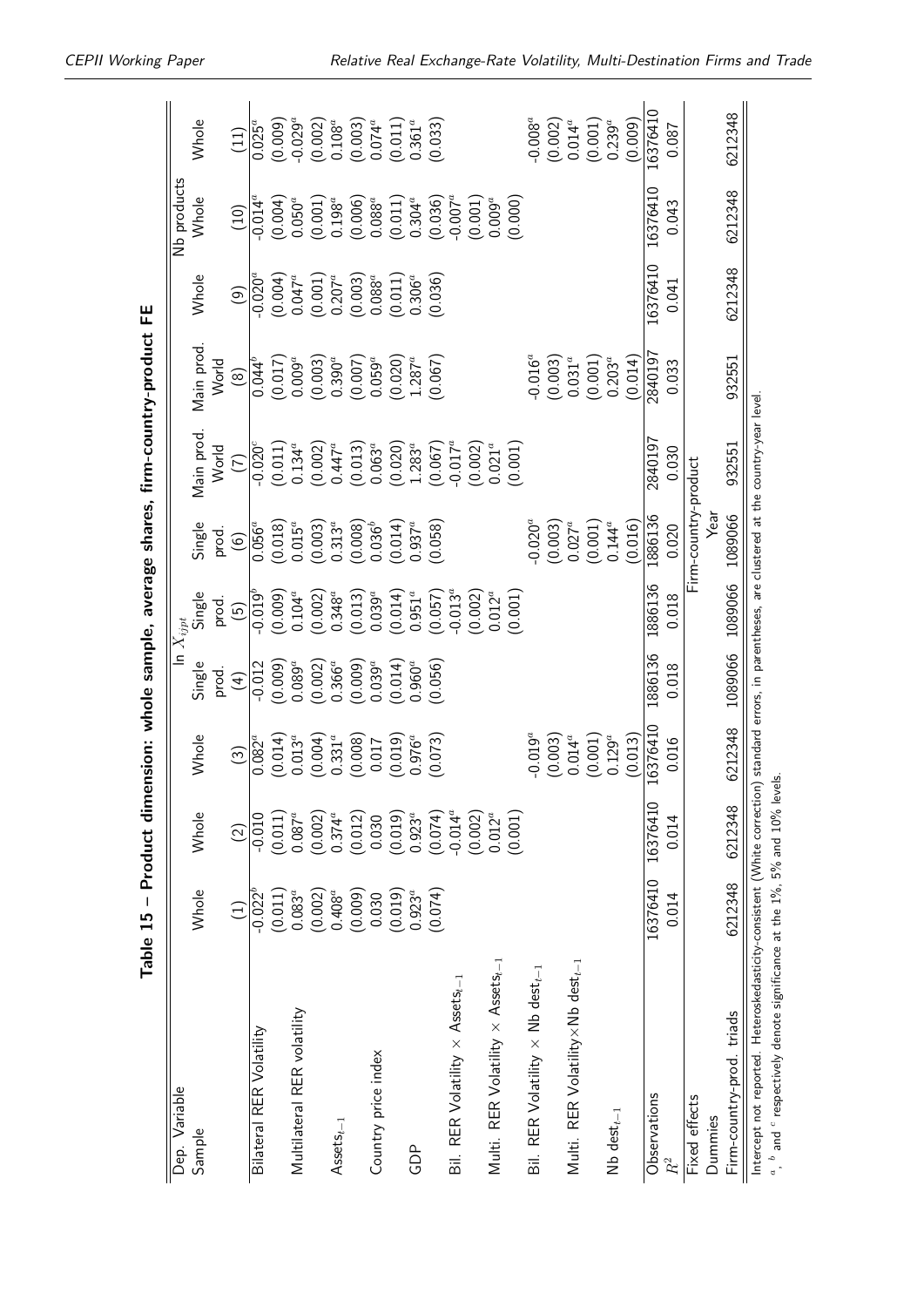<span id="page-38-0"></span>

|                                                                                                                                                   |              |                                                                                    |                          |                                 |                                 |                        |                     | Table 16 - Product dimension: no-EA sample, average shares, firm-country-product FE |                                 |                                 |                                 |
|---------------------------------------------------------------------------------------------------------------------------------------------------|--------------|------------------------------------------------------------------------------------|--------------------------|---------------------------------|---------------------------------|------------------------|---------------------|-------------------------------------------------------------------------------------|---------------------------------|---------------------------------|---------------------------------|
| Variable<br>Dep.                                                                                                                                  |              |                                                                                    |                          |                                 | $\overline{\ln}\; X_{ijpt}$     |                        |                     |                                                                                     |                                 | Nb products                     |                                 |
| Sample                                                                                                                                            | Whole        | Whole                                                                              | Whole                    | Single                          | Single                          | Single                 | Main prod           | Main prod.                                                                          | <b>Whole</b>                    | Whole                           | Whole                           |
|                                                                                                                                                   |              |                                                                                    |                          | prod.                           | prod.                           | prod.                  | World               | World                                                                               |                                 |                                 |                                 |
|                                                                                                                                                   | Ξ            | $\widetilde{\varrho}$                                                              | $\widehat{S}$            | $\left( 4\right)$               | $\widetilde{5}$                 | $\widehat{6}$          | $\widehat{\subset}$ | $\circledR$                                                                         | $\odot$                         | (10)                            | (11)                            |
| Bilateral RER Volatility                                                                                                                          | $-0.018^{b}$ | $-0.010$                                                                           | $0.028^c$                | $-0.011$                        | $-0.012$                        | 0.004                  | $-0.017^{\circ}$    | $0.076^{a}$                                                                         | $-0.014^{b}$                    | $-0.009^\circ$                  | $0.025^{b}$                     |
|                                                                                                                                                   | (0.009)      | $(0.009)$<br>$0.089^a$<br>$(0.002)$<br>$0.313^a$                                   | (0.014)                  | (0.007)                         | (0.007)                         | (0.016)                | (0.009)             | $(0.017)$<br>-0.014 <sup>a</sup>                                                    | $(0.006)$<br>0.056 <sup>a</sup> | $(0.006)$<br>0.060 <sup>a</sup> | (0.010)                         |
| Multilateral RER Volatility                                                                                                                       | $0.084^{a}$  |                                                                                    | 0.001                    | $0.083^{a}$                     | $0.102^{a}$                     | 0.004                  | $0.137^a$           |                                                                                     |                                 |                                 | $-0.044^a$                      |
|                                                                                                                                                   | (0.002)      |                                                                                    | (0.005)                  | $(0.002)$<br>0.276 <sup>a</sup> | (0.003)                         | (0.005)                | (0.003)             | $(0.004)$<br>0.324 <sup>a</sup>                                                     | $(0.001)$<br>0.173 <sup>a</sup> | $(0.001)$<br>$0.190^a$          | $(0.002)$<br>0.083 <sup>a</sup> |
| $\mathsf{Assets}_{t-1}$                                                                                                                           | $0.297^a$    |                                                                                    | $0.237^{a}$              |                                 | $0.299^{a}$                     | $0.231^{a}$            | $0.402^a$           |                                                                                     |                                 |                                 |                                 |
|                                                                                                                                                   | (0.010)      | $\begin{array}{c} (0.013) \\ 0.037^b \\ (0.017) \\ 1.041^a \\ (0.068) \end{array}$ | $(0.008)$<br>$0.033^{c}$ | (0.010)                         | $(0.015)$<br>0.039 <sup>a</sup> | $(0.010)$<br>$0.040^a$ | (0.014)             | $(0.008)$<br>0.066 <sup>a</sup>                                                     | (0.004)                         | $(0.007)$<br>0.074 <sup>a</sup> | $(0.003)$<br>0.067 <sup>a</sup> |
| Country price index                                                                                                                               | $0.038^{b}$  |                                                                                    |                          | $0.040^{a}$                     |                                 |                        | $0.067^a$           |                                                                                     | $0.074^a$                       |                                 |                                 |
|                                                                                                                                                   | (0.017)      |                                                                                    | (0.017)                  | (0.014)                         | (0.014)                         | (0.014)                | (0.020)             | $(0.020)$<br>1.377 <sup>a</sup>                                                     | (0.011)                         | (0.011)                         | (0.011)                         |
| GDP                                                                                                                                               | $1.045^a$    |                                                                                    | $1.059^a$                | $0.979^{a}$                     | $0.969^{a}$                     | $0.963^a$              | $1.372^{a}$         |                                                                                     | $0.512^{a}$                     | $0.509^a$                       | $0.532^{a}$                     |
|                                                                                                                                                   | (0.069)      |                                                                                    | (0.070)                  | (0.055)                         | (0.054)                         | (0.054)                | (0.070)             | (0.070)                                                                             | (0.041)                         | (0.041)                         | (0.037)                         |
| Bil. RER Volatility $\times$ Assets <sub>t-1</sub>                                                                                                |              | $-0.008^a$                                                                         |                          |                                 | $-0.008^a$                      |                        | $-0.018^a$          |                                                                                     |                                 | $-0.004^a$                      |                                 |
|                                                                                                                                                   |              |                                                                                    |                          |                                 | (0.003)                         |                        | (0.003)             |                                                                                     |                                 | (0.001)                         |                                 |
| Multi. RER Volatility $\times$ Assets <sub>t-1</sub>                                                                                              |              | $(0.002)$<br>$0.017^a$<br>$(0.001)$                                                |                          |                                 | $0.018^{a}$                     |                        | $0.029^a$           |                                                                                     |                                 | $0.013^{a}$                     |                                 |
|                                                                                                                                                   |              |                                                                                    |                          |                                 | (0.001)                         |                        | (0.001)             |                                                                                     |                                 | (0.001)                         |                                 |
| Bil. RER Volatility $\times$ Nb dest <sub>t-1</sub>                                                                                               |              |                                                                                    | $-0.009^{a}$             |                                 |                                 | $-0.004$               |                     | $-0.023^{a}$                                                                        |                                 |                                 | $-0.008^a$                      |
|                                                                                                                                                   |              |                                                                                    | (0.003)                  |                                 |                                 | (0.004)                |                     | (0.004)                                                                             |                                 |                                 | (0.002)                         |
| Multi. RER Volatility $\times$ Nb dest <sub>t-1</sub>                                                                                             |              |                                                                                    | $0.018^{a}$              |                                 |                                 | $0.026^{a}$            |                     | $0.037^a$                                                                           |                                 |                                 | $0.020$ <sup>a</sup>            |
|                                                                                                                                                   |              |                                                                                    | (0.001)                  |                                 |                                 | (0.002)                |                     | (0.001)                                                                             |                                 |                                 | (0.001)                         |
| $Nb$ Ddst $_{t-1}$                                                                                                                                |              |                                                                                    | $0.169^a$                |                                 |                                 | $0.183^{a}$            |                     | $0.189^a$                                                                           |                                 |                                 | $0.264^{a}$                     |
|                                                                                                                                                   |              |                                                                                    | (0.013)                  |                                 |                                 | (0.016)                |                     | (0.015)                                                                             |                                 |                                 | (0.011)                         |
| Observations                                                                                                                                      | 8622914      | 8622914                                                                            | 8622914                  | 1273213                         | 1273213                         | 1273213                | 1652051             | 1652051                                                                             | 8622914                         | 8622914                         | 8622914                         |
| $R^2$                                                                                                                                             | 0.014        | 0.014                                                                              | 0.016                    | 0.017                           | 0.018                           | 0.019                  | 0.032               | 0.034                                                                               | 0.032                           | 0.035                           | 0.067                           |
| Fixed effects                                                                                                                                     |              |                                                                                    |                          |                                 |                                 | Firm-country-product   |                     |                                                                                     |                                 |                                 |                                 |
| Dummies                                                                                                                                           |              |                                                                                    |                          |                                 |                                 | ⊽<br>Vea               |                     |                                                                                     |                                 |                                 |                                 |
| Firm-country-prod. triads                                                                                                                         | 3851235      | 3851235                                                                            | 3851235                  | 830294                          | 830294                          | 830294                 | 594653              | 594653                                                                              | 3851235                         | 3851235                         | 3851235                         |
| Intercept not reported. Heteroskedasticity-consistent (White correction) standard errors, in parentheses, are clustered at the country-year level |              |                                                                                    |                          |                                 |                                 |                        |                     |                                                                                     |                                 |                                 |                                 |
| $a$ , $b$ and $c$ respectively denote significance at the 1%, 5% and 10% levels.                                                                  |              |                                                                                    |                          |                                 |                                 |                        |                     |                                                                                     |                                 |                                 |                                 |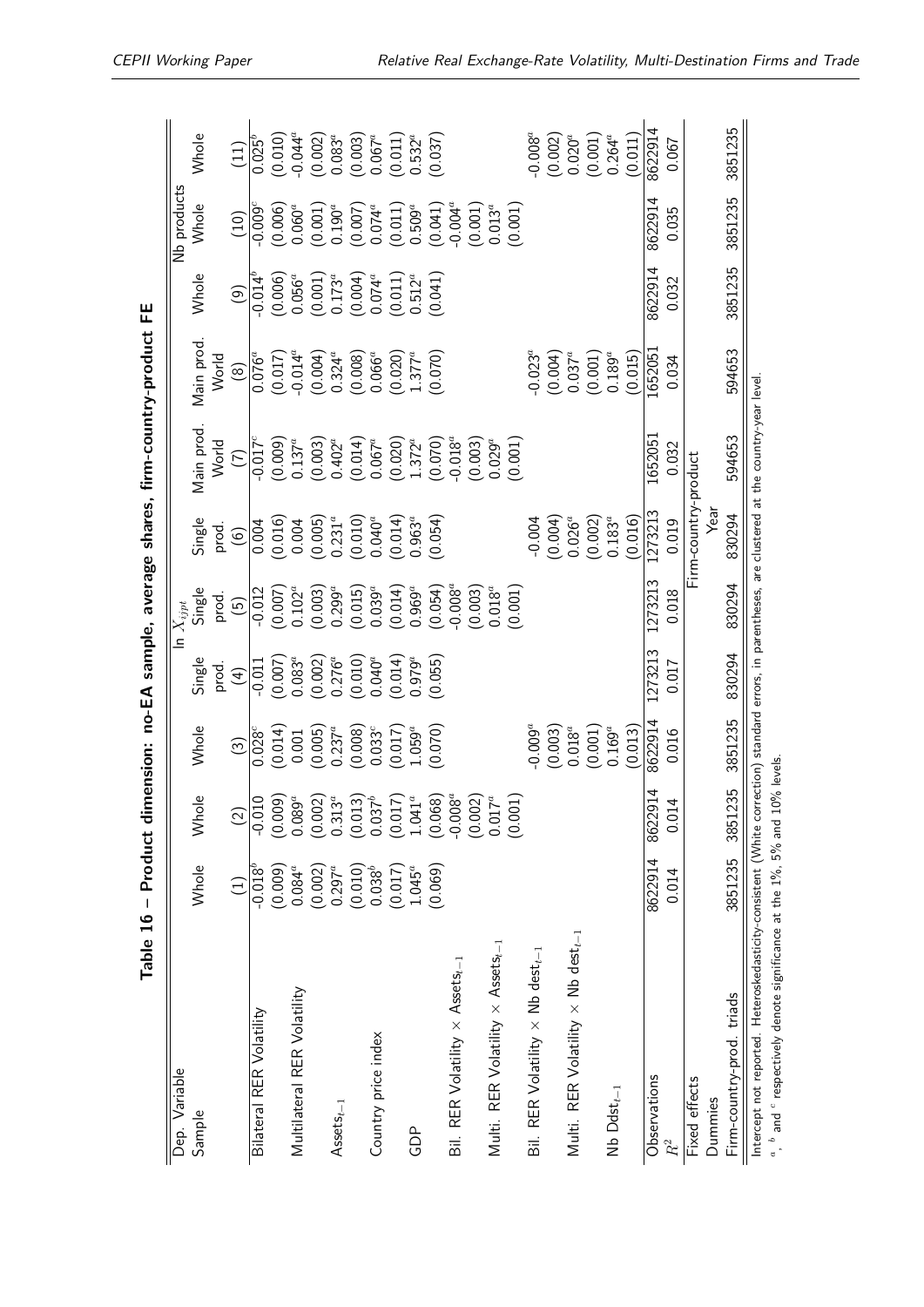#### <span id="page-39-0"></span>**7. Aggregate implications**

In this section, we perform a simple empirical exercise that aims at providing aggregate implications of the previous firm-level evidence. In this exercise, focusing exclusively on the intensive margin of trade, we want to assess how much exporting to many destinations distorts aggregate trade flows response to RER volatility. We use the following decomposition of trade flows with respect to changes in the RER volatility.

We denote by  $X_t$  the aggregate value of exports at time t and is defined as:  $X_t = \sum_t$ *i*  $\sum$ *j*  $x_{ijt}$ where

 $x_{ijt}$  is the value exported by firm  $i$  to country  $j$  at time  $t$ .

We can decompose the aggregate response of trade flows *Xijt*:

$$
dX_t = \sum_i \sum_j \sum_{\lambda} \left( \frac{dx_{ijt}}{dRERvolat_{ij}} \right)^{\lambda} \frac{X^{\lambda}}{X} dRERvolat_{ij}
$$

where  $\lambda = \{H,L\}$  is the type of firms. We note  $\left(\frac{dx_{ijt}}{dRERvolat_{ij}}\right)^{\lambda}$  $\alpha = \alpha^\lambda$  which the elasticity of firm-level trade flows for *λ*-type firms.

We suppose that there are two types of firms: firms exporting to a large set of countries, that is, larger than the median number of destinations, and firms that export towards few destinations. We have provided evidence in the previous sections that those firms do not act similarly. Firms that export to a large set of countries seem to be more sensitive to RER volatilities changes than firms exporting to few destinations. The explanation lies in the fact that those high-performance firms are able to reallocate their exports away from destinations characterized by high RER volatility. This results leads us to consider that  $\alpha^H \neq \alpha^L$ .

Therefore, in the empirical exercise, we distinguish two aggregate values of exports at time t, one for type  $H$  firms  $(X_t^H)$  and another one for type  $L$  firms  $(X_t^L).$  By relating the gap between the two aggregate exports with the different responses of trade flows with respect to RER volatility across the two types *H* and *L*, we infer the trade creation generated by having a large set of destinations to export to.

In order to capture both the trade-deterring effect of bilateral volatility and the pro-trade effect of multilateral volatility, we compute a relative measure of RER volatility which is the ratio of the bilateral volatility over the multilateral volatility. This measure captures the relative incentive to export to a destination, conditional on other control variables.

We then regress the following equation :

$$
ln(x_{ijt}) = \alpha \text{RelativeRERvolat}_{ijt} + \phi Z_{jt} + \lambda_{ij} + \theta_t + \epsilon_{it}
$$

where all variables are as previously defined. Results are presented in Table [17.](#page-40-1) This regression is in the flavor of previous estimations, but it provides the advantage of capturing the effect of both volatilities in one coefficient. We regress this equation for the two types of firms and we get two elasticities  $\alpha^{H}=-0.187$  and  $\alpha^{L}=-0.075.$ 

In this exercise, we want to know how much aggregate exports are sensible to relative RER volatility and to the fact that some firms have less options for reallocation. In order in to do so, we assess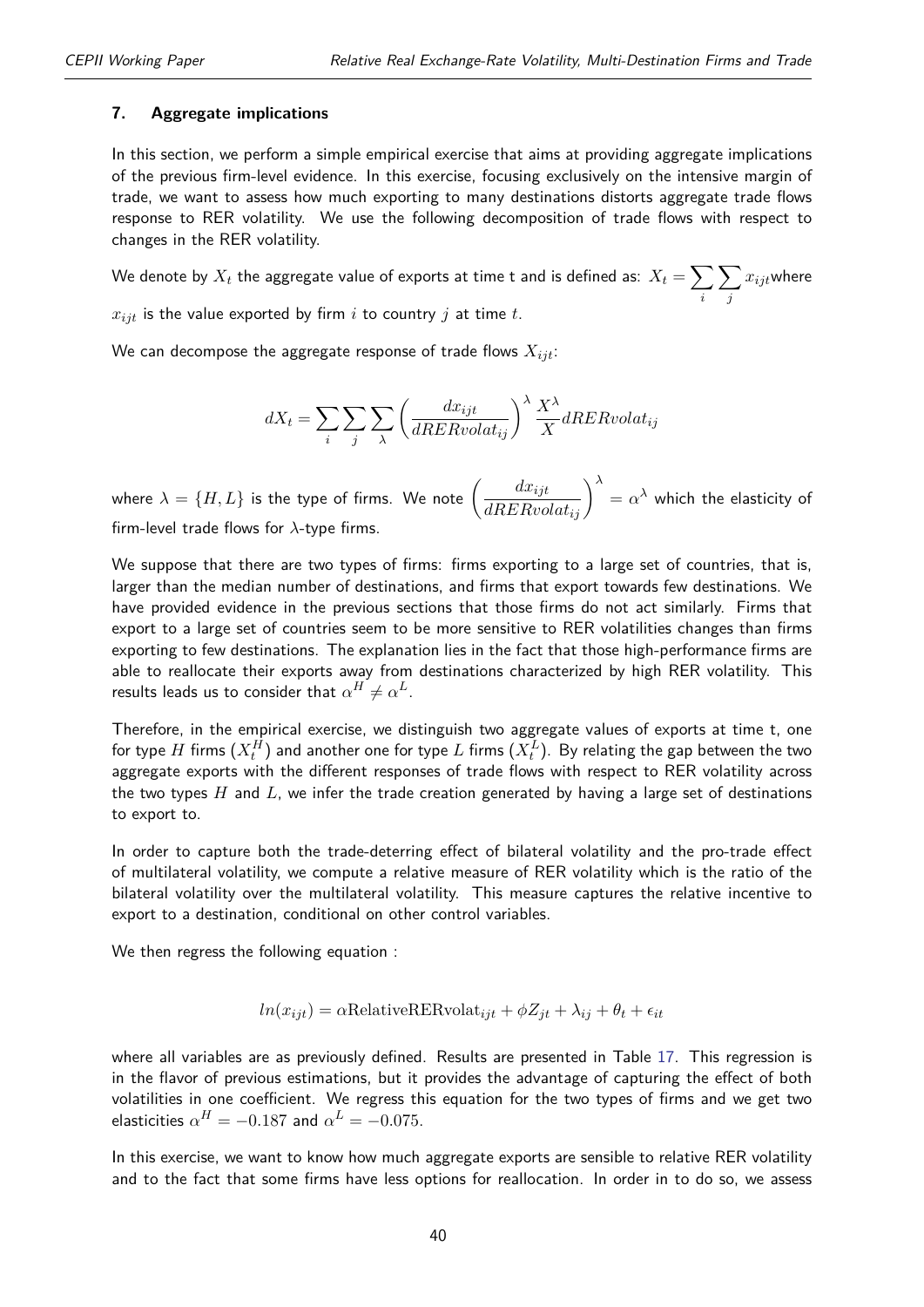<span id="page-40-1"></span>

|                     | (1)             | (2)          |
|---------------------|-----------------|--------------|
| Dep. variable       |                 | In $X_{iit}$ |
| Sample              | few dest.       | many dest.   |
| Relative_volat_avg  | $-0.075^a$      | $-0.183^a$   |
|                     | (0.002)         | (0.004)      |
| Assets $_{t-1}$     | $0.432^{\circ}$ | $0.522^a$    |
|                     | (0.009)         | (0.007)      |
| Country price index | $0.058^a$       | $0.054^{b}$  |
|                     | (0.021)         | (0.021)      |
| GDP                 | $0.856^a$       | $1.086^a$    |
|                     | (0.073)         | (0.062)      |
| Observations        | 1790669         | 2112310      |
| $R^2$               | 0.017           | 0.038        |
| Fixed effects       |                 | Firm-country |
| Dummies             |                 | Year         |
| Firm-country dyads  | 641824          | 491521       |

#### **Table 17 – Estimates with explicit Relative RER**

Intercept not reported.

Heteroskedasticity-consistent (White correction) standard errors, in

parentheses, are clustered at the country-year level.

 $a$ ,  $b$  and  $c$  respectively denote significance at the 1%, 5% and 10% levels.

which part of the gap between  $X_t^H$  and  $X_t^L$  can be attributed to the fact that firms serving a high (above the median) number of destinations have a higher elasticity of trade flows to relative RER volatility. Doing so allows us to compute the potential additional trade flows with respect to existing relative RER volatility in the data.

We find that if all firms were exporting to a large set of countries, thus favoring exports reallocation across destinations, then aggregate export flows response following observed changes in the RER volatility would have increased by 6.6% with respect to the observed flows. This is consistent with the view that allowing firms to reallocate exports across destinations significantly increases aggregate trade flows, insofar as these firms, even if they face bilateral RER volatility, still export towards other destinations.

#### <span id="page-40-0"></span>**8. Conclusion**

Relying on a large French firm-level database combining balance-sheet and export information over the period 1995-2009, this paper shows that export performance is affected by both bilateral and multilateral real exchange rate volatility (that is, the weighted volatility of all destinations served by firms). A positive change in the latter all things equal increases both extensive and intensive margins to a considered destination, but the effect is quantitatively more substantial for export blows than for entry. Furthermore, it appears that firm size and the number of destinations tend to amplify the negative effect of bilateral RER volatility on exports, and the positive effect of multilateral volatility. For a given level of profitability, firms will tend to reallocate exports away from destinations characterized by higher, relative RER volatility. This allows them holding the average risk level of their destinations portfolio constant, a behavior consistent with [Markowitz](#page-42-6) [\(1952\)](#page-42-6)'s portfolio theory in finance. Our results then support that more destination-diversified firms are better able to handle exchange rate risks, with significant implications for aggregate exports: a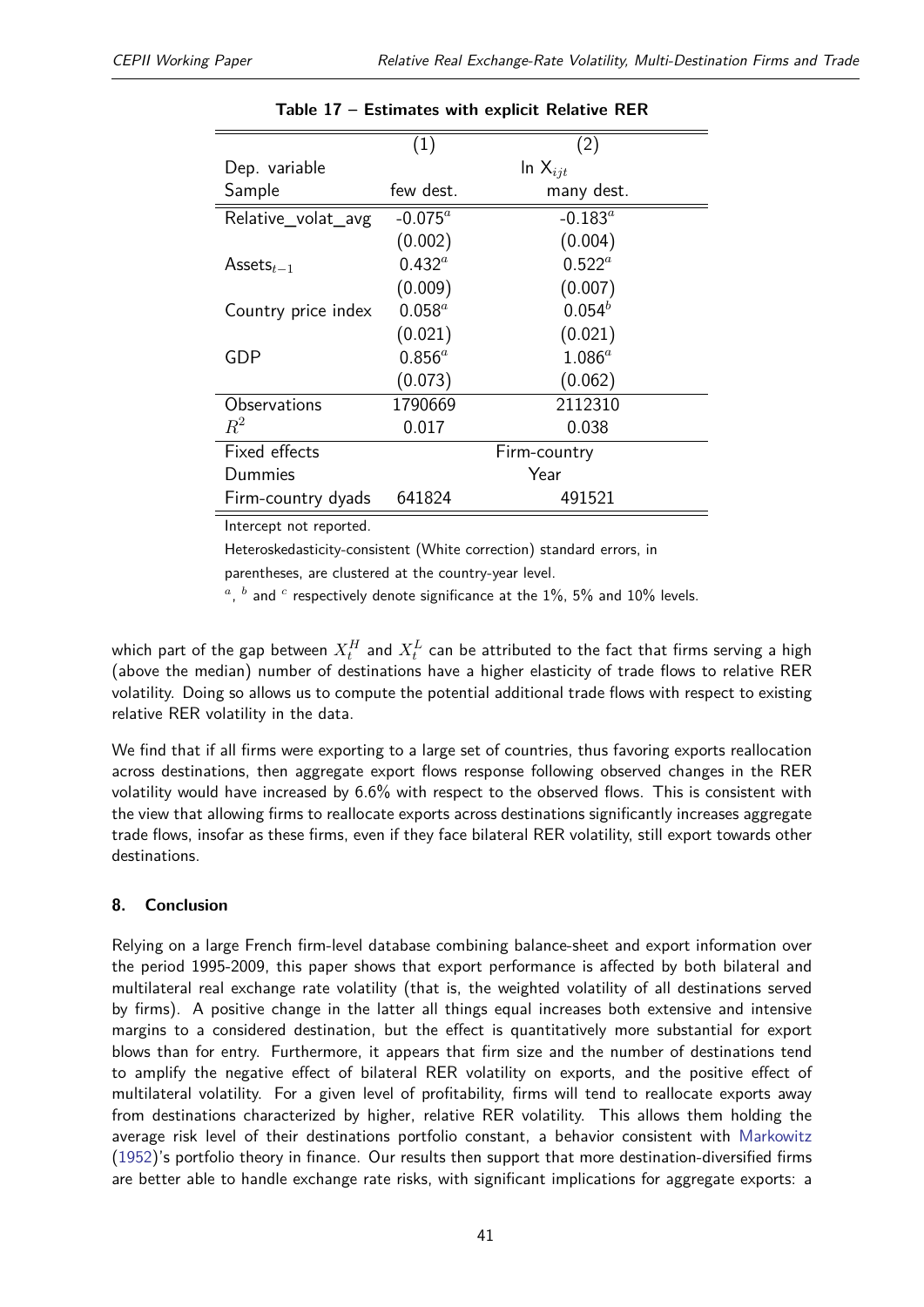simple empirical, counterfactual exercise shows that aggregate exports would have been 6.6% larger if all firms were able to reallocate exports across a sufficiently high number of destinations.

These effects are robust to a number of checks and various specifications. In particular, estimations performed on a subsample of firms exporting exclusively outside the Euro Area shows a similar pattern, but with slightly smaller effects compared to the whole sample, especially for firms exporting to a low number of destinations. This suggests that those firms reallocate their exports primarily to EA destinations when facing increasing relative RER volatility.

Overall, these results emphasize that big, multi-destination firms hedge against exchange rate volatility through diversification, rather than (but not excluding) using hedging financial instruments. Interesting avenues for future research would be to study the exact types of combinations between the two used by multi-destination firms, and the differences between small and big firms. To that purpose, collection of extensive firm-level data regarding the use of hedging instruments would allow making an important step forward.

#### **References**

- <span id="page-41-14"></span>Albornoz, F., Calvo Pardo, H. F., Corcos, G., and Ornelas, E. (2012). Sequential exporting. Journal of International Economics, 88(1):17–31.
- <span id="page-41-7"></span>Anderson, J. E. and van Wincoop, E. (2003). Gravity with gravitas: A solution to the border puzzle. American Economic Review, 93(1):170–192.
- <span id="page-41-9"></span>Beck, T., Demirgüç-Kunt, A., and Maksimovic, V. (2005). Financial and legal constraints to growth: Does firm size matter? The Journal of Finance, 60(1):137–177.
- <span id="page-41-11"></span>Berman, N. and Héricourt, J. (2010). Financial factors and the margins of trade: Evidence from cross-country firm-level data. Journal of Development Economics, 93(2):206–217.
- <span id="page-41-3"></span>Berman, N., Martin, P., and Mayer, T. (2012). How do different exporters react to exchange rate changes? The Quarterly Journal of Economics, 127(1):437–492.
- <span id="page-41-2"></span>Bernard, A. B., Jensen, J. B., Redding, S. J., and Schott, P. K. (2012). The empirics of firm heterogeneity and international trade. Annual Review of Economics, 4(1):283-313.
- <span id="page-41-5"></span>Bernard, A. B., Redding, S. J., and Schott, P. K. (2011). Multiproduct firms and trade liberalization. The Quarterly Journal of Economics, 126(3):1271–1318.
- <span id="page-41-6"></span>Berthou, A. and Fontagné, L. (2013). How do multiproduct exporters react to a change in trade costs? Scandinavian Journal of Economics, 115(2):326–353.
- <span id="page-41-0"></span>Byrne, J. P., Fiess, N. M., and MacDonald, R. (2008). Us trade and exchange rate volatility: A real sectoral bilateral analysis. Journal of Macroeconomics, 30(1):238-59.
- <span id="page-41-10"></span>Chaney, T. (2013). Liquidity constrained exporters. NBER Working Papers 19170.
- <span id="page-41-4"></span>Chatterjee, A., Dix-Carneiro, R., and Vichyanond, J. (2013). Multi-product firms and exchange rate fluctuations. American Economic Journal: Economic Policy, 5(2):77–110.
- <span id="page-41-1"></span>Cheung, Y.-W. and Sengupta, R. (2013). Impact of exchange rate movements on exports: An analysis of indian non-financial sector firms. Journal of International Money and Finance, 39(C):231– 245.
- <span id="page-41-12"></span>Clark, P., Tamiris, N., and Wei, S.-J. (2004). A new look at exchange rate volatility and trade flows. IMF Occasional Papers 235, International Monetary Fund, Washington, DC.
- <span id="page-41-13"></span>Cooley, T. F. and Quadrini, V. (2001). Financial markets and firm dynamics. American Economic Review, 91(5):1286–1310.
- <span id="page-41-8"></span>Eaton, J., Kortum, S., and Kramarz, F. (2004). Dissecting trade: Firms, industries, and export destinations. American Economic Review, 94(2):150–154.